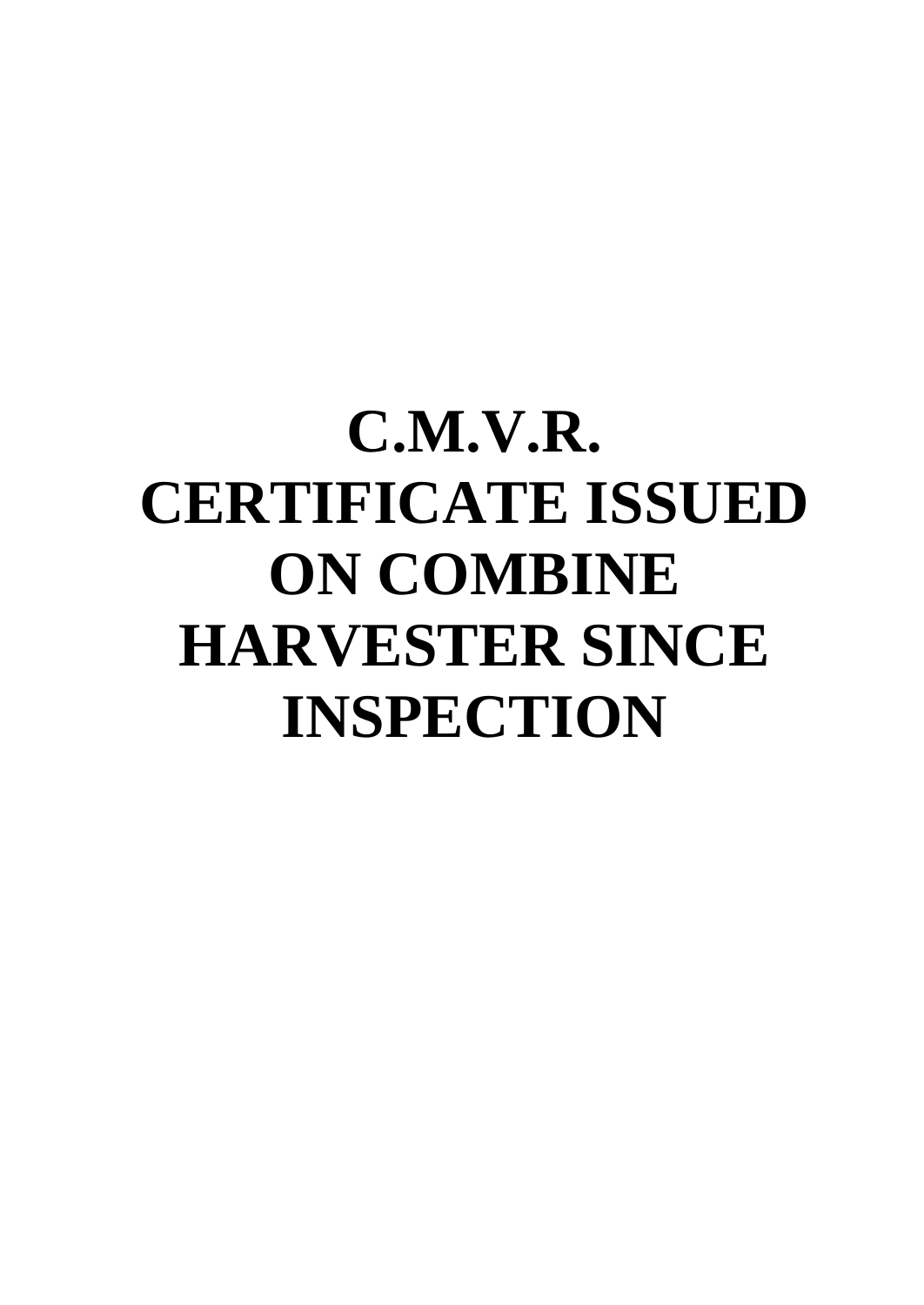## **C.M.V.R. CERTIFICATE ISSUED ON COMBINE HARVESTER SINCE INCEPTION**

| S.               | <b>Name of Machine</b>                                  | Name & Model                   | <b>Test Report</b> | <b>Month of</b> |
|------------------|---------------------------------------------------------|--------------------------------|--------------------|-----------------|
| No.              |                                                         | of Combine                     | No.                | release         |
| 1.               | <b>Tractor Operated Combine Harverster</b>              | SAGGU-TDC-                     | CMVR/Comb-         | 10.06.09        |
|                  | M/s Saggu Agro Industries, (Regd.)                      | 630                            | 1/2009-2010        |                 |
|                  | Collage Road, Sunam-148028,                             |                                |                    |                 |
|                  | Distt. Sangrur, Punjab                                  |                                |                    |                 |
| 2.               | <b>Tractor Operated Combine Harverster</b>              | SAGGU-TDC-                     | CMVR/Comb-         | 29.07.09        |
|                  | M/s Saggu Agro Industries, (Regd.)                      | 630                            | 2/2009-2010        |                 |
|                  | Collage Road, Sunam, Punjab                             |                                |                    |                 |
| 3.               | Self Propelled combine Harvester                        | SVIKAR-445                     | CMVR/Comb-         | 10.06.09        |
|                  | M/s. New Dasmesh Engg. Works,                           |                                | 3/2009-2010        |                 |
|                  | Patiala Road, Siwan                                     |                                |                    |                 |
| $\overline{4}$ . | <b>Tractor Operated Combine Harverster</b>              | V.K.-456                       | CMVR/Comb-         | 12.06.09        |
|                  | M/s. Deosi Agro. Industries,                            |                                | 2/2009-2010        |                 |
|                  | Collage Road, Sunam, Punjab                             |                                |                    |                 |
| 5.               | <b>Tractor Operated Combine Harverster</b>              | <b>AMRIT</b>                   | 16-55/09           | 12.06.09        |
|                  | M/s. Jaswant Agri. Works,                               | <b>TDC-795</b>                 |                    |                 |
|                  | Sangrur Road, Sunam-148028                              |                                |                    |                 |
|                  | Distt. Sangrur, Punjab                                  |                                |                    | 12.06.09        |
| 6                | <b>Tractor Operated Combine Harverster</b>              | <b>AMRIT</b><br><b>TDC-795</b> | 16-55/09           |                 |
|                  | M/s. Jaswant Agri. Works,<br>Sangrur Road, Sunam-148028 |                                |                    |                 |
|                  | Distt. Sangrur, Punjab                                  |                                |                    |                 |
| $\overline{7}$   | <b>Tractor Operated Combine Harvester</b>               | CRUZER-7504-                   | 16-55/09           | 28.07.09        |
|                  | M/s. Standard Agri. Works,                              | <b>TDC</b>                     |                    |                 |
|                  | Standard Chowk, Bathinda Road, Barnala,                 |                                |                    |                 |
|                  | Punjab                                                  |                                |                    |                 |
| 8                | <b>Tractor Operated Combine Harverster</b>              | <b>GAHIR-512</b>               | 16-55/09           | 28.07.09        |
|                  | M/s. Gahir Industries (Regd)                            |                                |                    |                 |
|                  | Near Bus Stand, Sunam-148028                            |                                |                    |                 |
|                  | Distt. Sangrur, Punjab                                  |                                |                    |                 |
| 9                | Self Propelled combine Harvester                        | GNI-961                        | 16-55/09           | 11.08.09        |
|                  | M/s. Guru Nanak Industries (P) Ltd.,                    |                                |                    |                 |
|                  | Patiala Road, Opp. New Grain Market,                    |                                |                    |                 |
|                  | Rajpura, Punjab                                         |                                |                    |                 |
| 10               | <b>Tractor Operated Combine Harverster</b>              | TDC-411, 4W/D                  | 16-55/09           | 01.08.09        |
|                  | M/s. Shamsher Agri. Works,                              | <b>CROP TIGER</b>              |                    |                 |
|                  | Baja Khanna Road, Jaitu-151202                          |                                |                    |                 |
|                  | Distt. Faridkot, Punjab                                 |                                |                    |                 |
| 11               | <b>Tractor Operated Combine Harverster</b>              | <b>NEW HIRA</b>                | 16-55/09           | 24.08.09        |
|                  | M/s. Ram Chand & Sons,<br>Patiala Road, Nabha-147201    | <b>TDC-364</b><br>4x4          |                    |                 |
|                  | Distt. Patiala, Punjab                                  |                                |                    |                 |
| 12               | Self Propelled combine Harvester                        | PREET-987                      | <b>CMVR/COMB</b>   | 04.09.09        |
|                  | M/s. Preet Agro. Industries Pvt. Ltd.,                  |                                | $-SP/2009/12$      |                 |
|                  | P.B. No. 29, Patiala Road, Nabha-147201                 |                                |                    |                 |
|                  | Distt. Patiala, Punjab                                  |                                |                    |                 |
| 13               | <b>Tractor Operated Combine Harverster</b>              | DASMESH-912                    | <b>CMVR/COMB</b>   | 08.09.09        |
|                  | M/s.Dasmesh Mech. Works.,                               |                                | $-TM/2009/13$      |                 |
|                  | Raikot Road, Malerkotla-148023                          |                                |                    |                 |
|                  | Distt. Sangrur, Punjab                                  |                                |                    |                 |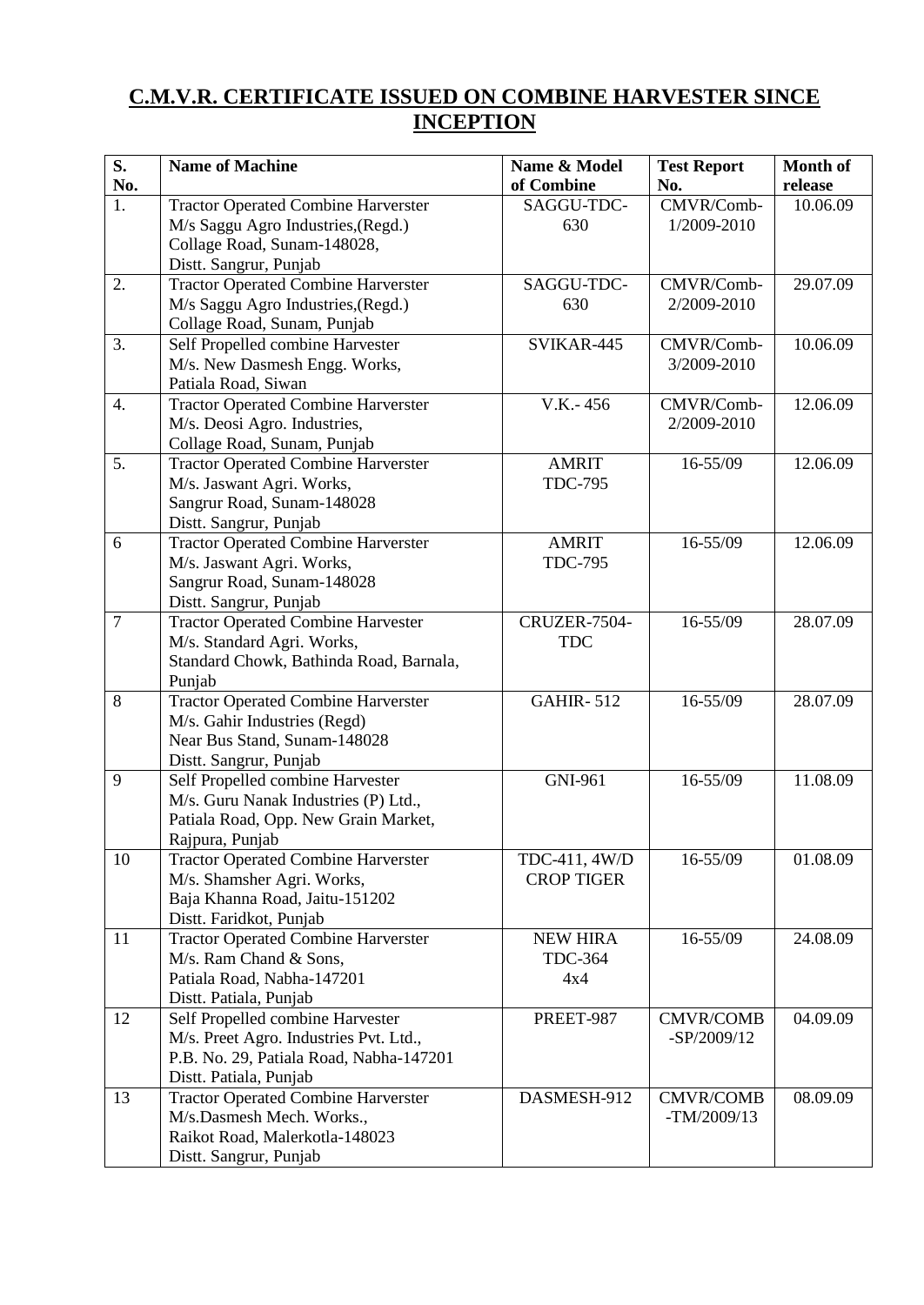| 14 | Self Propelled combine Harvester                                    | DHIMAN-730       | <b>CMVR/COMB</b> | 22.09.09  |
|----|---------------------------------------------------------------------|------------------|------------------|-----------|
|    | M/s. Dhiman Agri. Works,                                            |                  | $-SP/2009/14$    |           |
|    | Patiala Road, Balbehra-147101                                       |                  |                  |           |
|    | Distt. Patiala, Punjab                                              |                  |                  |           |
| 15 | Self Propelled combine Harvester                                    | PDC-             | <b>CMVR/COMB</b> | 23.09.09  |
|    | M/s. Patiala Discs Corporation,                                     | <b>GURBAAZ-</b>  | $-SP/2009/15$    |           |
|    | Patiala By Pass Road, Vill. Neelpur,                                | 652              |                  |           |
|    | Rajpura-140401, Distt. Patiala, Punjab                              |                  |                  |           |
| 16 | Self Propelled combine Harvester                                    | <b>NORTH-749</b> | <b>CMVR/COMB</b> | 14.10.09  |
|    | M/s. North Agro Industries,                                         |                  | $-SP/2009/16$    |           |
|    | Sangrur Road, Dirba Mandi-148035                                    |                  |                  |           |
|    | Distt. Sangrur, Punjab                                              |                  |                  |           |
| 17 | <b>Tractor Operated Combine Harverster</b>                          | <b>NEW HIRA-</b> | <b>CMVR/COMB</b> | 15.10.09  |
|    | M/s. Ram Chand & Sons,                                              | <b>TDC-516</b>   | $-TM/2009/17$    |           |
|    | Patiala Road, Nabha -147201,                                        |                  |                  |           |
|    | Distt. Patiala, Punjab                                              |                  |                  |           |
| 18 | Self Propelled combine Harvester                                    | PREET-987        | <b>CMVR/COMB</b> |           |
|    | M/s. Preet Agro. Industries Pvt. Ltd.,                              |                  | $-SP/2009/18$    | 30.10.09  |
|    | P.B. No. 29, Patiala Road, Nabha -147201                            |                  |                  |           |
|    | Distt. Patiala, Punjab                                              |                  |                  |           |
| 19 | <b>Tractor Operated Combine Harverster</b>                          | GAHIR-G-512      | <b>CMVR/COMB</b> | 11.11.09  |
|    | M/s. Gahir Agro. Industries (P) Ltd.,                               |                  | $-TM/2009/19$    |           |
|    | Near Bus Stand, Sunam-148023,                                       |                  |                  |           |
| 20 | Distt. Sangrur, Punjab                                              | <b>FARM LINE</b> | <b>CMVR/COMB</b> | 12.11.09  |
|    | Self Propelled combine Harvester<br>M/s. Ishwar Farmline Equipment, | <b>MAX-4900</b>  | $-SP/2009/20$    |           |
|    | Chaunda Road, Amargarh-148022                                       |                  |                  |           |
|    | Distt. Sangrur, Punjab                                              |                  |                  |           |
| 21 | Self Propelled combine Harvester                                    | JAGATJIT-752     | <b>CMVR/COMB</b> | Report    |
|    | M/s. Saron Mechanical Works,                                        |                  | $-SP/2009/21$    | withdrawn |
|    | Mansa Road, Chema-148029                                            |                  |                  |           |
|    | Distt. Sangrur, Punjab                                              |                  |                  |           |
| 22 | Self Propelled combine Harvester                                    | NIRMAL-5147      | <b>CMVR/COMB</b> | 24.11.09  |
|    | M/s. Nirmal Agro. Industries,                                       |                  | $-SP/2009/22$    |           |
|    | Patiala Road, Nabha -147201,                                        |                  |                  |           |
|    | Distt. Patiala, Punjab                                              |                  |                  |           |
| 23 | Self Propelled combine Harvester                                    | BHACHU-985       | <b>CMVR/COMB</b> | 02.12.09  |
|    | M/s. Bhachu Agri. Works,                                            |                  | $-SP/2009/23$    |           |
|    | Guru Nanak College Road,                                            |                  |                  |           |
|    | Budhlada, Distt. Mansa, Punjab                                      |                  |                  |           |
| 24 | Self Propelled combine Harvester                                    | <b>GURDEEP-</b>  | <b>CMVR/COMB</b> | 13.01.10  |
|    | M/s. Gurdeep Engg. Works,                                           | 527              | $-SP/2009/24$    |           |
|    | Nabha Road, Vill. Chaswal-147202,                                   |                  |                  |           |
|    | Distt. Patiala, Punjab                                              |                  |                  |           |
| 25 | Self Propelled combine Harvester                                    | HARJAS-998       | <b>CMVR/COMB</b> | 24.12.09  |
|    | M/s.Harjas Agro. Industries,                                        |                  | $-SP/2009/25$    |           |
|    | Patiala Road, Nabha-147201,                                         |                  |                  |           |
|    | Distt. Patiala, Punjab                                              |                  |                  |           |
| 26 | Self Propelled combine Harvester                                    | <b>MVA-4300</b>  | <b>CMVR/COMB</b> | 15.01.09  |
|    | M/s. Maa Vaisno Agro,                                               |                  | $-SP/2009/26$    |           |
|    | Nichlaul Road, Maupakar,                                            |                  |                  |           |
|    | Distt. Maharaj Ganj, Uttar Pradesh                                  |                  |                  |           |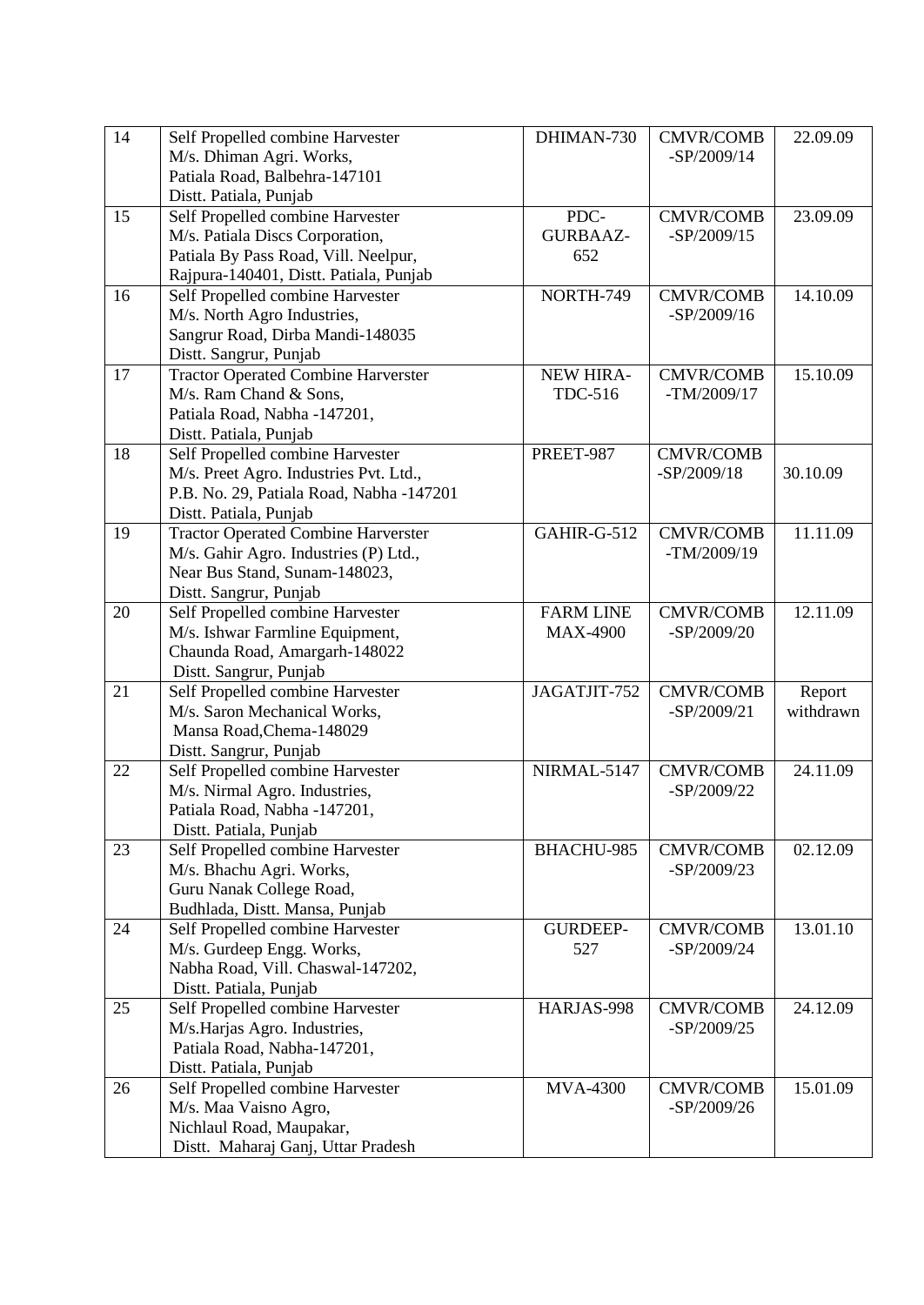| 27 | <b>Tractor Operated Combine Harverster</b>      | PAUL-TDC-         | <b>CMVR/COMB</b> | 05.02.10 |
|----|-------------------------------------------------|-------------------|------------------|----------|
|    | M/s. Pal Agro Industries,                       | 951               | $-TM/2009/27$    |          |
|    | Near Escort Agency, Chandigarh Road,            |                   |                  |          |
|    | Tohana-125120, Distt. Fatehabad, Haryana        |                   |                  |          |
| 28 | <b>Tractor Operated Combine Harverster</b>      | <b>SUPER</b>      | <b>CMVR/COMB</b> | 11.03.10 |
|    | M/s.Super Standard Agri. Combine,               | <b>STANDARD</b>   | $-TM/2009/28$    |          |
|    | Bathinda Road, Handiaya-148107,                 | TSC-5113          |                  |          |
|    | Dist. Barnala, Punjab                           |                   |                  |          |
| 29 | Self Propelled combine Harvester                | <b>CLASS CROP</b> | <b>CMVR/COMB</b> | 05.02.10 |
|    | M/s. Class India Pvt. Ltd.,                     | TIGER-30          | $-SP/2009/29$    |          |
|    | 15/3, Mathura Road, Faridabad-121003, Haryana   |                   |                  |          |
| 30 | <b>Tractor Operated Combine Harverster</b>      | <b>AKHTIAR-</b>   | <b>CMVR/COMB</b> | 12.03.10 |
|    | M/s. Madho Agri. Industries (Regd.)             | TDC-4612          | $-TM/2009/30$    |          |
|    | Plot No. B-3, Industrial Focal Point,           |                   |                  |          |
|    | Opp. Petrol Pump, G.T. Road, Moga-142001        |                   |                  |          |
| 31 | <b>Tractor Operated Combine Harverster</b>      | <b>GNI-861</b>    | <b>CMVR/COMB</b> | 19.03.10 |
|    | M/s. Guru Nanak Industries Pvt. Ltd.,           |                   | $-TM/2009/31$    |          |
|    | Patiala Road, Opp. Grain Market,                |                   |                  |          |
|    | Rajpura Town-140401, Distt. Patiala, Punjab     |                   |                  |          |
| 32 | <b>Tractor Operated Combine Harverster</b>      | <b>JHANDEANA</b>  | <b>CMVR/COMB</b> | 12.03.10 |
|    | M/s. Rattan Agro. Industries,                   | 4W/D              | $-TM/2009/32$    |          |
|    | C-69, Focal Point, Moga-142001, Punjab          |                   |                  |          |
| 33 | Self Propelled combine Harvester                | GURTEJ-930        | <b>CMVR/COMB</b> | 11.03.10 |
|    | M/s. Gill Mechanical Works,                     |                   | $-SP/2009/33$    |          |
|    | VPO. Kakrala(Ghagga), Teh. Sunam                |                   |                  |          |
|    | Distt. Patiala, Punjab                          |                   |                  |          |
| 34 | Self Propelled combine Harvester                | <b>RAJU-930</b>   | <b>CMVR/COMB</b> | 05.03.10 |
|    | M/s. Nannhary Agri. Works,                      |                   | $-SP/2009/34$    |          |
|    | Dakala Road, Balbehra, Distt. Patiala, Punjab   |                   |                  |          |
| 35 | Self Propelled combine Harvester                | MITTAL-951        | <b>CMVR/COMB</b> | 11.03.10 |
|    | M/s D.M. Agro. Industries,                      |                   | $-SP/2009/35$    |          |
|    | Sugar Mill Road, Dhablan, Nabha, Distt. Patiala |                   |                  |          |
| 36 | <b>Tractor Operated Combine Harverster</b>      | <b>PANESAR</b>    | <b>CMVR/COMB</b> | 18.06.10 |
|    | M/s. Panesar Agri. Industries,                  | <b>TDC-513</b>    | $-TM/2010/36$    |          |
|    | Bathinda Road, Near Handiaya Chowk,             | (Farmtrack)       |                  |          |
|    | Barnala, Punjab                                 |                   |                  |          |
| 37 | <b>Tractor Operated Combine Harverster</b>      | <b>PANESAR</b>    | <b>CMVR/COMB</b> | 18.06.10 |
|    | M/s. Panesar Agri. Industries,                  | <b>TDC-513</b>    | $-TM/2010/37$    |          |
|    | Bathinda Road, Near Handiaya Chowk,             | (Sametrack)       |                  |          |
|    | Barnala, Punjab                                 |                   |                  |          |
| 38 | Self Propelled combine Harvester                | PARAS-962         | <b>CMVR/COMB</b> | 06.07.10 |
|    | M/s. Paras Combine Agro. Industries,            |                   | $-SP/2010/38$    |          |
|    | Patiala Road, Patran, Punjab                    |                   |                  |          |
| 39 | <b>Tractor Operated Combine Harverster</b>      | CRUZER-5202       | <b>CMVR/COMB</b> | 18.06.10 |
|    | M/s. Standard Agri. Works,                      | (2WD)             | $-TM/2010/39$    |          |
|    | Standard Chowk, Bhatinda Road,                  |                   |                  |          |
|    | Barnala, Punjab                                 |                   |                  |          |
| 40 | <b>Tractor Operated Combine Harverster</b>      | <b>GREEN GOLD</b> | <b>CMVR/COMB</b> | 05.07.10 |
|    | M/s. K.S.Agro Tech (Regd.),                     |                   | $-TM/2009/40$    |          |
|    | Raikot Road, Malerkotla-148023,                 |                   |                  |          |
|    | Distt. Sangrur, Punjab                          |                   |                  |          |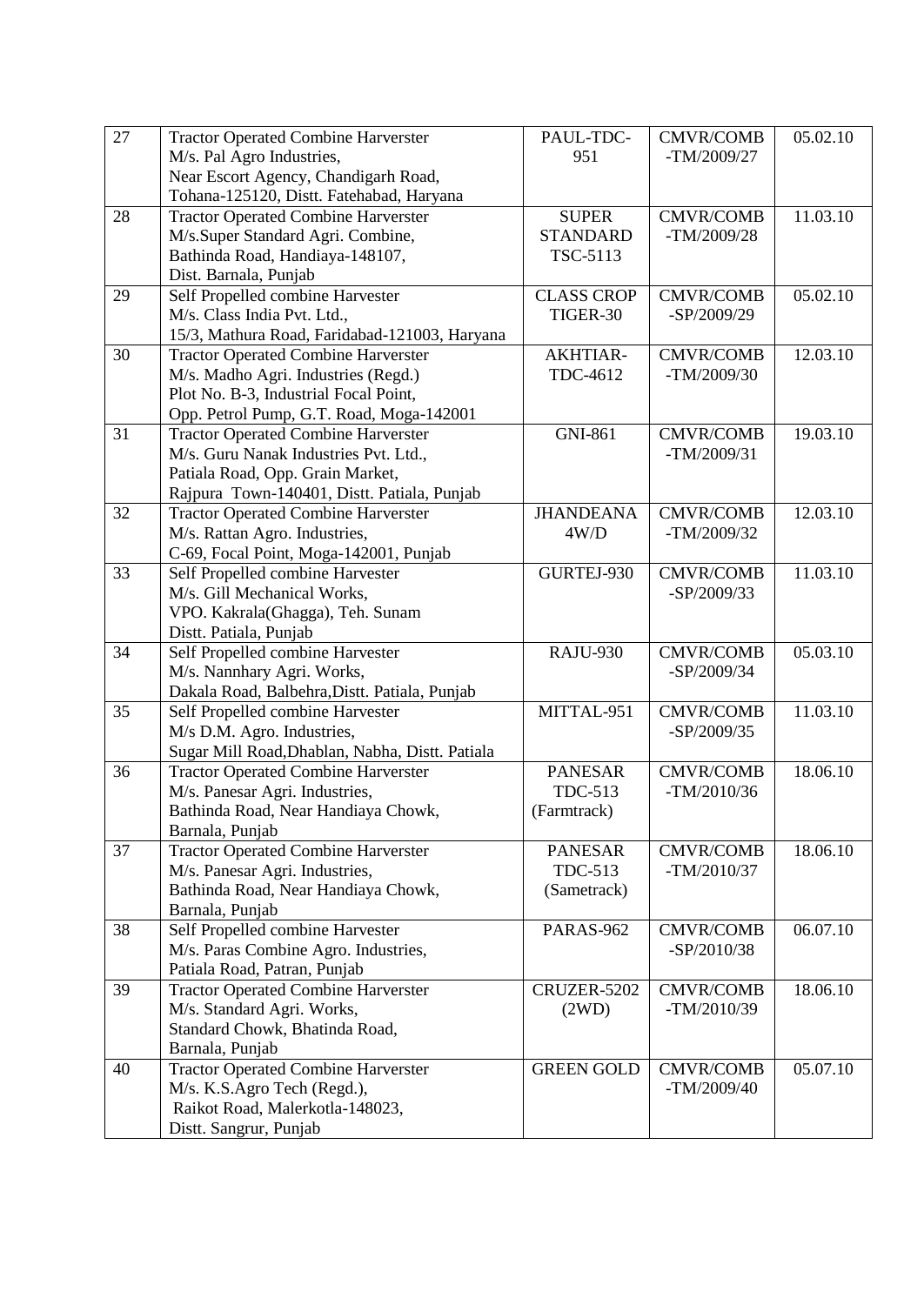| 41 | <b>Tractor Operated Combine Harverster</b>                             | <b>TDC-513</b>            | <b>CMVR/COMB</b>                  | 06.01.11 |
|----|------------------------------------------------------------------------|---------------------------|-----------------------------------|----------|
|    | M/s. Gill Agro Industries (Regd.),                                     |                           | $-TM/2010/41$                     |          |
|    | Vill. Danewala, G.T. Road,                                             |                           |                                   |          |
|    | Malout-152107                                                          |                           |                                   |          |
| 42 | <b>Tractor Operated Combine Harverster</b>                             | GAHIR-G-512               | <b>CMVR/COMB</b>                  | 23.07.10 |
|    | M/s. Gahir Agro Industries (P) Ltd.,                                   |                           | $-TM/2010/42$                     |          |
|    | Near Bus Stand, Sunam-148028                                           |                           |                                   |          |
|    | Distt. Sangrur, Punjab                                                 |                           |                                   |          |
| 43 | <b>Tractor Operated Combine Harverster</b><br>M/s. Vishal Agri. Works, | VISHAL-366                | <b>CMVR/COMB</b><br>$-TM/2010/43$ | 11.08.10 |
|    |                                                                        | Cropable                  |                                   |          |
|    | Bhawanigarh Road, Samana-147101,<br>Distt. Patiala, Punjab             |                           |                                   |          |
| 44 | Self Propelled combine Harvester                                       | SIMRAN-676                | <b>CMVR/COMB</b>                  | 26.08.10 |
|    | M/s. Munde Mech. Works,                                                |                           | $-SP/2010/44$                     |          |
|    | Patiala Road, Near Rohti Pul, Nabha-147201                             |                           |                                   |          |
|    | Distt. Patiala, Punjab                                                 |                           |                                   |          |
| 45 | Self Propelled combine Harvester                                       | GURJEET-975               | <b>CMVR/COMB</b>                  | 10.08.10 |
|    | M/s. Gurjeet Combine,                                                  |                           | $-SP/2010/45$                     |          |
|    | Vill. Bahir Jachh. Distt. Patiala, Punjab                              |                           |                                   |          |
| 46 | <b>Tractor Operated Combine Harverster</b>                             | TSC-5113                  | <b>CMVR/COMB</b>                  | 28.09.10 |
|    | M/s.Super Standard Agro. Combine,                                      |                           | $-TM/2010/46$                     |          |
|    | Bathinda Road, Handiaya-148107,                                        |                           |                                   |          |
|    | Distt. Barnala, Punjab                                                 |                           |                                   |          |
| 47 | <b>Tractor Operated Combine Harverster</b>                             | DASMESH-                  | <b>CMVR/COMB</b>                  | 03.09.10 |
|    | M/s. Dasmesh Mech. Works Pvt Ltd.,                                     | 912 (4X4)                 | $-TM/2010/47$                     |          |
|    | Raikot Road, Malerkotla-148023                                         |                           |                                   |          |
|    | Distt. Sangrur, Punjab                                                 |                           |                                   |          |
| 48 | Self Propelled combine Harvester                                       | <b>BABA</b>               | <b>CMVR/COMB</b>                  | 05.10.10 |
|    | M/s. Baba Nanak Agri. Industry,                                        | NANAK-999                 | $-SP/2010/48$                     |          |
|    | Vill. Hassanpur, Tehsil Budhlada-151502                                |                           |                                   |          |
|    | Distt. Mansa, Punjab                                                   |                           |                                   |          |
| 49 | <b>Tractor Operated Combine Harverster</b>                             | <b>BALKAR</b>             | <b>CMVR/COMB</b>                  | 29.09.10 |
|    | M/s. Guru Nanak Agri. Engg. Works,                                     | <b>B-525</b>              | $-TM/2010/49$                     |          |
|    | Handiaya-148107, Distt. Barnala, Punjab                                |                           |                                   |          |
| 50 | Self Propelled combine Harvester                                       | <b>NEW</b>                | <b>CMVR/COMB</b>                  | 05.10.10 |
|    | M/s. Matharu Agro. Tech.                                               | <b>MATHARU-</b>           | $-SP/2010/50$                     |          |
|    | Zira Road, Satiye Wala Byepass,                                        | 5100                      |                                   |          |
|    | Ferozepur Cantt-152001, Punjab                                         |                           |                                   |          |
| 51 | <b>Tractor Operated Combine Harverster</b>                             | SANDEEP-                  | <b>CMVR/COMB</b>                  | 28.01.11 |
|    | M/s. Sandeep Agri. Industries,                                         | SC-588                    | $-TM/2010/51$                     |          |
|    | Near Standard Chowk, Barnala Road, Handiaya                            |                           |                                   |          |
| 52 | Distt. Barnala-148107, Punjab                                          |                           |                                   |          |
|    | Self Propelled Combine Harvester                                       | <b>SUPER</b><br>STANDARD- | <b>CMVR/COMB</b><br>$-SP/2010/52$ | 20.10.10 |
|    | M/s Super Standard Agro. Combine,<br>Bathinda Road, Handiaya-148107,   | 985                       |                                   |          |
|    | Distt. Barnala, Punjab                                                 |                           |                                   |          |
| 53 | <b>Tractor Operated Combine Harverster</b>                             | <b>NORTH</b>              | <b>CMVR/COMB</b>                  | 01.12.10 |
|    | M/s North Agro. Ind.,                                                  | INDIA-513-TC              | $-TM/2010/53$                     |          |
|    | Sangrur Road, Dirba Mandi-148035,                                      |                           |                                   |          |
|    | Distt. Sangrur, Punjab                                                 |                           |                                   |          |
| 54 | Self Propelled Combine Harvester                                       | GURDIAL-651               | <b>CMVR/COMB</b>                  | 07.03.11 |
|    | M/s Gurdial Agro. Tech.,                                               |                           | $-SP/2010/54$                     |          |
|    | Vill. Alhoran, Tehsil Nabha.                                           |                           |                                   |          |
|    | Distt. Patiala, Punjab                                                 |                           |                                   |          |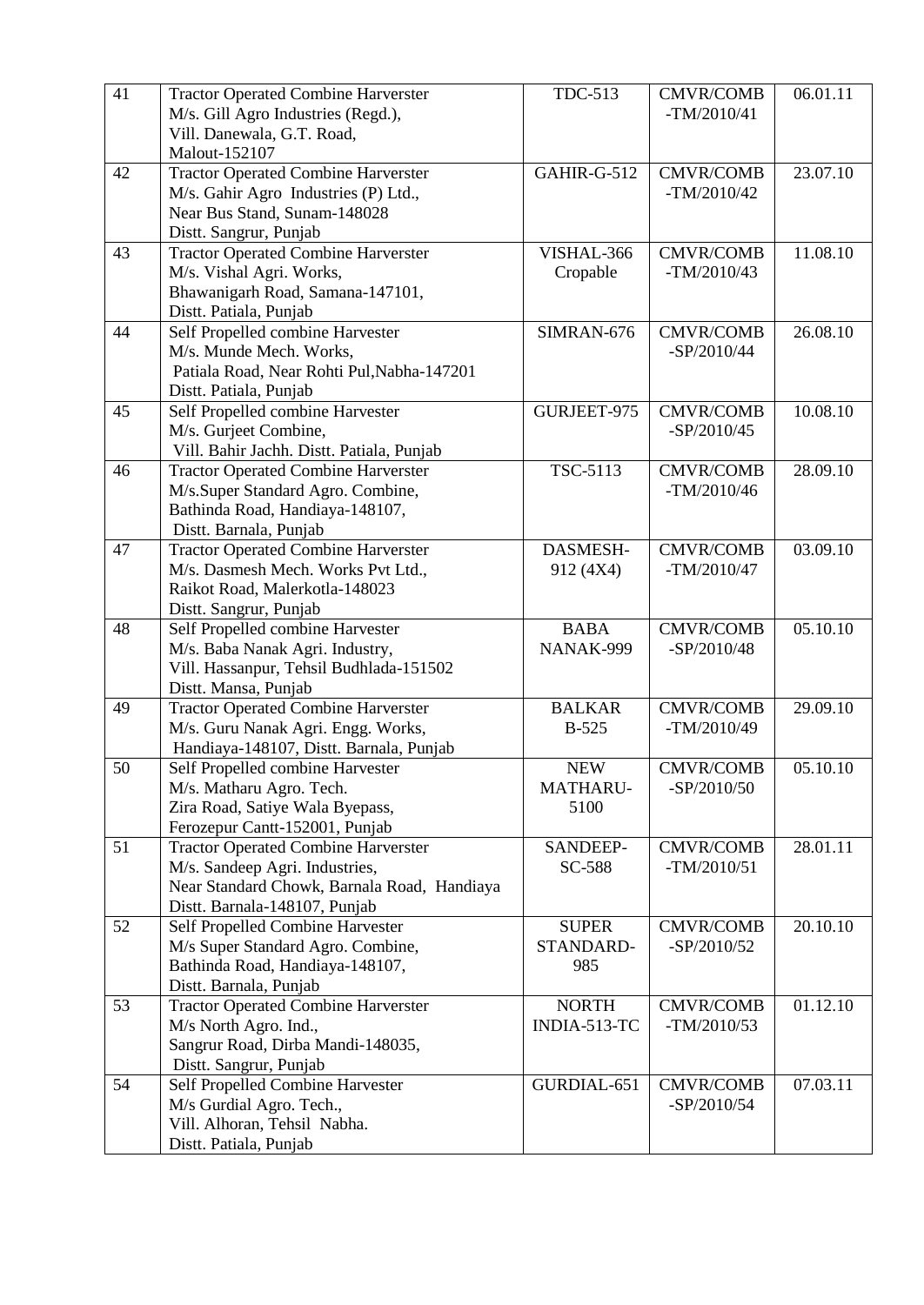| 55 | Self Propelled Combine Harvester                                    | SATWANT-           | <b>CMVR/COMB</b> | 16.11.10  |
|----|---------------------------------------------------------------------|--------------------|------------------|-----------|
|    | M/s Satwant Agro. Tech.,                                            | 1125               | $-SP/2010/55$    |           |
|    | Sangrur Road, Bhawnigarh,                                           |                    |                  |           |
|    | Distt. Sangrur-148026, Punjab                                       |                    |                  |           |
| 56 | <b>Tractor Operated Combine Harverster</b>                          | T.S.C.-5113        | <b>CMVR/COMB</b> | 02.12.10  |
|    | M/s Super Standard Agro. Combine,                                   |                    | $-TM/2010/56$    |           |
|    | Bathinda Road, Handiaya-148107,                                     |                    |                  |           |
|    | Distt. Barnala, Punjab                                              |                    |                  |           |
| 57 | Self Propelled Combine Harvester                                    | HARDEV-930         | <b>CMVR/COMB</b> | 06.12.10  |
|    | M/s. Hardev Agro Tech.,                                             |                    | $-SP/2010/57$    |           |
|    | Rohti Pull, Nabha, Distt. Patiala-147201, Punjab                    |                    |                  |           |
| 58 | Self Propelled Combine Harvester                                    | JASPAL-945         | <b>CMVR/COMB</b> | 14.02.11  |
|    | M/s Jaspal Agro. Ind.,                                              |                    | $-SP/2010/58$    |           |
|    | Vill. Rohti Basta, Sauja Road, Nabha-147201                         |                    |                  |           |
|    | Distt. Patiala-147201, Punjab                                       |                    |                  |           |
| 59 | Self Propelled Combine Harvester                                    | <b>SUPER HIRO-</b> | <b>CMVR/COMB</b> | 22.12.10  |
|    | M/s Dasmesh Agri. Works,                                            | 986                | $-SP/2010/59$    |           |
|    | Patiala Road, Ghagga-147102                                         |                    |                  |           |
|    | Distt. Patiala, Punjab                                              |                    |                  |           |
| 60 | Self Propelled Combine Harvester                                    | John Deere         | <b>CMVR/COMB</b> | 11.01.11  |
|    | M/s John Deere Equip. Pvt. Ltd.,                                    | $W-70$             | $-SP/2010/60$    |           |
|    | (John Deere Sirhind Works JDSW)                                     |                    |                  |           |
|    | Challaila Road, Amampur, Off. Sirhind-Patiala                       |                    |                  |           |
|    | Road, Distt. Patiala-147001, Punjab                                 |                    |                  |           |
| 61 | Self Propelled Combine Harvester                                    | <b>GNI-936</b>     | <b>CMVR/COMB</b> | 04.07.11  |
|    | M/s Guru Nanak Ind. Pvt. Ltd.,                                      |                    | $-SP/2010/61$    |           |
|    | Patiala Road, Opp. Grain Market, Neelpur,                           |                    |                  |           |
|    | Rajpura Town-140401, Distt. Patiala, Punjab                         |                    |                  |           |
| 62 | <b>Tractor Operated Combine Harverster</b>                          | <b>TDC-412</b>     | <b>CMVR/COMB</b> | 08.02.11  |
|    | M/s Shamsher Agri. Works,                                           |                    | $-TD/2010/62$    |           |
|    | Baja Road, Jaitu-151202, Faridkot, Punjab                           |                    |                  |           |
| 63 | Self Propelled Combine Harvester<br>M/s Mandeep Engineering. Works, | L.S-981            | <b>CMVR/COMB</b> | 28.01.11  |
|    | Pehowa Road, Bhunerheri,                                            |                    | $-SP/2010/63$    |           |
|    | Distt. Patiala-147001, Punjab                                       |                    |                  |           |
| 64 | Self Propelled Combine Harvester                                    | <b>GURU</b>        | <b>CMVR/COMB</b> | 25.01.11  |
|    | M/s Malik Engineering Works,                                        | KRIPA-930          | $-SP/2010/64$    |           |
|    | Patiala Road, Ghagga-147102                                         |                    |                  |           |
|    | Distt. Patiala, Punjab                                              |                    |                  |           |
| 65 | Self Propelled Combine Harvester                                    | AMRIT-642          | <b>CMVR/COMB</b> | Cancelled |
|    | M/s Jaswant Agri. Works, Sunam                                      |                    | $-SP/2010/65$    |           |
|    | Distt. Sangrur, Punjab                                              |                    |                  |           |
| 66 | Self Propelled Combine Harvester                                    | <b>JAI BHARAT-</b> | <b>CMVR/COMB</b> | 11.02.11  |
|    | M/s S.S. Agro. Tech.,                                               | 730                | $-SP/2010/66$    |           |
|    | Near Bharat Computer Kanda, Devigarh Road,                          |                    |                  |           |
|    | Sanauri Adda, Distt. Patiala-147001, Punjab                         |                    |                  |           |
| 67 | Self Propelled Combine Harvester (Stalk                             | CHANNY-448         | <b>CMVR/COMB</b> |           |
|    | Harvester) M/s Channy Agro. Ind.,                                   | <b>STALK</b>       | $-SP/2010/67$    | 15.02.11  |
|    | V.P.O. Sirye wala, Tehsil Pool,                                     | <b>HARVESTER</b>   |                  |           |
|    | Distt. Bathinda-151206, Punjab                                      |                    |                  |           |
| 68 | <b>Tractor Operated Combine Harverster</b>                          | NATIONAL-          | <b>CMVR/COMB</b> | 18.02.11  |
|    | M/s P.B. National Agri Works,                                       | 513                | $-TD/2010/68$    |           |
|    | Muktsar Road, Jaitu Mandi-151202,                                   |                    |                  |           |
|    | Distt. Faridkot, Punjab                                             |                    |                  |           |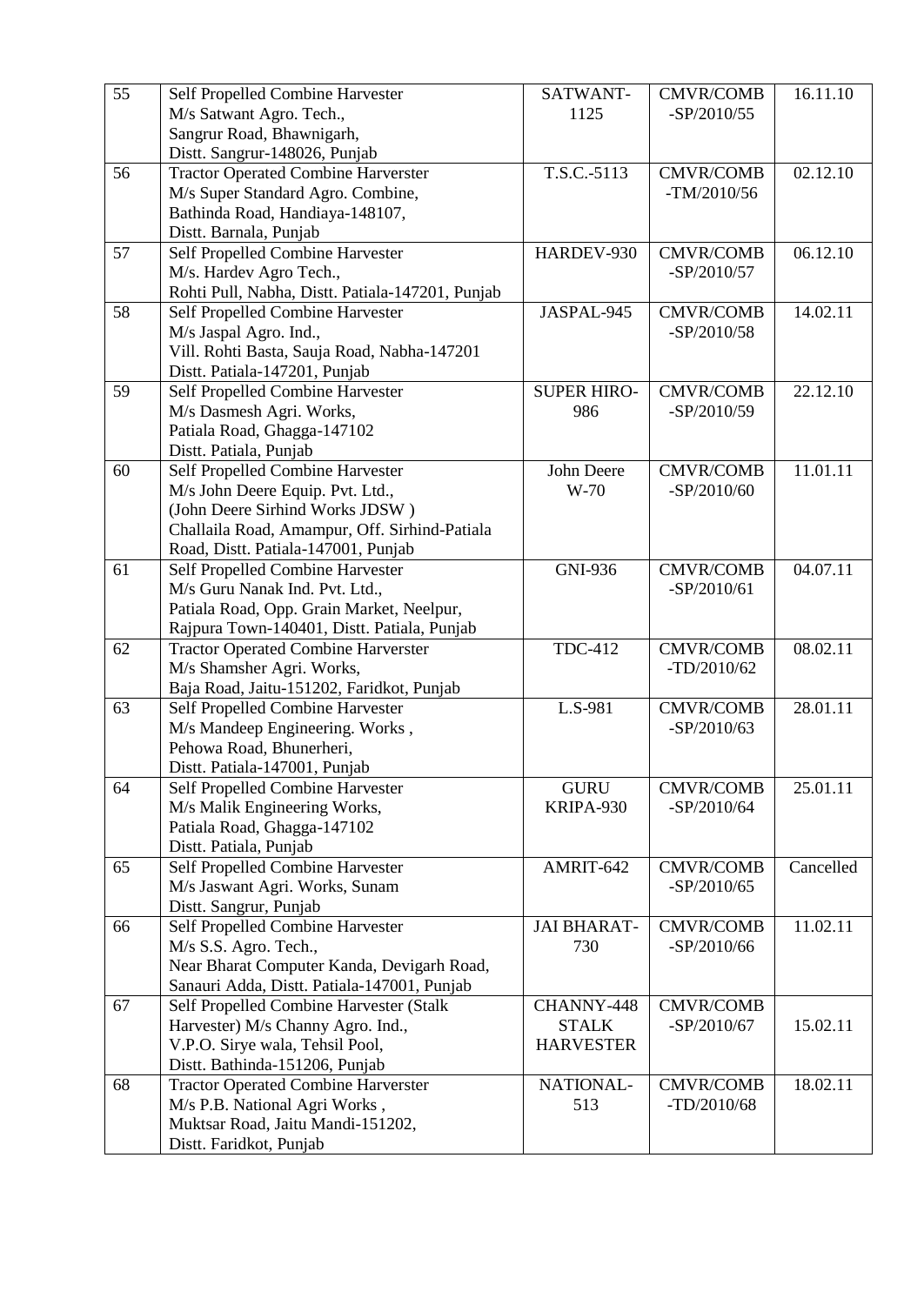| 69  | Self Propelled Combine Harvester                  | <b>MANDEEP-</b>   | <b>CMVR/COMB</b>   | 23.02.11  |
|-----|---------------------------------------------------|-------------------|--------------------|-----------|
|     | M/s Kalsi Agri. Works,                            | 930               | $-SP/2010/69$      |           |
|     | Patran Road, Ghagga-147102,                       |                   |                    |           |
|     | Distt. Patiala, Punjab                            |                   |                    |           |
| 70  | Self Propelled Combine Harvester                  | ANAND-994         | <b>CMVR/COMB</b>   | 09.03.11  |
|     | M/s Anand Agri. Works,                            |                   | $-SP/2010/70$      |           |
|     | VPO. Shafipur Kalan, Dirba Mandi-148035,          |                   |                    |           |
|     | Distt. Sangrur, Punjab                            |                   |                    |           |
| 71  | Self Propelled Combine Harvester                  | G.S.J.-955        | <b>CMVR/COMB</b>   | 14.03.11  |
|     | M/s K.D. Agro. Industries (Redg.),                |                   | $-SP/2010/71$      |           |
|     | VPO Galwatti, Malerkotal Road, Nabha-147201       |                   |                    |           |
|     | Distt. Patiala, Punjab                            |                   |                    |           |
| 72  | Self Propelled Combine Harvester                  | AJIT-985          | <b>CMVR/COMB</b>   | 28.03.11  |
|     | M/s Ajit Agro. Ind.,                              |                   | $-SP/2010/72$      |           |
|     | Patiala Road, Nabha-147201,                       |                   |                    |           |
|     | Distt. Patiala, Punjab                            |                   |                    |           |
| 73  | Self Propelled Combine Harvester                  | <b>CLASS CROP</b> | <b>CMVR/COMB</b>   | 3.08.2011 |
|     | M/s Class India (P) Ltd.,                         | TIGER-40          | $-SP/2011/73$      |           |
|     | Morinda By Pass, N.H. 95, Vill. Marauli Kalan,    |                   |                    |           |
|     | Morinda-140101, Distt. Ropar, Punjab              |                   |                    |           |
| 74. | <b>Tractor Operated Combine Harverster</b>        | NABHKIRAN-        | CMVR/Comb-         | 06.02.11  |
|     | M/s. Nabhkiran Hi Tech (Regd),                    | 913               | TM/2011/74         |           |
|     | Amargarh, Distt. Sangrur, Punjab                  |                   |                    |           |
| 75  | Self Propelled Combine Harvester                  | VARINDRA-         | CMVR/Comb-         | 11.10.11  |
|     | M/s. Vikas Agro. Industries,                      | 510               | SP/2011-12/75      |           |
|     | Patiala Road, Near Rothi Bridge, Nabha-147201     |                   |                    |           |
|     | Distt. Patiala, Punjab                            |                   |                    |           |
| 76  | <b>Tractor Operated Combine Harverster</b>        | <b>GREENGOLD</b>  | CMVR/Comb-         | 12.09.11  |
|     | M/s. K. S. Agrotech (Regd),                       | 4X4               | TM/2011/76         |           |
|     | Raikot Road, Malerkotla-148023,                   |                   |                    |           |
|     | Distt. Sangrur, Punjab                            |                   |                    |           |
| 77  | <b>Tractor Operated Combine Harverster</b>        | CRUZER 7504       | CMVR/Comb-         | 22.09.11  |
|     | M/s. Tractors and Farm Equipment Ltd.,            | <b>DLX</b>        | TM/2011/77         |           |
|     | Hozer Garden, Sembiam,                            |                   |                    |           |
|     | Chenni-6000011, Tamil Nadu                        |                   |                    |           |
| 78. | <b>Tractor Operated Combine Harverster (Straw</b> | <b>BHARATH</b>    | CMVR/Comb-         | 17.10.11  |
|     | Combine)                                          | AD-344            | TM/2011-           |           |
|     | M/s. Bharath Agro Products,                       |                   | 12/78              |           |
|     | 1/145 C, Madurai-Mandapam Road, Opp. Union        |                   |                    |           |
|     | Off., Kattuparamakudi, Panamakudi-623707          |                   |                    |           |
| 79. | Self Propelled Combine Harvester                  | MANJINDRA-        | CMVR/Comb-         | 14.10.11  |
|     | M/s. New Brar Agrotech,                           | 786               | SP/2011-12/79      |           |
|     | Talwandi Road, Mudki-142060, Distt. Ferozpur      |                   |                    |           |
| 80. | Self Propelled Combine Harvester                  | <b>NEW GURU</b>   | CMVR/Comb-         | 17.10.11  |
|     | M/s. New Guru Nanak-987 Agro. Industries,         | NANAK-987         | SP/201-12/80       |           |
|     | Gaggo Bua Burj-195, Panjwar Saran, Near           |                   |                    |           |
|     | Chabhal, Amritsar Bhikiwind Road,                 |                   |                    |           |
|     | Tarntarn, Punjab                                  |                   |                    |           |
| 81  | Self Propelled Combine Harvester (Straw           | <b>GNI-161</b>    | <b>CMVR/COMB</b>   | 23.11.11  |
|     | Combine)                                          |                   | $-SP/2011 - 12/81$ |           |
|     | M/s Guru Nanak Ind. (P). Ltd.,                    |                   |                    |           |
|     | Patiala Road, Opp.New Grain Market,               |                   |                    |           |
|     | Rajpura Town, Distt. Patiala, Punjab              |                   |                    |           |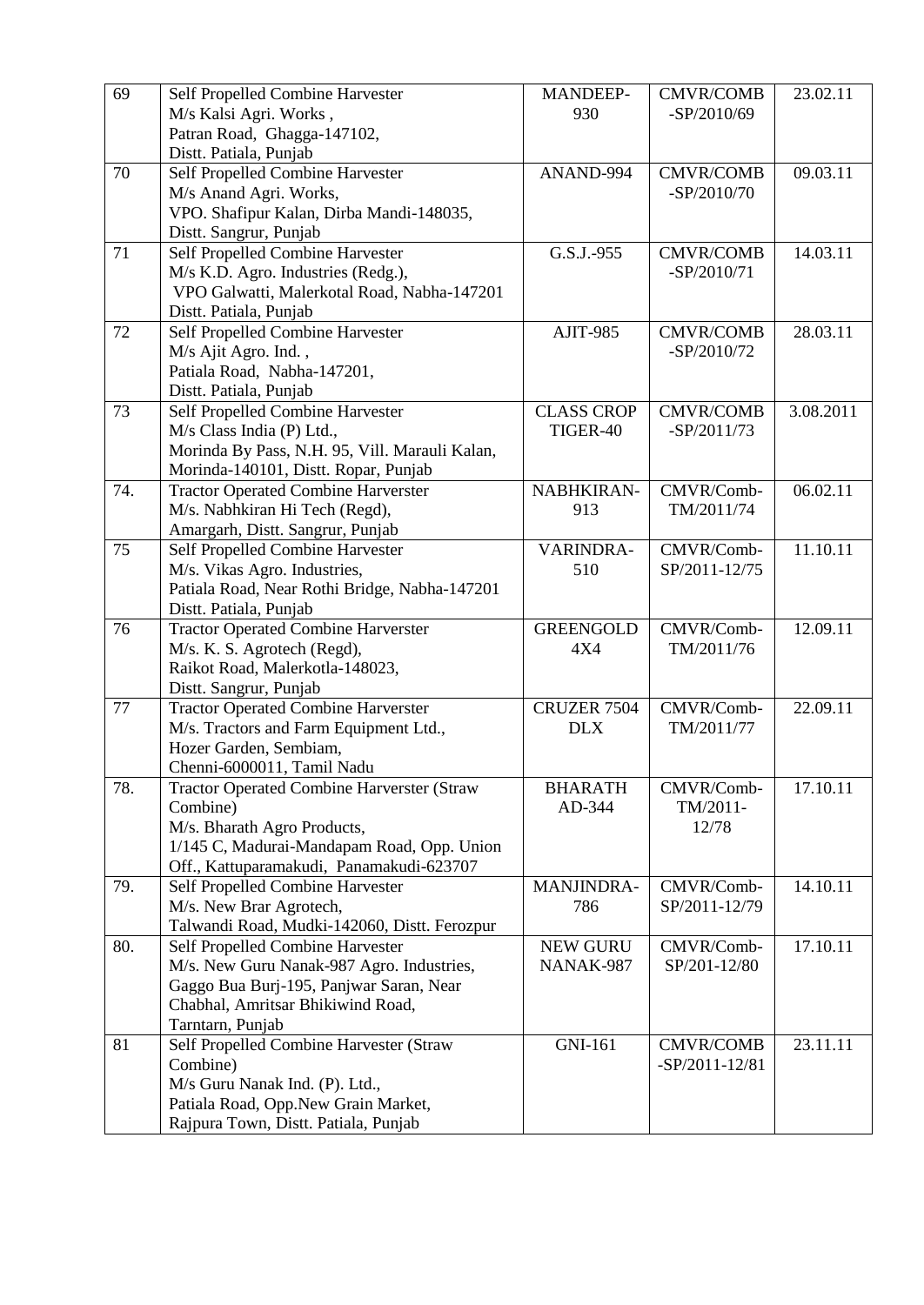| 82  | Self Propelled combine Harvester              | DHIMAN-930       | <b>CMVR/COMB</b>   | 22.12.11 |
|-----|-----------------------------------------------|------------------|--------------------|----------|
|     | M/s. Dhiman Agri. Works,                      |                  | $-SP/2011 - 12/82$ |          |
|     | Patiala Road, Balbehra-147101,                |                  |                    |          |
|     | Distt. Patiala, Punjab                        |                  |                    |          |
| 83  | Self Propelled combine Harvester              | <b>CHARDIKAL</b> | CMVR/Comb-         | 13.01.12 |
|     | M/s. Chardikalan Agro. Industries,            | AN-915           | Sp/2011-12/83      |          |
|     | Nabha Road, Chaswal-147202                    |                  |                    |          |
|     | Distt. Patiala, Punjab                        |                  |                    |          |
| 84  | Self Propelled combine Harvester              | HI-CLASS-930     | <b>CMVR/COMB</b>   | 12.1.12  |
|     | M/s. K.R.Agriculture Works,                   |                  | $-SP/2011 - 12/84$ |          |
|     | Near Standard Chowk, Handiaya Road,           |                  |                    |          |
|     | Barnala-148101, Distt. Barnala, Punjab        |                  |                    |          |
| 85. | <b>Tractor Operated Combine Harverster</b>    | <b>BALKAR</b>    | CMVR/Comb          |          |
|     | M/s. Guru Nanak Agri. Engg. Works,            | B-525            | TM/2011-           | 02.03.12 |
|     | Handiaya Chowk, Distt. Barnala, Punjab        |                  | 12/85              |          |
| 86. | Self Propelled combine Harvester              | <b>NEW HIND-</b> | CMVR/Comb-         | 23.02.12 |
|     | M/s. New Hind Agro. Pvt. Ltd.'                | 999              | SP/2011-12/86      |          |
|     | Out Side Alohran Gate, Nabha-147201, Punjab   |                  |                    |          |
| 87. | Self Propelled combine Harvester(Forage       | CHAANY-900       | CMVR/Comb-         | 27.02.12 |
|     | Harvester)                                    |                  | SP/2011-12/87      |          |
|     | M/s. Chaany Agro. Industries,                 |                  |                    |          |
|     | VillSirey Wala Teh. Phool                     |                  |                    |          |
|     | Distt Bhatinda, Punjab                        |                  |                    |          |
| 88. | Self Propelled combine Harvester              | Lakhvir-985      | CMVR/Comb-         | 4.4.12   |
|     | M/s. Lakhvir Agro. Industries,                |                  | SP/2012-13/88      |          |
|     | Nabha Road, Chaswal-147202                    |                  |                    |          |
|     | Distt. Patiala, Punjab                        |                  |                    |          |
| 89. | <b>Tractor Operated Combine Harverster</b>    | $AZAD-271$       | CMVR/Comb          | 14.03.12 |
|     | M/s. Azad Metals Pvt. Ltd.,                   |                  | TM/2011-           |          |
|     | Narwan Road, Patran-147105                    |                  | 12/89              |          |
|     | Distt. Patiala, Punjab                        |                  |                    |          |
| 90. | Self Propelled combine Harvester              | SARTAJ-4100      | CMVR/Comb-         | 20.03.12 |
|     | M/s. J.K.Agro Industries,                     |                  | SP/2011-12/90      |          |
|     | P.O.Rohta, Patiala Road, Nabha-147201, Punjab |                  |                    |          |
| 91. | Self Propelled combine Harvester              | <b>GURPREET-</b> | CMVR/Comb-         | 2.4.12   |
|     | M/s. Kalsi Agri. Works,                       | 930              | SP/2012-13/91      |          |
|     | Ghagga, Distt. Patiala-147201, Punjab         |                  |                    |          |
| 92  | Self Propelled combine Harvester              | DAW-931          | CMVR/Comb-         | 30.03.12 |
|     | M/s. Dasmesh Agriculture Works,               |                  | SP/2011-12/92      |          |
|     | Amloh Road, Chehal                            |                  |                    |          |
|     | Distt. Patiala -147202, Punjab                |                  |                    |          |
| 93  | Self Propelled combine Harvester              | <b>RAMGARHIA</b> | CMVR/Comb-         | 30.03.12 |
|     | M/s. Ramgarhia Engineering Works,             | $-8500$          | SP/2011-12/93      |          |
|     | Nabha Road, Bhadson,                          |                  |                    |          |
|     | Distt. Patiala -147202, Punjab                |                  |                    |          |
| 94. | Self Propelled combine Harvester              | JAGDISH-947      | CMVR/Comb-         | 2.4.12   |
|     | M/s. J. K. Agro Industries,                   |                  | SP/2012-13/94      |          |
|     | Nabha Road, Kaidupur                          |                  |                    |          |
|     | Distt. Patiala-147201, Punjab                 |                  |                    |          |
| 95  | Self Propelled combine Harvester              | HARJEET-997      | CMVR/Comb-         | 2.4.12   |
|     | M/s. Harjeet Agro Industries,                 |                  | SP/2012-13/95      |          |
|     | Vill. Alhoran, Nabha-147201                   |                  |                    |          |
|     | Distt. Patiala, Punjab                        |                  |                    |          |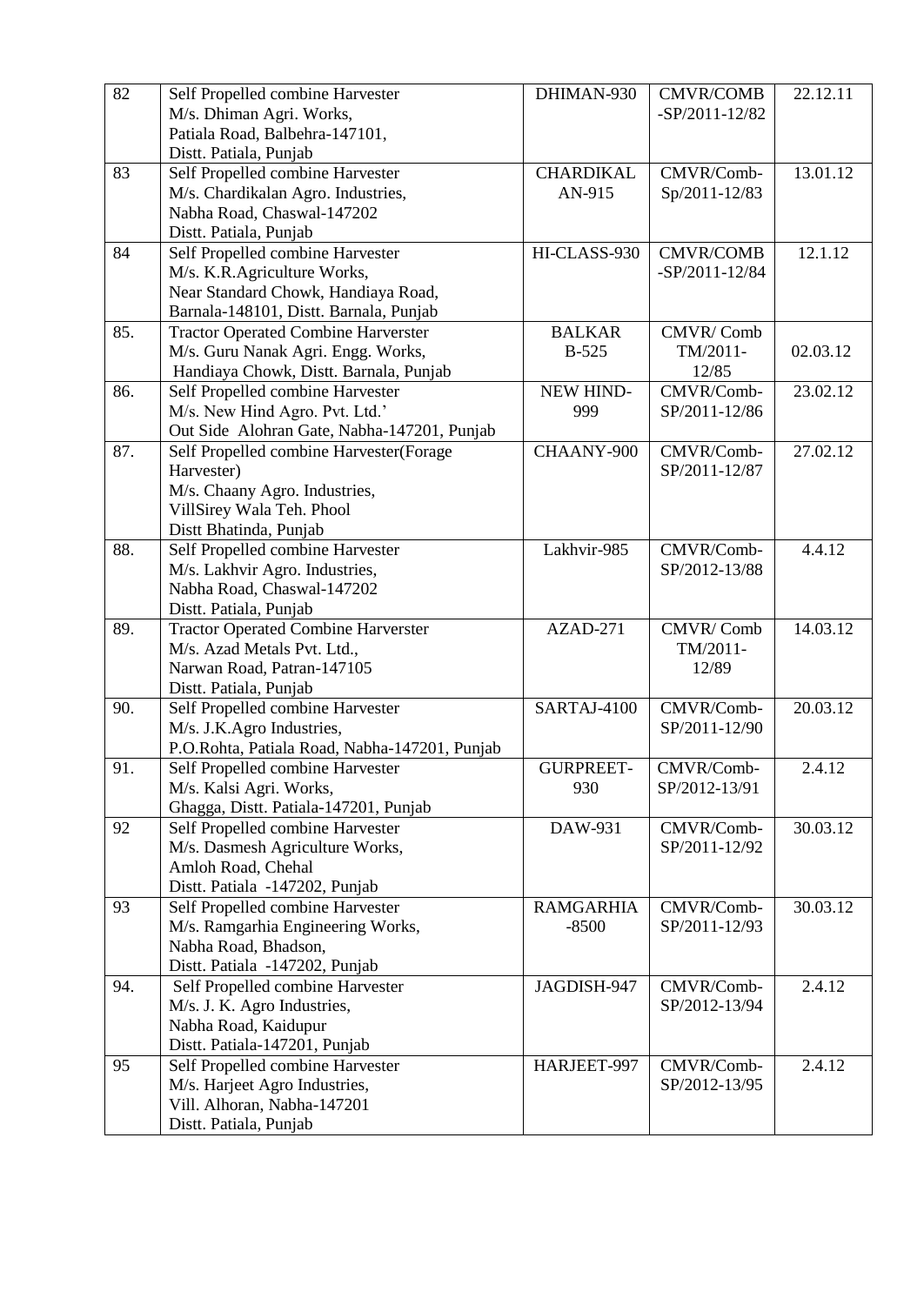| 96  | <b>Tractor Operated Combine Harverster</b>    | DASMESH-          | CMVR/Comb-     | 18.05.12 |
|-----|-----------------------------------------------|-------------------|----------------|----------|
|     | M/s.Dasmesh Mechanical Works Pvt. Ltd.,       | 912               | TM/2012-       |          |
|     | Raikot Road, Malerkotla-148023                |                   | 13/96          |          |
|     | Distt. Sangrur, Punjab                        |                   |                |          |
| 97  | Self Propelled combine Harvester              | SURINDERA-        | CMVR/Comb-     | 9.05.12  |
|     | M/s. Surindera Agro. Industries,              | 930               | SP/2012-13/97  |          |
|     | Cantt Road, Nabha-147201                      |                   |                |          |
|     | Distt. Patiala, Punjab                        |                   |                |          |
| 98  | Self Propelled combine Harvester              | <b>GILLPREET-</b> | CMVR/Comb-     | 4.5.12   |
|     | M/s. GillPreet-962 Agro. Industries,          | 962               | SP/2012-13/98  |          |
|     | Patiala Road, Ghagga-147102                   |                   |                |          |
|     | Distt. Patiala, Punjab                        |                   |                |          |
| 99  | Self Propelled combine Harvester              | <b>KARTAR-</b>    | CMVR/Comb-     | 21.05.12 |
|     | M/s. Kartar Agro Industries Pvt. Ltd.,        | 4000              | SP/2012-13/99  |          |
|     | Amloh Road, Bhadson-147202                    |                   |                |          |
|     | Distt. Patiala, Punjab                        |                   |                |          |
| 100 | Self Propelled combine Harvester              | KARTAR-           | CMVR/Comb-     | 21.05.12 |
|     | M/s. Kartar Agro Engineers Pvt. Ltd.,         | 4400              | SP/2012-13/100 |          |
|     | Amloh Road, Bhadson-147202                    |                   |                |          |
|     | Distt. Patiala, Punjab                        |                   |                |          |
| 101 | Self Propelled combine Harvester              | DASMESH-          | CMVR/Comb-     | 04.06.12 |
|     | M/s.Dasmesh Agri. Industries Pvt. Ltd.,       | 7100              | SP/2012-13/101 |          |
|     | Raikot Road, Malerkotla-148023                |                   |                |          |
|     | Distt. Sangrur, Punjab                        |                   |                |          |
| 102 | <b>Tractor Operated Combine Harverster</b>    | J.K369            | CMVR/Comb-     | 23.7.12  |
|     | M/s. Jai Kisan Agro Solutions.                |                   | TM/2012-       |          |
|     | Sy No. 1046, Rajiv Rahadari, Village Rangadam |                   | 13/102         |          |
|     | Pally, Mandal Siddhipet, Distt. Medak-502375  |                   |                |          |
| 103 | Self Propelled combine Harvester              | "NEW HIRA-        | CMVR/Comb/S    | 14.06.13 |
|     | M/s New Hira Equipments Pvt. Ltd.,            | 2210"             | P/2013-14/103  |          |
|     | Nabha, Punjab                                 |                   |                |          |
| 104 | Self Propelled combine Harvester              | <b>NEW</b>        | CMVR/Comb-     | 24.7.12  |
|     | M/s. Guru Nanak Agri. Works,                  | PRINCE-930        | SP/2012-13/104 |          |
|     | Ward-3, Ghagga, Tehsil Patran,                |                   |                |          |
|     | Distt. Patiala-147102, Punjab                 |                   |                |          |
| 105 | <b>Tractor Operated Combine Harverster</b>    | <b>HI-CLASS</b>   | CMVR/Comb-     | 25.07.12 |
|     | M/s. K.R. Agriculture Works,,                 | TC-523            | TM/2012-       |          |
|     | Near Standard Chowk, Handiaya Road,           |                   | 13/105         |          |
|     | Barnala-148101, Punjab                        |                   |                |          |
| 106 | Self Propelled combine Harvester              | AZAD-971          | CMVR/Comb-     | 01.08.12 |
|     | M/s Azad Metals Pvt Ltd.,                     |                   | SP/2012-13/106 |          |
|     | Narwana Road, Hamjhero Byepass,               |                   |                |          |
|     | Patran-147105, Distt, Patiala, Punjab         |                   |                |          |
| 107 | Self Propelled combine Harvester              | KULAR-995         | CMVR/Comb-     | 03.08.12 |
|     | M/s. Kular Agro Works,                        |                   | SP/2012-13/107 |          |
|     | Alohran Road, Nabha-147201                    |                   |                |          |
|     | Distt, Patiala, Punjab                        |                   |                |          |
| 108 | <b>Tractor Operated Combine Harvester</b>     | <b>STANDARD</b>   | CMVR/Comb-     | 13.08.12 |
|     | M/s. Standard Corporation India Limited,      | <b>TSC-513</b>    | TM/2012-       |          |
|     | Standard Chowk, Barnala-148101, Punjab        |                   | 13/108         |          |
| 109 | Self Propelled combine Harvester              | <b>HIND-399</b>   | CMVR/Comb-     | 22.08.12 |
|     | M/s. Hind Agro Industries, Alohran Gate,      |                   | SP/2012-13/    |          |
|     | Nabha-147201, Distt. Patiala, Punjab          |                   | 109            |          |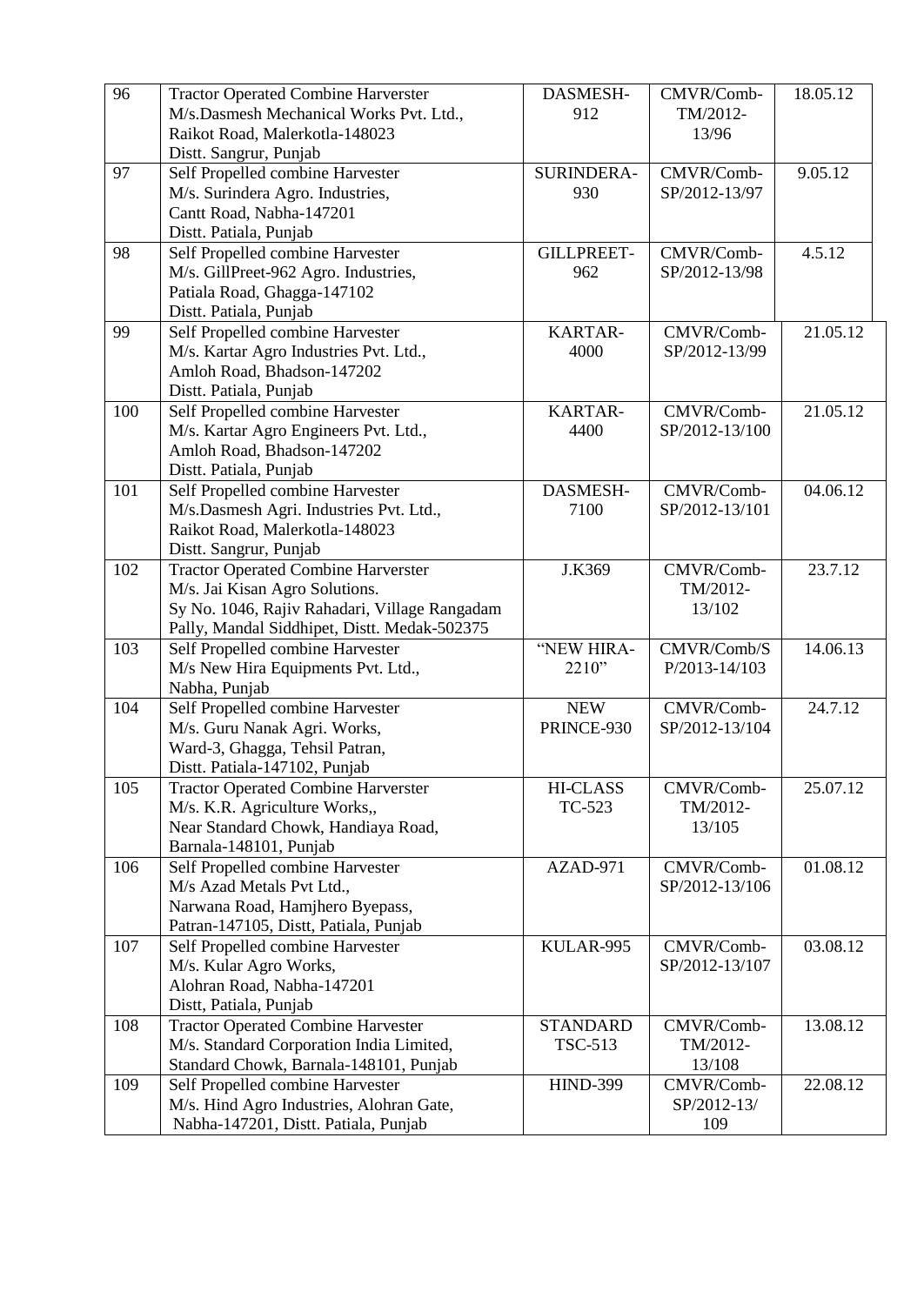| 110 | Self Propelled combine Harvester                                     | KS-9300          | CMVR/COMB-        | 22.08.12 |
|-----|----------------------------------------------------------------------|------------------|-------------------|----------|
|     | M/s. M/s. K.S. Agricultural Industries Pvt. Ltd.,                    |                  | SP/2012-13/110    |          |
|     | Raikot Road, Malerkotla-148023,                                      |                  |                   |          |
|     | Distt. Sangrur, Punjab                                               |                  |                   |          |
| 111 | Self Propelled combine Harvester                                     | DASMESH-         | CMVR/Comb-        | 18.9.12  |
|     | M/s. Dasmesh Mechanical Works Pvt. Ltd.,                             | 6100             | SP/2012-13/111    |          |
|     | Raikot Road, Malerkotla-148023, Punjab                               |                  |                   |          |
| 112 | Self Propelled Combine Harvester                                     | Balkar-654       | CMVR/Comb-        | 13.2.13  |
|     | M/s. Guru Nanak Agri. Engg. Works,                                   |                  | SP/2012-13/112    |          |
|     | Handiaya-148107, Distt. Barnala, Punjab                              |                  |                   |          |
| 113 | <b>Tractor Operated Combine Harvester</b>                            | Balkar-B-525     | CMVR/Comb-        | 13.2.13  |
|     | M/s. Guru Nanak Agri. Engg. Works,                                   |                  | SP/2012-13/113    |          |
|     | Handiaya-148107, Distt. Barnala, Punjab                              |                  |                   |          |
| 114 | Self Propelled combine Harvester                                     | SATNAM-952       | CMVR/Comb-        | 22.10.12 |
|     | M/s. Satnam Engineering Works,                                       |                  | SP/2012-13/114    |          |
|     | Nabha Road, Bhadson-147202                                           |                  |                   |          |
|     | Distt. Patiala, Punjab                                               |                  |                   |          |
| 115 | Self Propelled Combine Harvester                                     | 'FARMLINE-       | CMVR/Comb-        | 18.06.13 |
|     | M/s Ishwar Farmline Equipments Pvt. Ltd.,                            | <b>MAXX 4900</b> | SP/2012-13/115    |          |
|     | Chaunda Road, Amargarh0148022,                                       | S                |                   |          |
|     | Distt. Sangrur, Punjab                                               |                  |                   |          |
| 116 | Self Propelled combine Harvester                                     | <b>DASMESH</b>   | CMVR/Comb-        | 23.10.12 |
|     | M/s. Dasmesh Mechanical Works Pvt. Ltd.,                             | 9100             | SP/2012-13/116    |          |
|     | Raikot Road, Malerkotla-148033                                       |                  |                   |          |
|     | Distt. Sangrur, Punjab                                               |                  |                   |          |
| 117 | Self Propelled combine Harvester                                     | PRINCE-930       | CMVR/Comb-        | 10.12.12 |
|     | M/s. Prince Agro Works,                                              |                  | SP/2012-13/117    |          |
|     | Patran Road, Opp-Shakti Vatika Colony,                               |                  |                   |          |
|     | Samana, Distt. Patiala-147101, Punjab                                |                  |                   |          |
| 118 | Self Propelled Combine Harvester                                     | "GURDIAL-        | CMVR/COMB-        | 04.02.13 |
|     | M/s New Gurdial Agro. Industries Pvt. Ltd.,                          | 651"             | SP/2012-13/118    |          |
|     | Near Rohti Pul, Patiala Road, Tehsil Nabha.                          |                  |                   |          |
|     | Distt. Patiala-147201, Punjab                                        |                  |                   |          |
| 119 | Self Propelled Combine Harvester (Straw                              | SAMRAT-510       | CMVR/Comb-        | 14.3.13  |
|     | Combine)                                                             |                  | SP/2012-13/119    |          |
|     | M/s. Sansar Combines,                                                |                  |                   |          |
|     | Patitala Road, Nabha-147201,                                         |                  |                   |          |
|     | Distt. Patiala, Punjab                                               |                  |                   |          |
| 120 | Self Propelled combine Harvester                                     | "NATIONAL-       | CMVR/Comb/S       |          |
|     | M/s P.B. National Agri. Works,                                       | 1295"            | $P/2013 - 14/120$ |          |
|     | Jaitu, Punjab                                                        |                  |                   |          |
| 121 | Self Propelled Combine Harvester                                     | <b>NEW</b>       | CMVR/Comb-        | 3.4.13   |
|     | M/s. Bharat Agro Industries,                                         | BHARAT-930       | SP/2012-13/121    |          |
|     | Near Arai Majra, Sanaur Road,                                        |                  |                   |          |
|     | Patiala-147001, Punjab                                               |                  |                   |          |
| 122 | Self Propelled Combine Harvester                                     | RAJARH-5113      | CMVR/Comb-        | 12.3.13  |
|     | M/s. Rajarh Agricultural Works,                                      |                  | SP/2012-13/122    |          |
|     | Near Sran Hospital, Mandi-Mullanpur                                  |                  |                   |          |
|     | Dakha-141101, Distt. Ludhiana, Punjab                                |                  |                   |          |
| 123 | Self Propelled Combine Harvester                                     | <b>CRUZER</b>    | CMVR/Comb-        | 12.2.13  |
|     | M/s. Tractors and Farm Equipment Limited,<br>Hazur Gardens, Sembiam, | 7504DLX SP       | SP/2012-13/123    |          |
|     | Chennai-600011, Tamil Nadu                                           |                  |                   |          |
|     |                                                                      |                  |                   |          |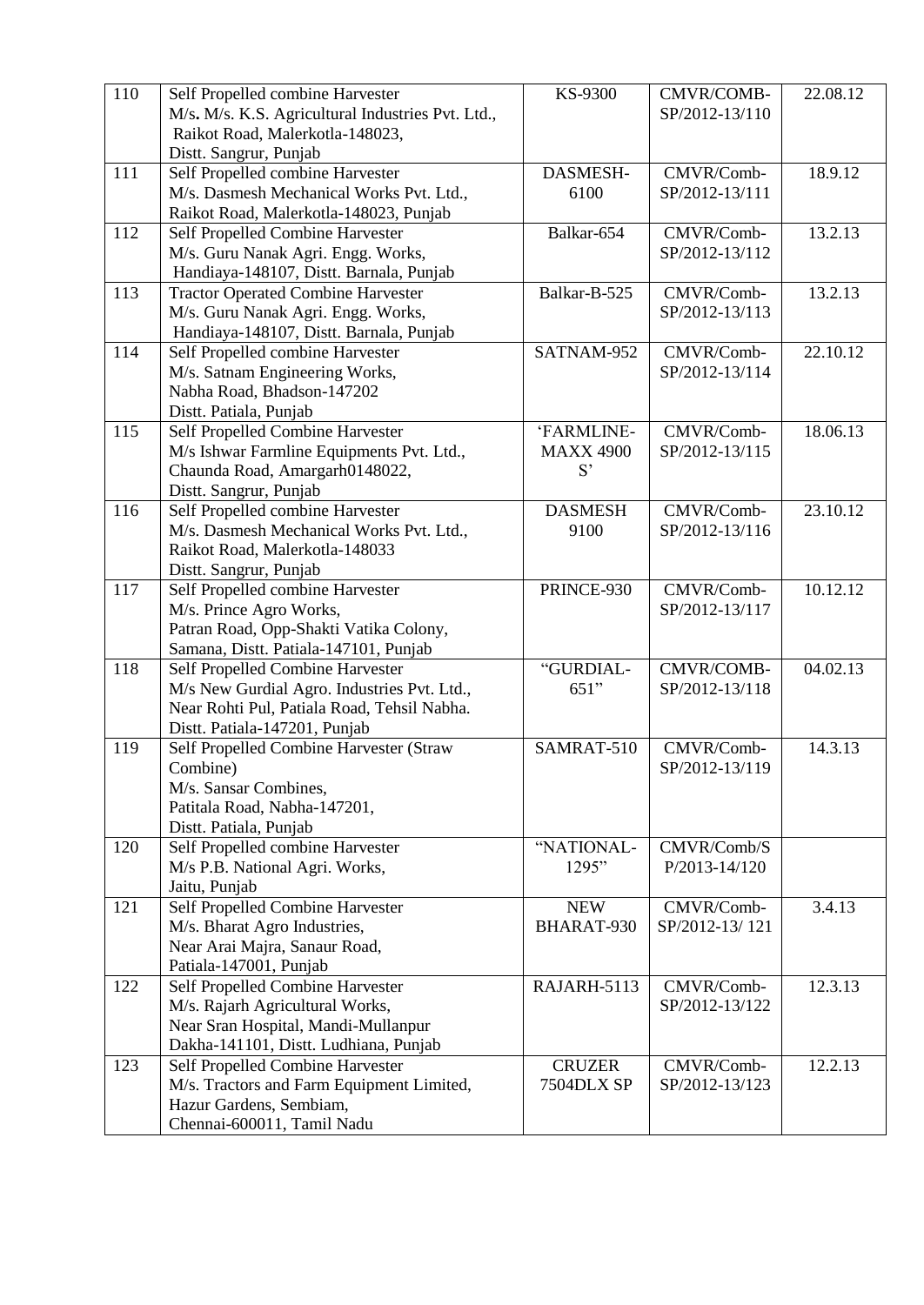| 124  | Self Propelled Combine Harvester                                                              | RUPAL-975         | CMVR/Comb-     | 5.4.13     |
|------|-----------------------------------------------------------------------------------------------|-------------------|----------------|------------|
|      | M/s. Rupal Agro Industries,                                                                   |                   | SP/2013-14/124 |            |
|      | Patitala Road, Nabha-147201                                                                   |                   |                |            |
|      | Distt. Patiala, Punjab                                                                        |                   |                |            |
| 125  | Self Propelled Combine Harvester                                                              | <b>JOHN DEERE</b> | CMVR/Comb-     | 1.4.13     |
|      | M/s. John Deere Sirhind Works                                                                 | $W-50$            | SP/2012-13/    |            |
|      | (A Unit of John Deere India Pvt. Ltd., Pune)<br>Challalla Road, Amampur, Off. Sirhind-Patiala |                   | 125            |            |
|      | Road, Distt. Patiala-147001, Punjab                                                           |                   |                |            |
| 126. | Self Propelled Combine Harvester                                                              | <b>AMRIT-TDC</b>  | CMVR/Comb-     | 31.05.2013 |
|      | M/s Jaswant agri Works,                                                                       | 795               | TM/2013-14/    |            |
|      | Sunam, Sangrur, Punjab                                                                        |                   | 126            |            |
| 127. | Self Propelled Combine Harvester                                                              | <b>GURDEEP</b>    | CMVR/Comb-     |            |
|      | M/s Gurdeep Engg. Works,                                                                      | 472(AC)           | SP/2013-14/    |            |
|      | Chaswal, Punjab                                                                               |                   | 127            |            |
| 128  | Self Propelled Combine Harvester                                                              | GAHIR-930         | CMVR/Comb-     | 17.05.2013 |
|      | M/s Gahir agri. Industries,                                                                   |                   | SP/2013-14/    |            |
|      | Nabha, Punjab                                                                                 |                   | 128            |            |
| 129  | Self Propelled Combine Harvester                                                              | 'LOTEY-787'       | CMVR/Comb-     | 03.06.2013 |
|      | M/s Lotey Agri. Works,                                                                        |                   | SP/2013-14/    |            |
|      | Nabha, Punjab                                                                                 |                   | 129            |            |
| 130. | Self Propelled Combine Harvester                                                              | 'G.N.-995'        | CMVR/Comb-     | 17.05.2013 |
|      | M/s Bhagwan Agri. Industries,                                                                 |                   | SP/2013-14/    |            |
|      | Chaswal, Punjab                                                                               |                   | 130            |            |
| 131  | Self Propelled Combine Harvester                                                              | 'RAMJI-5100'      | CMVR/Comb-     | 06.06.2013 |
|      | M/s Ramji Ago Industries,                                                                     |                   | SP/2013-14/    |            |
|      | Chaswal, Punjab                                                                               |                   | 131            |            |
| 132  | Self Propelled Combine Harvester                                                              | 'KULDEEP-         | CMVR/Comb-     | 03.06.2013 |
|      | M/s J.S. Agro Industries,                                                                     | 932'              | SP/2013-       |            |
|      | Nabha, Punjab                                                                                 |                   | 14/132         |            |
| 133  | Self Propelled combine Harvester                                                              | "ISHER-767"       | CMVR/Comb/     | 24.07.2013 |
|      | M/s Lotey Industry,                                                                           |                   | SP/2013-       |            |
|      | Nabha, Punjab                                                                                 |                   | 14/133         |            |
| 14.  | Self Propelled combine Harvester                                                              | "SWARAJ-          | CMVR/Comb/     | 07.08.2013 |
|      | M/s Mahindra & Mahindra Ltd., Vill.                                                           | 8100"             | SP/2013-       |            |
|      | Chappercheri, P.O. Landran,                                                                   |                   | 14/134         |            |
|      | Mohali, Punjab                                                                                |                   |                |            |
| 135  | Self Propelled combine Harvester                                                              | "PREET-987"       | CMVR/Comb/     | 03.10.2013 |
|      | M/s Preet Agro Industries,                                                                    |                   | SP/2013-       |            |
|      | Nabha, Punjab                                                                                 |                   | 14/135         |            |
| 136. | Self Propelled combine Harvester                                                              | "STANDAR          | CMVR/Comb/     | 10.10.2013 |
|      | M/s Standard Corporation India Pvt. Ltd.,                                                     | D C-514"          | SP/2013-       |            |
|      | Barnala, Punjab                                                                               |                   | 14/136         |            |
| 137. | Self Propelled combine Harvester                                                              | "INDER-930"       | CMVR/Comb/     | 21.10.2013 |
|      | M/s Inderpreet Agro Industries,                                                               |                   | SP/2013-       |            |
|      | Nabha, Punjab                                                                                 |                   | 14/137         |            |
| 138. | Self Propelled combine Harvester                                                              | "SUKHVIND         | CMVR/Comb/     | 15.10.2013 |
|      | M/s Guru Nanak Agri. Works, Patiala Road,                                                     | ER-985"           | SP/2013-       |            |
|      | Ghagga, Teh. Patran-147102, Punjab                                                            |                   | 14/138         |            |
| 139. | Self Propelled combine Harvester                                                              | "LC-987"          | CMVR/Comb/     | 22.10.2013 |
|      | M/s Lal Chand Agri. Works,                                                                    |                   | SP/2013-       |            |
|      | Dokala-147001, Distt. Patiala, Punjab                                                         |                   | 14/139         |            |
|      |                                                                                               |                   |                |            |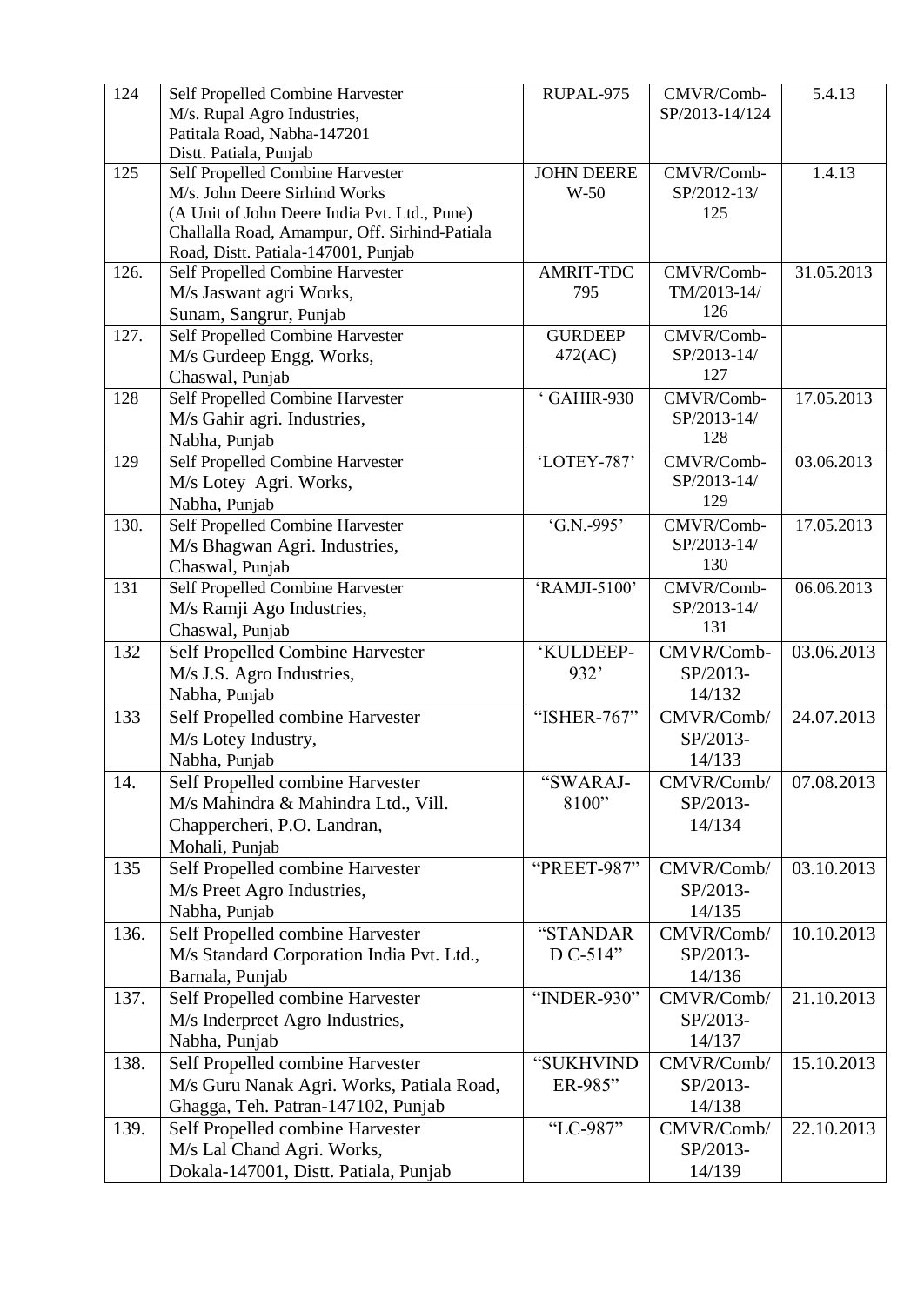| 140. | <b>Tractor Operated Combine Harvester</b>    | "PANESAR     | CMVR/Comb/  | 06.11.2013 |
|------|----------------------------------------------|--------------|-------------|------------|
|      | M/s Panesar agri. Industries, Bathinda Road, | TDC-731"     | TM/2013-    |            |
|      | Opp. Power House, Near Handiaya chowk,       |              | 14/140      |            |
|      | Barnala-148101, Punjab                       |              |             |            |
| 141  | Self Propelled Combine Harvester             | "DASHMES     | CMVR/Comb/  | 30.04.2014 |
|      | M/s Dashmesh Mech. Works Pvt. Ltd.,          | $H-3100"$    | $-SP/2013-$ |            |
|      | Malerkotla, Punjab                           |              | 14/141      |            |
| 142  | <b>Tractor Operated Combine Harvester</b>    | "GREEN       | CMVR/Comb-  | 17.01.14   |
|      | M/s K.S Agro Tech. Pvt. Ltd.,                | GOLD"        | TM/2013-    |            |
|      | Malerkotal, Punjab                           |              | 14/142      |            |
| 143  | <b>Tractor Operated Combine Harvester</b>    | "JEET-555"   | CMVR/Comb/  | 15.01.2014 |
|      | M/s Jeet Agro Industries,                    |              | SP/2013-    |            |
|      | Nabha, Punjab                                |              | 14/143      |            |
| 144  | Self Operated Combine Harvester              | "PREET-849"  | CMVR/Comb/  | 17.01.2014 |
|      | M/s Preet Agro Industries,                   |              | SP/2013-144 |            |
|      | Nabha, Punjab                                |              |             |            |
| 145  | <b>Tractor Operated Combine Harvester</b>    | "STANDAR     | CMVR/Comb/  | 11.02.2014 |
|      | M/s Standard Agriculture Works,              | D-S-390"     | TM/2013-    |            |
|      | Barnala, Punjab                              |              | 14/145      |            |
| 146  | Self Propelled Combine Harvester             | "NIRMAL-     | CMVR/Comb/  |            |
|      | M/s Nirmal Mechanical Works,                 | 515"         | SP/2013-    |            |
|      | Moga, Punjab                                 |              | 14/146      |            |
| 147  | Self Propelled combine Harvester             | "W-50 V2"    | CMVR/Comb/  | 12.02.2014 |
|      | M/s John Deere India Pvt. Ltd., Pune         |              | SP/2013-    |            |
|      |                                              |              | 14/147      |            |
| 148  | Self Propelled Combine Harvester             | "BALKAR B-   | CMVR/Comb/  | 03.04.2014 |
|      | M/s Gurunanak Agri. Engg. Works,             | 525"         | SP/2014-    |            |
|      | Barnala, Punjab                              |              | 15/148      |            |
| 149  | Self Propelled Combine Harvester             | "CHARAN-     | CMVR/Comb/  | 07.04.2014 |
|      | M/s Charan Agro tech.                        | 732"         | SP/2014-    |            |
|      | Samana, Punjab                               |              | 15/149      |            |
| 150  | Self Propelled Combine Harvester             | "GB GURU     | CMVR/Comb/  | 11.06.2014 |
|      | M/s Dhillon Combine Agro Industry, VPO       | NANAK-       | SP/2014-    |            |
|      | Ghaggo Bua, Distt. Tarantaran, Punjab        | 987"         | 15/150      |            |
| 151  | <b>Self Propelled Combine Harvester</b>      | "KARAN       | CMVR/Comb/  | 07.05.2014 |
|      | M/s Slaich Agri. Works,                      | PREET-930"   | SP/2014-    |            |
|      | Ghagga, Punjab                               |              | 15/151      |            |
| 152  | Self Propelled Combine Harvester             | "MATHARU-    | CMVR/Comb/  | 22.05.2014 |
|      | M/s Matharu Engg. Works,                     | 8500"        | SP/2014-    |            |
|      | Bheri Panechan, Nabha, Punjab                |              | 15/152      |            |
| 153  | <b>Tractor Operated Combine Harvester</b>    | "KSA-        | CMVR/Comb/  | 16.04.2014 |
|      | M/s K.S. Agro Tech. Pvt. Ltd.,               | <b>GREEN</b> | TM/2014-    |            |
|      | Malerkotla, Punjab                           | GOLD"        | 15/153      |            |
| 154  | Self Propelled Combine Harvester             | "GURM-962"   | CMVR/Comb/  | 03.06.2014 |
|      | M/s Gurm Agriculture Works, Chehal,          |              | SP/2014-    |            |
|      | Bhadson, Distt. Nabha, Punjab                |              | 15/154      |            |
| 155  | <b>Tractor Operated Combine Harvester</b>    | "DASHMES     | CMVR/Comb/  | 30.04.2014 |
|      | M/s Dashmesh Mech. Works Pvt. Ltd.,          | $H-912"$     | TM/2014-    |            |
|      | Malerkotla, Punjab                           |              | 15/155      |            |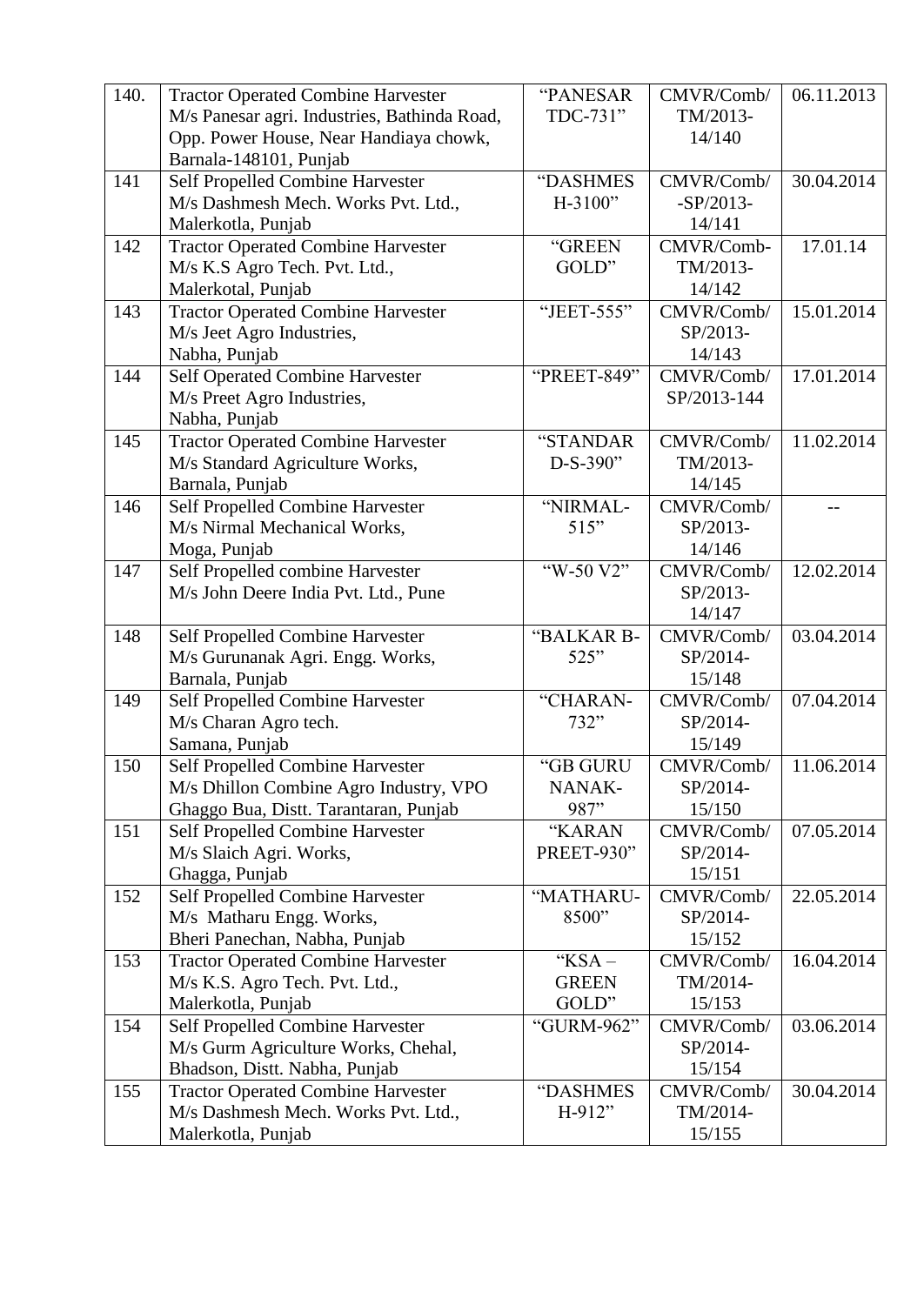| 156 | Self Propelled Combine Harvester                                                | "GB              | CMVR/Comb/           | 20.10.2014 |
|-----|---------------------------------------------------------------------------------|------------------|----------------------|------------|
|     | M/s Dhillon Combine Agro Industry,                                              | MAJHA-955"       | SP/2014-             |            |
|     | Gaggo Bua, Punjab                                                               |                  | 15/156               |            |
| 157 | Self Propelled Combine Harvester                                                | "KSA-8500"       | CMVR/Comb/           | 18.07.14   |
|     | M/s K.S. Agro Tech. Pvt.Ltd.,                                                   |                  | SP/2014-             |            |
|     | Malerkotla, Punjab                                                              |                  | 15/157               |            |
| 158 | <b>Tractor Operated Combine Harvester</b>                                       | "TDC-513"        | CMVR/Comb/           | 14.07.14   |
|     | M/s Panesar Agriculture Industries,                                             |                  | TM/2014-             |            |
|     | Bathinda Road, Barnala, Punjab                                                  |                  | 15/158               |            |
| 159 | Self Propelled Combine Harvester                                                | "AMAN-516"       | CMVR/Comb/           | 31.07.14   |
|     | M/s New Freinds Industries,                                                     |                  | SP/2014-             |            |
|     | Patiala, Punjab                                                                 |                  | 15/159               |            |
| 160 | Self Propelled Combine Harvester                                                | "FARMLINE        | CMVR/Comb/           | 10.07.14   |
|     | M/s Ishwar Farmline Equipment,                                                  | TDC-3900"        | SP/2014-             |            |
|     | Amargarh, Punjab                                                                |                  | 15/160               |            |
| 161 | <b>Tractor Operated Combine Harvester</b>                                       | "GAHIR G-        | CMVR/Comb/           | 30.07.14   |
|     | M/s Gahir Agro Industries,                                                      | 800 with 5075    | TM/2014-             |            |
|     | Sunam, Punjab                                                                   | E JD Tractor"    | 15/161               |            |
| 162 | <b>Tractor Operated Combine Harvester</b>                                       | "GAHIR G-        | CMVR/Comb/           | 15.09.14   |
|     | M/s Gahir Agro Industries,                                                      | 800 with 5055    | TM/2014-             |            |
|     | Sunam, Punjab                                                                   | E JD Tractor"    | 15/162               |            |
| 163 | <b>Tractor Operated Combine Harvester</b>                                       | "GAHIR G-        | CMVR/Comb/           | 24.09.14   |
|     | M/s Gahir Agro Industries,                                                      | 512"             | TM/2014-             |            |
|     | Sunam, Punjab                                                                   |                  | 15/163               |            |
| 164 | <b>Tractor Operated Combine Harvester</b>                                       | "PANESAR         | CMVR/Comb/           | 31.10.14   |
|     | M/s Panesar Agri. Industries,                                                   | TDC-513"         | TM/2014-             |            |
|     | Barnala, Punjab                                                                 |                  | 15/164               |            |
| 165 | <b>Tractor Operated Combine Harvester</b>                                       | "DASMESH-        | CMVR/Comb/           | 31.10.14   |
|     | M/s Dasmesh Mechanical Works,                                                   | 912"             | TM/2014-             |            |
|     | Malerkotla, Punjab                                                              |                  | 15/165               |            |
| 166 | <b>Tractor Operated Combine Harvester</b>                                       | "DASMESH-        | CMVR/Comb/           | 12.11.14   |
|     | M/s Dasmesh Mechanical Works,                                                   | 9100"            | TM/2014-             |            |
|     | Melerkotla, Punjab                                                              |                  | 15/166               |            |
| 167 | <b>Tractor Operated Combine Harvester</b>                                       | "BALKAR          | CMVR/Comb/           | 13.11.2014 |
|     | M/s Gurunanak Agriculture Engineering                                           | $B-525"$         | TM/2014-             |            |
|     | Works, Handiaya-148107,                                                         |                  | 15/167               |            |
|     | Distt. Barnala, Punjab                                                          |                  |                      |            |
| 168 | Self Propelled Combine Harvester                                                | "PANESAR         | CMVR/Comb-           | 19.11.2014 |
|     | M/s Panesar Agriculture Industries, Bathinda                                    | $SC-410"$        | SP/2014-             |            |
|     | Road, Opp. Power House, Near Handiaya                                           |                  | 15/168               |            |
|     | Chowk, Barnala-148101, Punjab                                                   |                  |                      |            |
| 169 | <b>Tractor Operated Combine Harvester</b>                                       | "GREEN           | CMVR/Comb-           | 25.11.2014 |
|     | M/s K.S. Agro Tech. Pvt. Ltd., Raikot Road,                                     | GOLD"            | TM/2014-             |            |
| 170 | Malerkotla, Distt. Sangrur, Punjab                                              | "MALKIT-         | 15/169<br>CMVR/Comb- | 01.12.2014 |
|     | Self Propelled Combine Harvester<br>M/s Malkit Agrotech. Pvt. Ltd., Cantt Road, | 997"             | SP/2014-             |            |
|     |                                                                                 |                  | 15/170               |            |
| 171 | Nabha-147201, Distt. Patiala, Punjab                                            | $\zeta$ $\zeta$  | CMVR/Comb-           | 03.12.2014 |
|     | Self Propelled Combine Harvester<br>M/s Mahindra and Mahindra Ltd.,             | <b>PROCOMBIN</b> | SP/2014-             |            |
|     | SAS Nagar, Mohali, Punjab                                                       | $E-4105"$        | 15/171               |            |
|     |                                                                                 |                  |                      |            |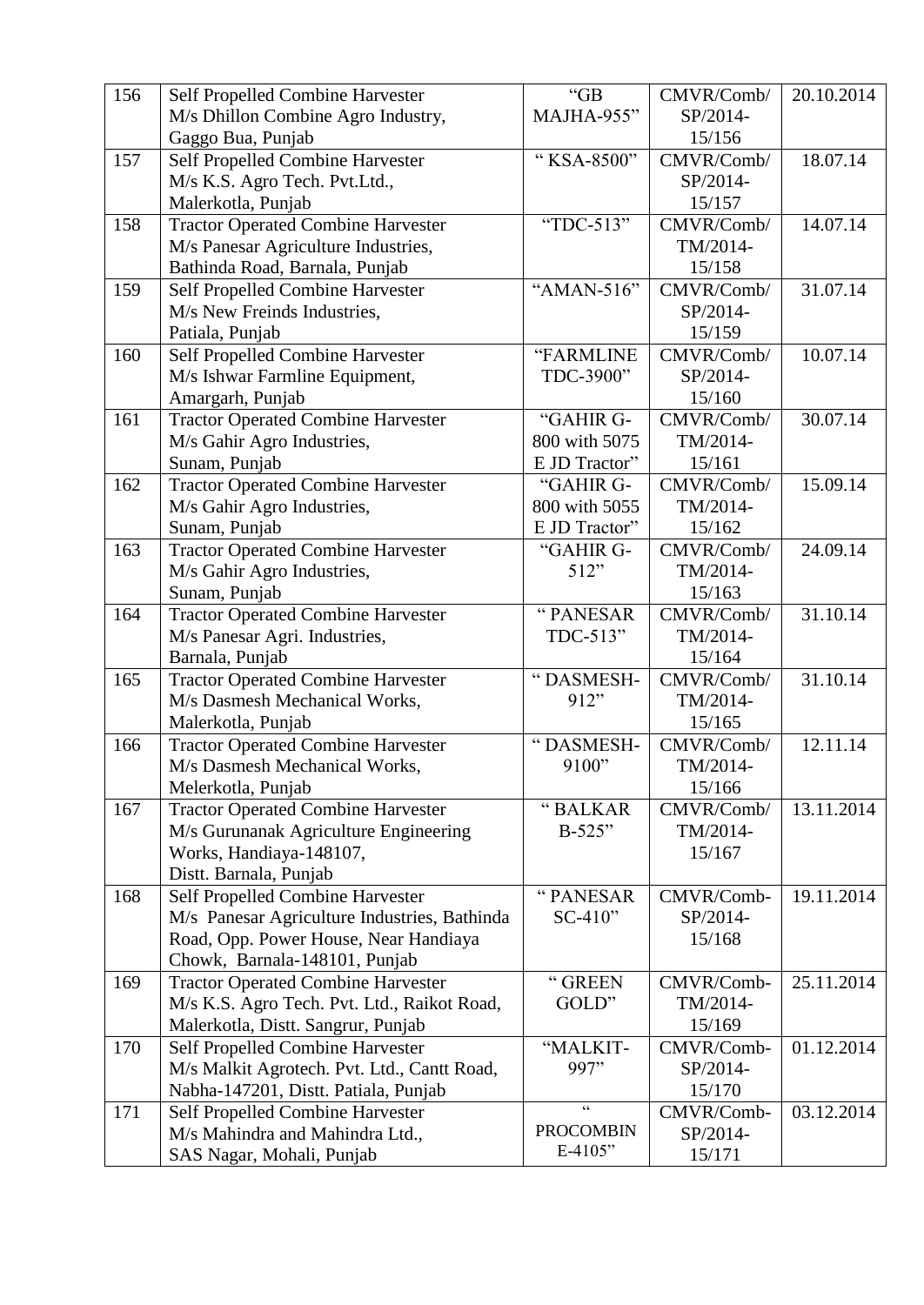| 172 | Self Propelled Combine Harvester              | "CRUZER                 | CMVR/Comb-           | 05.12.2014 |
|-----|-----------------------------------------------|-------------------------|----------------------|------------|
|     | M/s Tractor and Farm Equipments Ltd.,         | 7502 SP"                | SP/2014-             |            |
|     | Chennai, Tamil Nadu                           |                         | 15/172               |            |
| 173 | <b>Tractor Operated Combine Harvester</b>     | $\zeta$ $\zeta$         | CMVR/Comb-           | 11.12.2014 |
|     | M/s Standard Agriculture Works, Standard      | <b>STANDARD</b>         | TM/2014-             |            |
|     | Chowk, Barnala, Punjab                        | $S-390"$                | 15/173               |            |
| 174 | <b>Tractor Operated Combine Harvester</b>     | "BALKAR B-              | CMVR/Comb-           | 22.12.2014 |
|     | M/s Gurunanak Agriculture Works,              | 525"                    | TM/2014-             |            |
|     | Barnala, Punjab                               |                         | 15/174               |            |
| 175 | <b>Tractor Operated Combine Harvester</b>     | "BALKAR B-              | CMVR/Comb-           | 22.12.2014 |
|     | M/s Gurunanak Agriculture Works,              | 546"                    | SP/2014-             |            |
|     | Barnala, Punjab                               |                         | 15/175               |            |
| 176 | Self Propelled Combine Harvester              | "DASMESH-               | CMVR/Comb-           | 09.01.2015 |
|     | M/s Dasmesh Agriculture Industries Pvt. Ltd., | 7100"                   | SP/2014-             |            |
|     | Malerkotla, Punjab                            |                         | 15/176               |            |
| 177 | <b>Tractor Operated Combine Harvester</b>     | "DASMESH-               | CMVR/Comb-           | 09.01.2015 |
|     | M/s Dasmesh Agriculture Industries Pvt. Ltd., | 912"                    | TM/2014-             |            |
|     | Malerkotla, Punjab                            |                         | 15/177               |            |
| 178 | Self Propelled Combine Harvester              | "NRAIN-999              | CMVR/Com             | 02.02.2015 |
|     | M/s Gurumukh Agro Industries, Malerkotla      |                         | b-SP/2014-           |            |
|     | Road, Nabha, Bus Stand Ladhaheri, Punjab      |                         | 15/178               |            |
| 179 | <b>Tractor Operated Combine Harvester</b>     | "GREEN                  | CMVR/Com             | 06.02.2015 |
|     | (Farmtrac-6065)                               | GOLD"                   | b-TM/2014-           |            |
|     | M/s K.S. Agro Tech. Pvt. Ltd., Raikot Road,   |                         | 15/179               |            |
|     | Malerkotla, Punjab                            |                         |                      |            |
| 180 | <b>Tractor Operated Combine Harvester</b>     | "GREEN                  | CMVR/Com             | 06.02.2015 |
|     | $(ID-5310)$                                   | <b>GOLD</b>             | b-TM/2014-           |            |
|     | M/s K.S. Agro Tech. Pvt. Ltd., Raikot Road,   |                         | 15/180               |            |
|     | Malerkotla, Punjab                            |                         |                      |            |
| 181 | Self Propelled Combine Harvester              | 'DS-930"                | <b>CMVR/Com</b>      | 19.03.2015 |
|     | M/s D.S. Agro Industries, Patiala Road,       |                         | b-SP/2014-           |            |
|     | Nabha-147201, Distt. Patiala, Punjab          |                         | 15/181               |            |
| 182 | <b>Tractor Operated Combine Harvester</b>     | STANDARD-               | <b>CMVR/Com</b>      | 26.03.2015 |
|     | M/s Standard Corporation India Ltd.,          | TSC-513"                | b-TM/2014-           |            |
|     | Standard Chowk, Barnala-148101, Punjab        | (JD-5310V5              | 15/182               |            |
|     |                                               | tractor)<br>' STANDARD- |                      |            |
| 183 | <b>Tractor Operated Combine Harvester</b>     | TSC-513"                | CMVR/Com             | 26.03.2015 |
|     | M/s Standard Corporation India Ltd.,          | (Farmtrac-              | b-TM/2014-<br>15/183 |            |
|     | Standard Chowk, Barnala-148101, Punjab        | 6065 tractor)           |                      |            |
| 184 | <b>Tractor Operated Combine Harvester</b>     | "NORTH                  | CMVR/Com             | 26.03.2015 |
|     | M/s North Agro Industries, Sangrur Road,      | INDIA -513              | b-TM/2014-           |            |
|     | Dirba-148035, Distt. Sangrur, Punjab          | TC"                     | 15/184               |            |
| 185 | <b>Tractor Operated Combine Harvester</b>     | "DASMESH-               | <b>CMVR/Com</b>      | 31.03.2015 |
|     | M/s Dasmesh Mechanical Works Pvt. Ltd.,       | 912"                    | b-TM/2014-           |            |
|     | Raikot Road, Malerkotla-148023, Punjab        |                         | 15/185               |            |
| 186 | Self Propelled Combine Harvester              | "BALKAR B-              | CMVR/Com             | 31.03.2015 |
|     | M/s Gurunanak Agriculture Engg. Works,        | 525"                    | b-SP/2014-           |            |
|     | Handiaya-148107, Distt. Barnala, Punjab       |                         | 15/186               |            |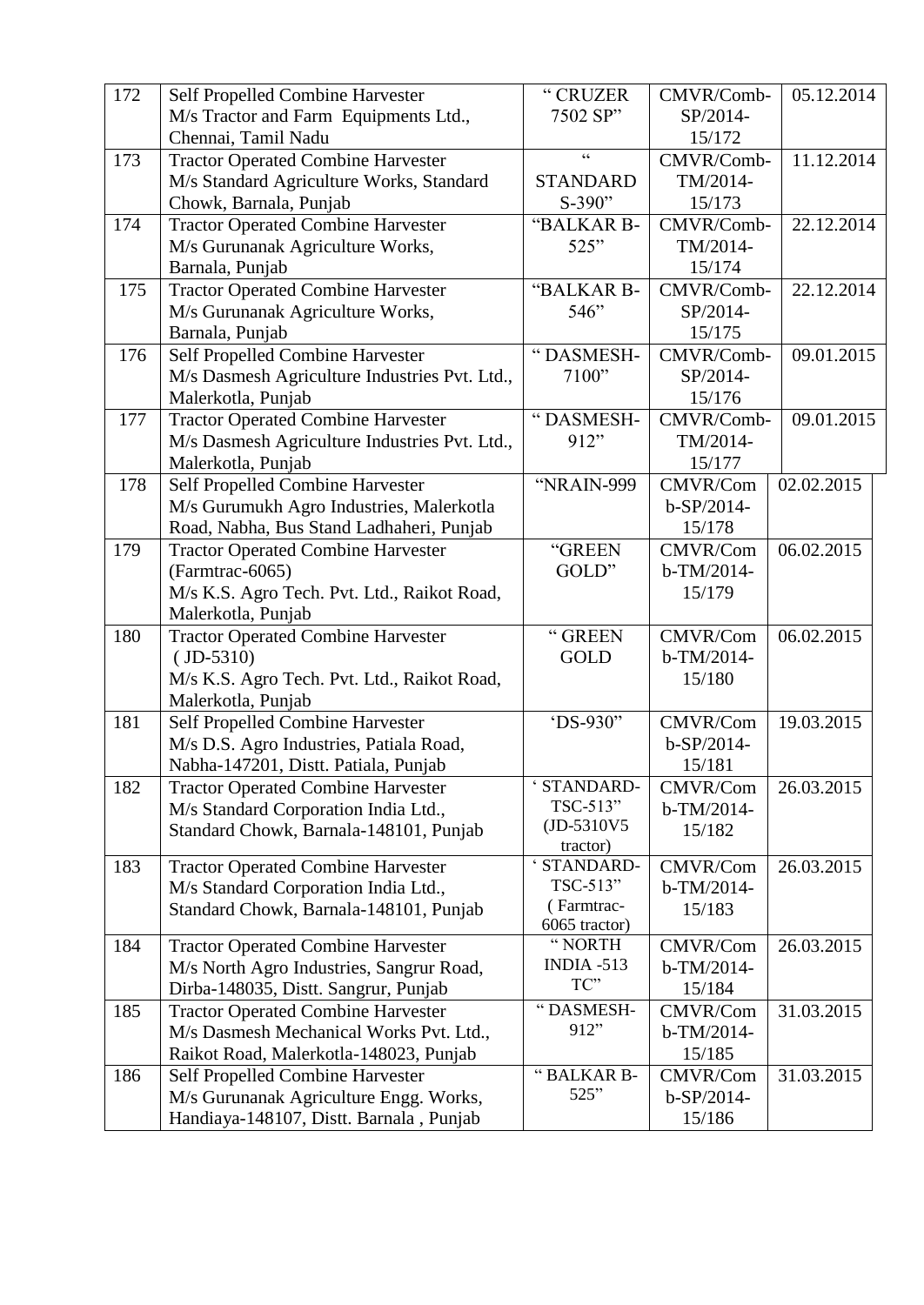| 187 | Self Propelled Combine Harvester            | $\epsilon$          | CMVR/Com     | 31.03.2015 |
|-----|---------------------------------------------|---------------------|--------------|------------|
|     | M/s Bhardwaj Agro Industries, Vill. Rohti   | <b>BHARDWAJ-</b>    | b-SP/2014-   |            |
|     | Khas, Near Rohta Sahib Gurudwara,           | 666"                | 15/187       |            |
|     | Nabha-147201, Punjab                        |                     |              |            |
| 188 | Self Propelled Combine Harvester            | "DEV-59512"         | CMVR/Com     | 23.04.2015 |
|     | M/s Dev Agriculture Industries, Opp.        |                     | $b-SP/2015-$ |            |
|     | Reliance Petrol Pump, P.O. Rohta, Patiala   |                     | 16/188       |            |
|     | Road, Nabha-147201, Punjab                  |                     |              |            |
| 189 | Self Propelled Combine Harvester            | "MAHINDRA           | CMVR/Com     | 27.04.2015 |
|     | M/s Mahindra and Mahindra Ltd., Vill.       | <b>MAX GRAIN-</b>   | $b-SP/2015-$ |            |
|     | Chappercheri, P.O. Landran,                 | 515"                | 16/189       |            |
|     | Distt. Mohali, Punjab                       |                     |              |            |
| 190 | <b>Tractor Operated Combine Harvester</b>   | "GREEN              | CMVR/Com     | 06.05.2015 |
|     | M/s K.S. Agro Tech Pvt. Ltd., Raikot Road,  | GOLD"               | b-TM/2015-   |            |
|     | Malerkotla-148023, Distt. Sangrur, Punjab   | with New            | 16/190       |            |
|     |                                             | Holland 6010        |              |            |
|     |                                             | 2WD Tractor         |              |            |
| 191 | <b>Tractor Operated Combine Harvester</b>   | "GREEN<br>GOLD"     | CMVR/Com     | 06.05.2015 |
|     | M/s K.S. Agro Tech Pvt. Ltd., Raikot Road,  | with Deutz          | b-TM/2015-   |            |
|     | Malerkotla-148023,                          | Fahir               | 16/191       |            |
|     | Distt. Sangrur, Punjab                      | Agromaxx-55         |              |            |
|     |                                             | 4WD Tractor         |              |            |
| 192 | Self Propelled Combine Harvester            | "SANDEEP-           | CMVR/Com     | 08.06.2015 |
|     | M/s Sandeep Agriculture Works, Handiaya     | 8800"               | $b-SP/2015-$ |            |
|     | Chowk, Handiaya-148107,                     |                     | 16/192       |            |
|     | Distt. Barnala, Punjab                      |                     |              |            |
| 193 | <b>Tractor Operated Combine Harvester</b>   | "JK-369"            | CMVR/Com     | 06.07.2015 |
|     | M/s Jai Kisan Agro Solution Pvt. Ltd., Plot |                     | b-TM/2015-   |            |
|     | No. 18, Trimulgherry, Securendarabad        |                     | 16/193       |            |
| 194 | Self Propelled Combine Harvester            | <b>GSJ 955</b>      | CMVR/Com     | 10.07.2015 |
|     | M/s K.D. Agro Industries,                   |                     | $b-SP/2015-$ |            |
|     | Vill. Galwatti, Malerkotla Road,            |                     | 16/194       |            |
|     | Nabha-147201, Punjab                        |                     |              |            |
| 195 | <b>Tractor Powered Combine Harvester</b>    | Green Gold          | CMVR/Com     | 17.07.2015 |
|     | M/s K.S. Agro Tech Pvt. Ltd.,               |                     | b-TM/2015-   |            |
|     | Malarkotla, Punjab                          |                     | 16/195       |            |
| 196 | <b>Tractor Powered Combine Harvester</b>    | <b>Standard TSC</b> | CMVR/Com     | 12.08.2015 |
|     | M/s Standard Co. India Pvt. Ltd., Standard  | 513                 | b-TM/2015-   |            |
|     | Chowk, Barnala, Punjab                      |                     | 16/196       |            |
| 197 | Self Propelled Combine Harvester            | Sonalika 9614       | CMVR/Com     | 25.08.2015 |
|     | M/s Sonalika Ind., Village Chak, Gujran     |                     | $b-SP/2015-$ |            |
|     | Jalander Road, Hoshiarpur, Punjab           |                     | 16/197       |            |
| 198 | <b>Tractor Powered Combine Harvester</b>    | Green               | CMVR/Com     | 23.09.2015 |
|     | M/s K.S. Agro Tech Pvt. Ltd.,               | Gold                | b-TM/2015-   |            |
|     | Malarkotla, Punjab                          |                     | 16/198       |            |
| 199 | Self Propelled Combine Harvester            | JP 5255             | CMVR/Com     | 23.09.2015 |
|     | M/s JP Agro Ind., Village Bhudan,           |                     | $b-SP/2015-$ |            |
|     | Malarkotla, Punjab                          |                     | 16/199       |            |
| 200 | Self Propelled Combine Harvester            | Vishal 435          | CMVR/Com     | 09.10.2015 |
|     | M/s Manku Agro Pvt. Ltd., PB No. 4          | <b>Brisk</b>        | $b-SP/2015-$ |            |
|     | Sehajpura Road, Samana-147101, Punjab       |                     | 16/200       |            |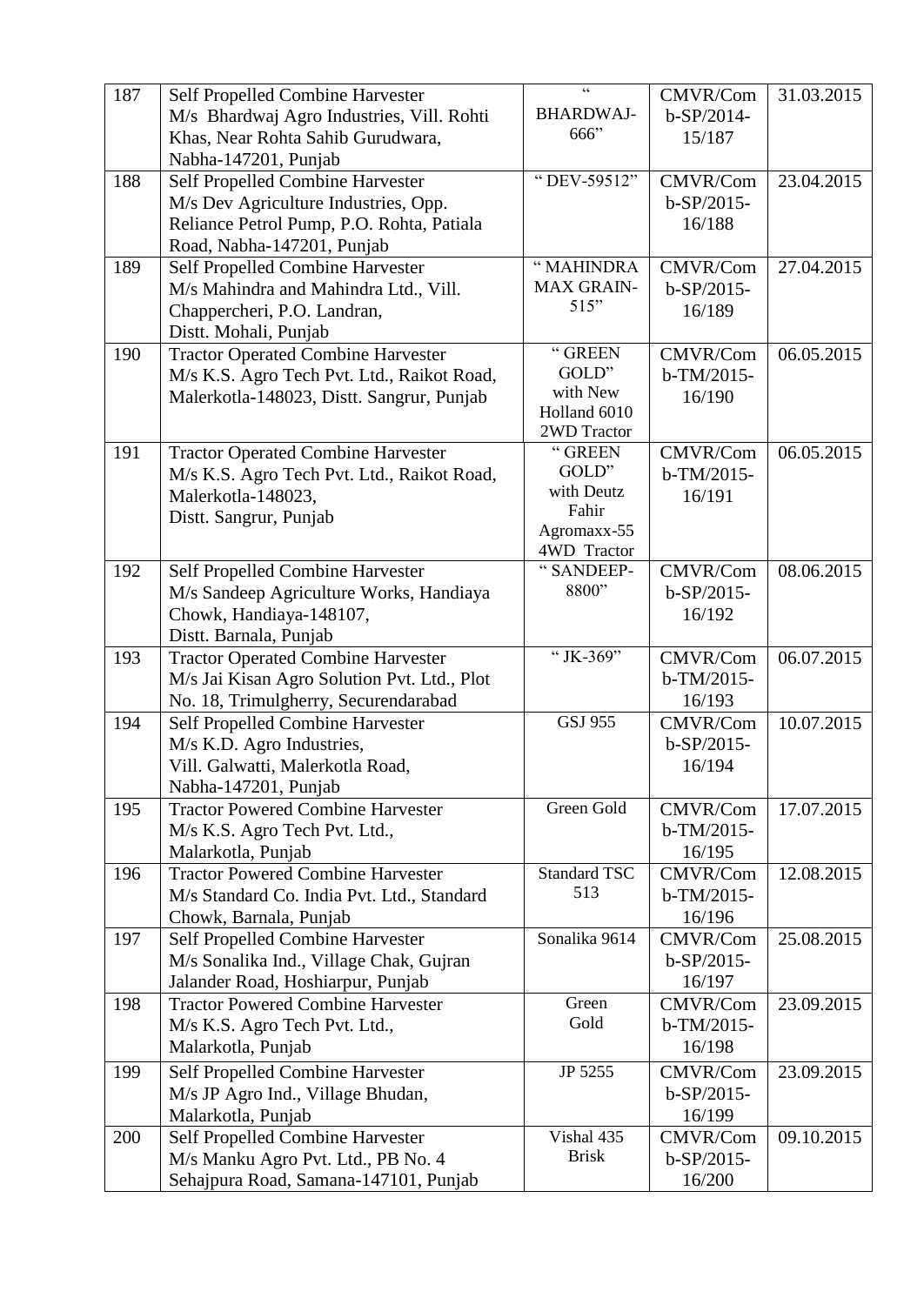| 201 | <b>Tractor Powered Combine Harvester</b>    | Deshmesh 912      | CMVR/Com        | 15.10.2015 |
|-----|---------------------------------------------|-------------------|-----------------|------------|
|     | M/s Deshmesh Mech. Works Pvt. Ltd.,         |                   | b-TM/2015-      |            |
|     | Malerkotla, Punjab                          |                   | 16/201          |            |
| 202 | <b>Tractor Powered Combine Harvester</b>    | Standard 390      | CMVR/Com        | 19.10.2015 |
|     | M/s Standard Agri. Works, Barnala, Punjab   |                   | $b-TM/2015-$    |            |
|     |                                             |                   | 16/202          |            |
| 203 | <b>Tractor Powered Combine Harvester</b>    | Green Gold        | CMVR/Com        | 30.10.2015 |
|     | M/s K.S. Agro Tech Pvt. Ltd.,               | New Holland       | b-TM/2015-      |            |
|     | Malarkotla, Punjab                          | 5500              | 16/203          |            |
| 204 | <b>Tractor Powered Combine Harvester</b>    | Green Gold        | CMVR/Com        | 30.10.2015 |
|     | M/s K.S. Agro Tech Pvt. Ltd.,               | Farmtrac          | $b-TM/2015-$    |            |
|     | Malarkotla, Punjab                          | 6065 UM           | 16/204          |            |
| 205 | <b>Tractor Powered Combine Harvester</b>    | Green Gold        | CMVR/Com        | 30.10.2015 |
|     | M/s K.S. Agro Tech Pvt. Ltd.,               | <b>DEUTZ FAHR</b> | b-TM/2015-      |            |
|     | Malarkotla, Punjab                          | Aromex 55         | 16/205          |            |
| 206 | <b>Tractor Powered Combine Harvester</b>    | John Deere        | CMVR/Com        | 04.11.2015 |
|     | M/s Luxmi Agro Ind., Nizamabad              | 5310              | $b-TM/2015-$    |            |
|     |                                             |                   | 16/206          |            |
| 207 | <b>Tractor Powered Combine Harvester</b>    | Mahindra 605      | CMVR/Com        | 04.11.2015 |
|     | M/s Luxmi Agro Ind., Nizamabad              | DI                | b-TM/2015-      |            |
|     |                                             |                   | 16/207          |            |
| 208 | <b>Tractor Powered Combine Harvester</b>    | Kubota MU         | CMVR/Com        | 23.11.2015 |
|     | M/s Standard Co. India Pvt. Ltd., Standard  | 5501              | b-TM/2015-      |            |
|     | Chowk, Barnala, Punjab                      |                   | 16/208          |            |
| 209 | <b>Tractor Powered Combine Harvester</b>    | Mahindra B        | <b>CMVR/Com</b> | 08.12.2015 |
|     | M/s Mahindra & Mahindra Ltd.,               | 525M              | b-TM/2015-      |            |
|     | Mohali, Punjab                              |                   | 16/209          |            |
| 210 | <b>Tractor Powered Combine Harvester</b>    | Balkar B 525      | CMVR/Com        | 07.01.2016 |
|     | M/s Gurunanak Agri. Engg. Works,            |                   | b-TM/2015-      |            |
|     | Handiya, Punjab                             |                   | 16/210          |            |
| 211 | Self Propelled Combine Harvester            | <b>Swan NSECH</b> | CMVR/Com        | 08.01.2016 |
|     | M/s New Swan Multitech Ltd., Village Raian, | 510               | $b-SP/2015-$    |            |
|     | Kohara Road, Heeran, Ludhiana, Punjab       |                   | 16/211          |            |
| 212 | Self Propelled Combine Harvester            | <b>ACW 101</b>    | CMVR/Com        | 04.02.2016 |
|     | M/s Action Construction Eqp. Ltd., Mathura  |                   | $b-SP/2015-$    |            |
|     | Road, Balabgarh, Faridabad, Haryana         |                   | 16/212          |            |
| 213 | <b>Tractor Powered Combine Harvester</b>    | Gahir G 800       | CMVR/Com        | 15.03.2016 |
|     | M/s Gahir Agro Ind. Ltd.,                   |                   | b-TM/2015-      |            |
|     | Near Bus Stand, Sunam, Punjab               |                   | 16/213          |            |
| 214 | Self Propelled Combine Harvester            | Sehal Preet 916   | CMVR/Com        | 16.03.2016 |
|     | M/s Sehal Preet Engg. Works,                |                   | b-SP/2015-      |            |
|     | Nabha, Punjab                               |                   | 16/214          |            |
| 215 | <b>Tractor Powered Combine Harvester</b>    | Balkar B 525      | CMVR/Com        | 31.03.2016 |
|     | M/s Gurunanak Agri. Engg. Works,            |                   | b-TM/2015-      |            |
|     | Handiya, Punjab                             |                   | 16/215          |            |
| 216 | <b>Tractor Powered Combine Harvester</b>    | Deshmesh 912      | CMVR/Com        | 31.03.2016 |
|     | M/s Deshmesh Mech. Works, Rajkot,           |                   | b-TM/2015-      |            |
|     | Malarkotla, Punjab                          |                   | 16/216          |            |
| 217 |                                             |                   |                 |            |
|     | Self Propelled Combine Harvester            | Lovjeet 936       | CMVR/Com        | 31.03.2016 |
|     | M/s Lovjeet Agro Ind.,                      |                   | b-SP/2015-      |            |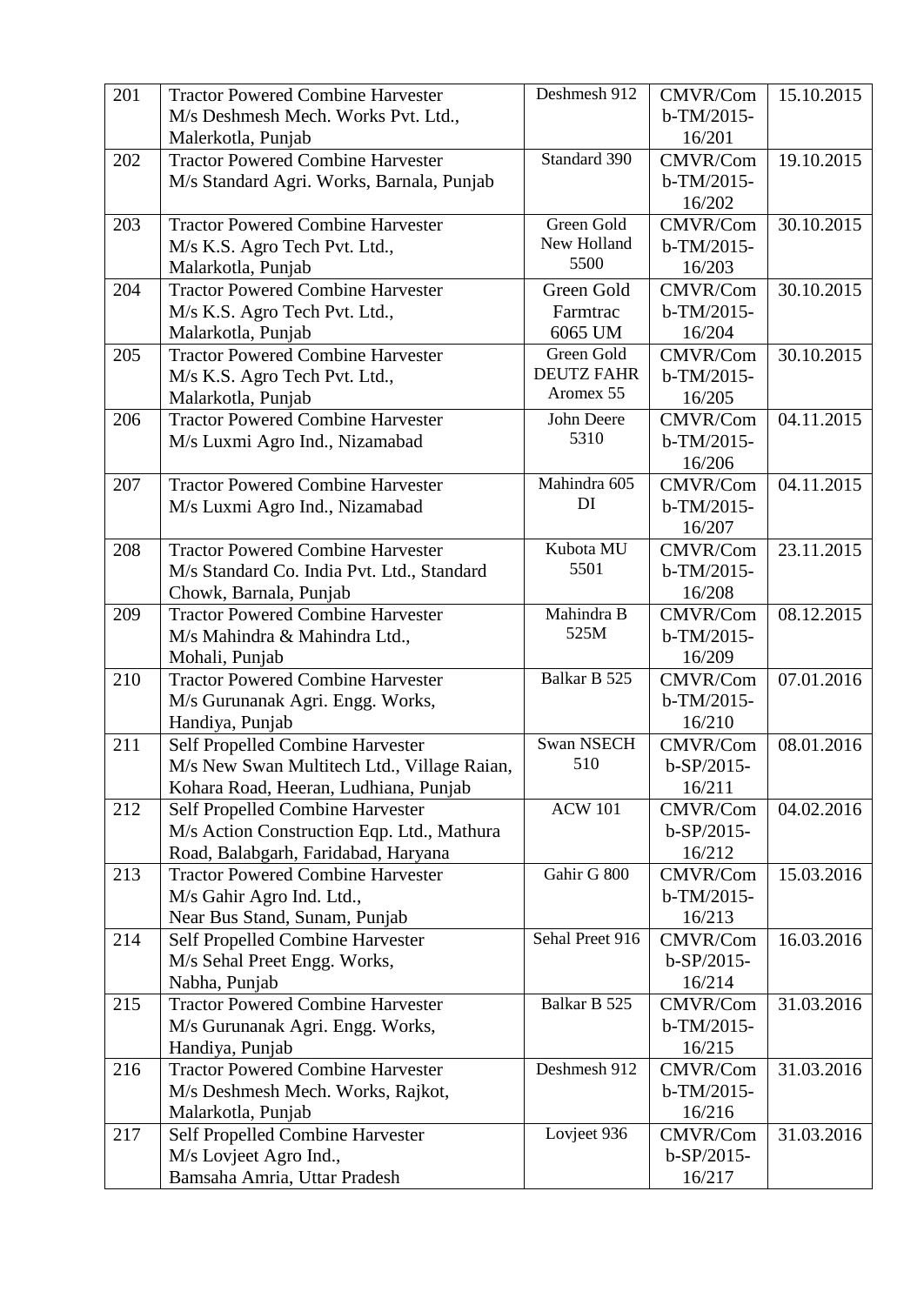| 218 | <b>Tractor Powered Combine Harvester</b>                      | North India   | CMVR/Com                 | 28.04.2016 |
|-----|---------------------------------------------------------------|---------------|--------------------------|------------|
|     | M/s North Agro India Pvt. Ltd., Sangrur                       | 513           | $b-TM/2015-$             |            |
|     | Road, Dirba, Punjab                                           |               | 16/218                   |            |
| 219 | <b>Tractor Powered Combine Harvester</b>                      | Farmline TDC- | CMVR/Com                 | 26.07.2016 |
|     | M/s Iswar Farmline Equipment Pvt Ltd,                         | 3900          | $b-TM/2016-$             |            |
|     | Chaunda Road, Amargarh-148022, Punjab                         |               | 17/219                   |            |
|     |                                                               |               |                          |            |
| 220 | Self Propelled Combine Harvester                              | Vishal-328    | CMVR/Com                 | 05.08.2016 |
|     | M/s Manku Agrotech Pvt Ltd, Sehajpura                         | Leal          | $b-$                     |            |
|     | Road, Samana Distt Patiala, Punjab                            |               | SP/2016-                 |            |
|     |                                                               |               | 17/220                   |            |
| 221 | Self Propelled Combine Harvester                              | Preet 7049    | CMVR/Comb                | 16.09.2016 |
|     | M/S Preet Agro Industries                                     |               | $-SP/2016-$              |            |
|     | P.O.-29 Patiala Road, Nabha, Punjab                           |               | 17/221                   |            |
| 222 | <b>Tractor Operated Combine Harvester</b>                     | Dasmesh-912   | CMVR/Comb                | 26.07.2016 |
|     | M/s Desmash Mech Works Raikot Road,                           |               | $-TM/2016-$              |            |
|     | Malerkotla, Punjab                                            |               | 17/222                   |            |
| 223 | Self Propelled Combine Harvester                              | Standard-513  | CMVR/Comb                | 05.10.2016 |
|     | M/s Standard Corpn of India                                   |               | $-SP/2016-$<br>17/223    |            |
|     | Standard Chowk Barnala, Punjab                                |               |                          |            |
| 224 | Self Propelled Combine Harvester                              | Preet-987     | CMVR/Comb<br>$-SP/2016-$ | 14.10.2016 |
|     | M/S Preet Agro Industries,                                    |               | 17/224                   |            |
| 225 | P.O.-29 Patiala Road, Nabha, Punjab                           | Preet-987-D   | CMVR/Comb                | 24.10.2016 |
|     | Self Propelled Combine Harvester<br>M/S Preet Agro Industries |               | $-SP/2016-$              |            |
|     | P.O.-29 Patiala Road, Nabha, Punjab                           |               | 17/225                   |            |
| 226 | Self Propelled Combine Harvester                              | Cruzer7504DL  | CMVR/Comb                | 26.10.2016 |
|     | M/s TAFE Ltd, Hazur Garden, Sembiam                           | X SPVI        | $-SP/2016-$              |            |
|     | Chennai, Tamil Nadu                                           |               | 17/226                   |            |
| 227 | Self Propelled Combine Harvester                              | Futura-213    | CMVR/Comb                | 04.11.2016 |
|     | M/s KHS Agrotech Industries                                   |               | $-SP/2016-$              |            |
|     | Distt Jaitu, Punjab                                           |               | 17/227                   |            |
| 228 | <b>Tractor Operated Combine Harvester</b>                     | GC-4512       | CMVR/Comb                | 21.11.2016 |
|     | M/s G.C Agril Industries,                                     |               | TM/2016-                 |            |
|     | Handaya Road, Barnala, Punjab                                 |               | 17/228                   |            |
| 229 | Self propelled combine harvester.                             | Navjeet 913   | CMVR/Comb                | 23.12.2016 |
|     | M/s Punjab Agro Industries, Uttrakhand                        |               | SP/2016-                 |            |
| 230 | Self propelled combine harvester.                             | Channy-930    | 17/229<br>CMVR/Comb      | 13.01.2017 |
|     | M/ss Channy Agro Industries                                   |               | SP/2016-                 |            |
|     | Bhawanigarh Road, Nabha, Punjab                               |               | 17/230                   |            |
| 231 | <b>Tractor Operated Combine Harvester</b>                     | Balkar B=-525 | CMVR/Comb                | 20.01.2017 |
|     | M/s Guru Nanak Agril Engg Works,                              |               | TM/2016-                 |            |
|     | Handiaya, Barnala, Punjab                                     |               | 117/231                  |            |
| 232 | <b>Tractor Operated Combine Harvester</b>                     | Panesar TDC-  | CMVR/Comb                | 08.02.2017 |
|     | M/s Panesar Agril Ind, Bhathinda Road, Near                   | 513           | TM/2016-                 |            |
|     | Handaya Chowk, Barnala, Punjab                                |               | 17/232                   |            |
| 233 | Self Propelled Combine Harvester                              | Vishal-368    | CMVR/Comb                | 09.03.2017 |
|     | M/s Manku Agrotech Pvt Ltd, Sehajpura                         | Multiland     | $-SP/2016-$              |            |
|     | Road, Samana Distt Patiala, Punjab                            |               | 17/233                   |            |
|     |                                                               |               |                          |            |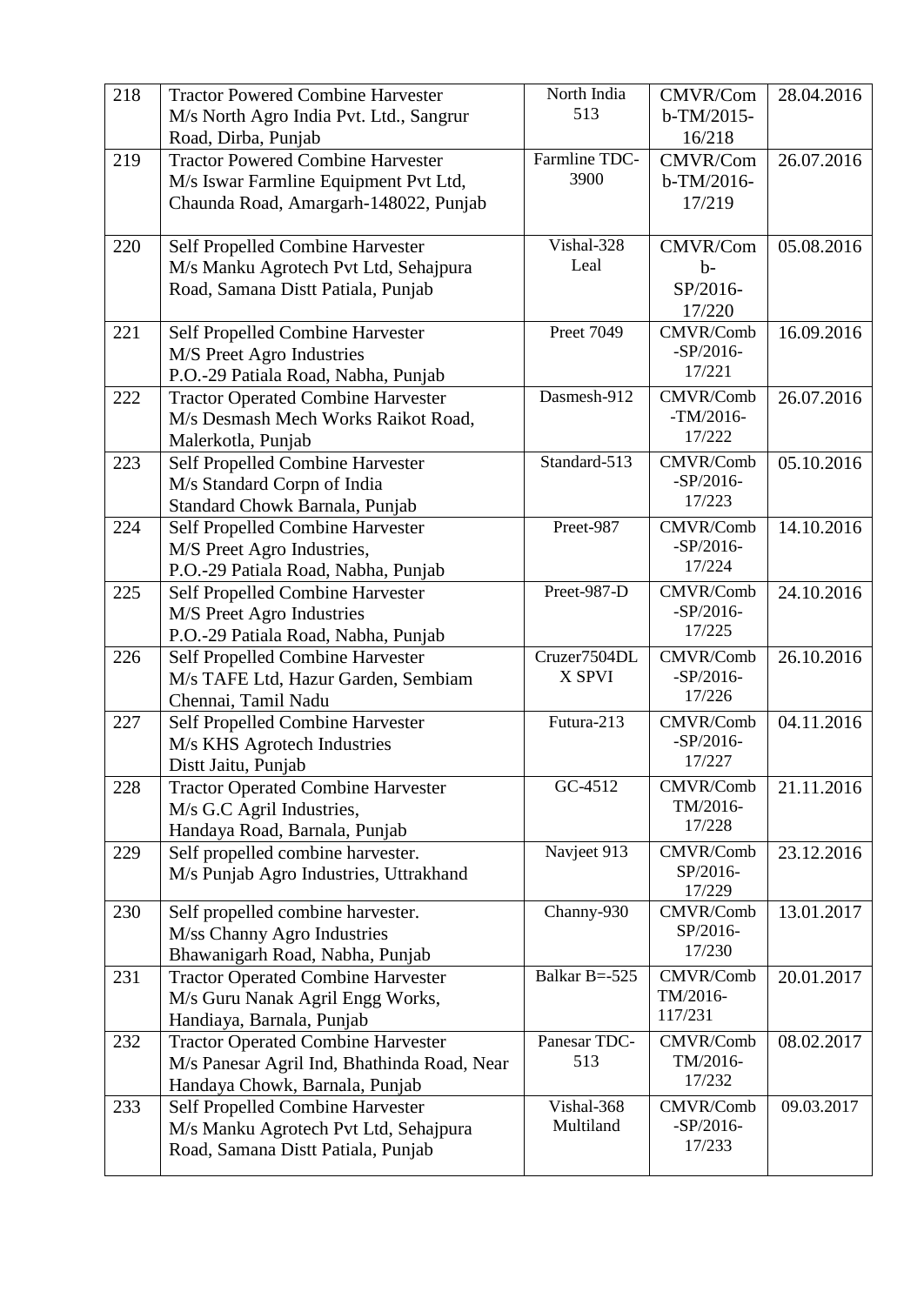| 234 | Self Propelled Combine Harvester<br>M/s New Dave Agro Works Bhadson Road, | New Dave-<br>4800 | CMVR/Comb-<br>SP/2016-17/234 | 20.02.2017 |
|-----|---------------------------------------------------------------------------|-------------------|------------------------------|------------|
|     | Rohti Pull, Nabha, Punjab                                                 |                   |                              |            |
| 235 | Self Propelled Combine Harvester                                          | Jagpreet-787      | CMVR/Comb-                   | 20.03.2017 |
|     | M/s Matharu Brothers Agrotech Pvt. Ltd.                                   |                   | SP/2016-17/235               |            |
|     | Dhrui Distt Sangrur, Punjab                                               |                   |                              |            |
| 236 | <b>Tractor Operated Combine Harvester</b>                                 | Dasmesh-912       | CMVR/Comb-                   | 24.03.2017 |
|     | M/s Dasmesh Mechnical Works Pvt Ltd,                                      |                   | TM/2016-                     |            |
|     | Raikot Road, Malerkotla                                                   |                   | 17/236                       |            |
|     | Distt. Sangrur, Punjab                                                    |                   |                              |            |
| 237 | <b>Tractor Operated Combine Harvester</b>                                 | Standar S-390     | CMVR/Comb-                   | 30.3.2017  |
|     | M/s Standard Agriculture Works, Standard                                  |                   | TM/2016-                     |            |
|     | Chowk Bhatinda Road, Barnala, Punjab                                      |                   | 17/237                       |            |
| 238 | Self Propelled Combine Harvester                                          | <b>New</b>        | CMVR/Comb-                   | 13.04.2017 |
|     | M/s Gurdeep Agro Ind. Nabha Road,                                         | Gurdeep-927       | SP/2017-                     |            |
|     | Chaswal Bhadson, Distt Patiala, Punjab                                    |                   | 18/238                       |            |
| 239 | <b>Tractor Operated Combine Harvester</b>                                 | Standard S-       | CMVR/Comb-                   | 21.04.2017 |
|     | M/s Standard Agriculture Works, Standard                                  | 390 Driven by     | TM/2017-                     |            |
|     | Chowk Bhatinda Road, Barnala, Punjab                                      | Mahindra 605      | 18/239                       |            |
|     |                                                                           | <b>DI</b> Tractor |                              |            |
| 240 | <b>Tractor Operated Combine Harvester</b>                                 | Balkar-B-525      | CMVR/Comb-                   | 02.05.2017 |
|     | M/s Guru Nanak Agril Engg Works,                                          | Swaraj            | TM/2017-                     |            |
|     | Bhathinda Road, Handiaya, Barnala, Punjab                                 | Tractor 963       | 18/240                       |            |
|     |                                                                           | FE-ST             |                              |            |
| 241 | <b>Tractor Operated Combine Harvester</b>                                 | <b>TSC-513</b>    | CMVR/Comb-                   | 16.05.2017 |
|     | M/s Standard Agriculture Works,                                           |                   | TM/2017-                     |            |
|     | Standard Chowk Bhatinda Road,                                             |                   | 18/241                       |            |
|     | Barnala, Punjab                                                           |                   |                              |            |
| 242 | Self propelled combine harvester M/S Baljit                               | Navtej-999        | CMVR/Comb-                   | 30.05.2017 |
|     | Krishi Yantra, Khutar Road, Dhara                                         |                   | SP/2017-<br>18/242           |            |
|     | Powayna, Distt. Shahjahanpur, Uttar<br>Pradesh                            |                   |                              |            |
| 243 | Self propelled combine harvester M/s                                      | Mahindra          | CMVR/Comb-                   | 13.06.2017 |
|     | Mahindra & Mahindra Ltd, FES Sawaraj                                      | Maxx Grain        | SP/2017-                     |            |
|     | Div, Chappercheri, P.O. Ladran                                            | 515 EX            | 18/243                       |            |
|     | Distt. Mohali, Punjab                                                     |                   |                              |            |
| 244 | Self propelled combine harvester M/s                                      | Swaraj 8100       | CMVR/Comb-                   | 16.06.2017 |
|     | Mahindra & Mahindra Ltd, FES Sawaraj                                      | EX                | SP/2017-                     |            |
|     | Div, Chappercheri, P.O. Ladran,                                           |                   | 18/244                       |            |
|     | Distt. Mohali, Punjab                                                     |                   |                              |            |
| 245 | Self propelled combine harvester M/S                                      | <b>RAMJI 5120</b> | CMVR/Comb-                   | 3.07.2017  |
|     | Ramji Engg Works Nabha Raod, Chaswal                                      |                   | SP/2017-                     |            |
|     | Bhadson, Distt. Patiala, Punjab                                           |                   | 18/245                       |            |
| 246 | <b>Tractor Operated Combine Harvester</b>                                 | Standard          | CMVR/Comb-                   | 13.07.2017 |
|     | M/S Standard Coopn Industries Ltd.                                        | <b>TSC-513</b>    | TM/2017-                     |            |
|     | Handiaya Road, Barnala, Punjab                                            |                   | 18/246                       |            |
| 247 | <b>Tractor Operated Combine Harvester</b>                                 | Greengold         | CMVR/Comb-                   | 20.7.2017  |
|     | M/s K.S. Agrotech Pvt. Ltd, Raikot Road,                                  | 5075E             | TM/2017-                     |            |
|     | Malerkotla, Punjab                                                        |                   | 18/247                       |            |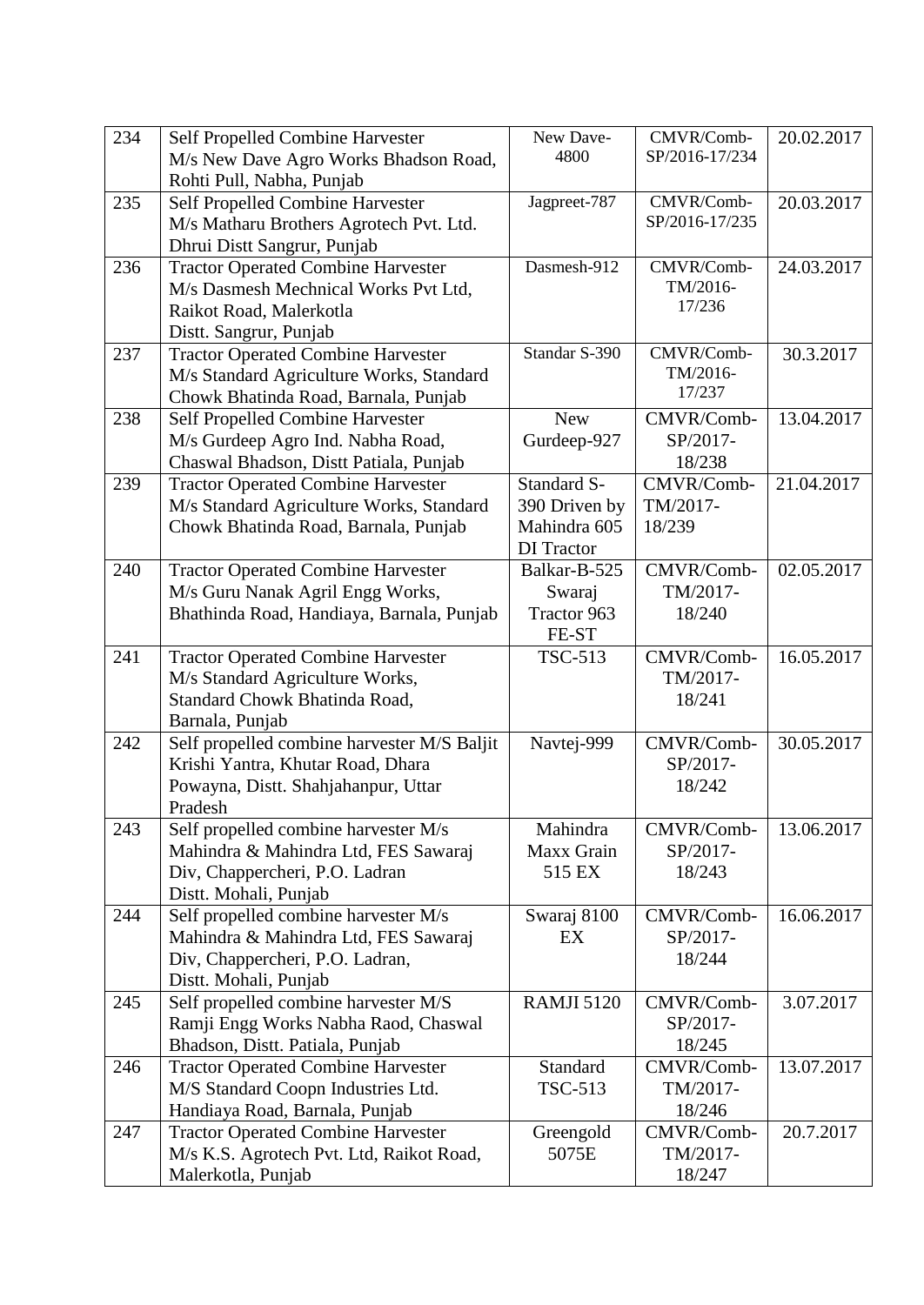| 248 | <b>Tractor Operated Combine Harvester</b>      | Standard               | CMVR/Comb- | 25.07.2017 |
|-----|------------------------------------------------|------------------------|------------|------------|
|     | M/S Standard Coopn Industries Ltd.             | <b>TSC-513</b>         | TM/2017-   |            |
|     | Handiaya Road, Barnala, Punjab                 | Swaraj                 | 18/248     |            |
|     |                                                | Tractor 963            |            |            |
|     |                                                | FE-ST                  |            |            |
| 249 | <b>Tractor Operated Combine Harvester</b>      | Preet 649 with         | CMVR/Comb- | 02.08.2017 |
|     | Preet Agro Industries Pvt. Ltd.,               | Preet Tractor          | TM/2017-   |            |
|     | Patiala Raod, Nabha, Punjab                    | 6049                   | 18/249     |            |
| 250 | <b>Tractor Operated Combine Harvester</b>      | Balkar B-525           | CMVR/Comb- | 7.08.2017  |
|     | M/s Guru Nanak Agril. Engg. Works              | Swaraj                 | TM/2017-   |            |
|     | Handiaya, Punjab                               | Tractor                | 18/250     |            |
|     |                                                | 963FE-ST               |            |            |
| 251 | Self propelled Combine Harvester               | Panesar SC-            | CMVR/Comb- | 14.08.2017 |
|     | M/s Panesar Agril Industries,                  | 514                    | SP/2017-   |            |
|     | Bhathinda Road, Near Handaya Chowk,            |                        | 18/251     |            |
|     | Barnala, Punjab                                |                        |            |            |
| 252 | <b>Tractor Operated Combine Harvester</b>      | <b>Work Class</b>      | CMVR/Comb- | 21.08.2017 |
|     | M/s, Balkar Agriculture Works,                 | 5500 Driven            | TM/2017-   |            |
|     | Bhathinda Road Handiaya,                       | by John Deer           | 18/252     |            |
|     | Distt. Barnala, Punjab                         | 5310 V5                |            |            |
|     |                                                | Tractor                |            |            |
| 253 | Self propelled Combine Harvester               | Punni Grain            | CMVR/Comb- | 01.09.2017 |
|     | M/s, Vishvakarma Engg. Works, Bhuna            | Cruser Go              | SP/2017-   |            |
|     | Road Tohana, Distt. Fatehabad, Haryana         | Green                  | 18/253     |            |
| 254 | Self propelled Combine Harvester               | Punni -654             | CMVR/Comb- | 05.09.2017 |
|     | M/s, Vishvakarma Engg. Works, Bhuna            |                        | SP/2017-   |            |
|     | Road Tohana, Distt. Fatehabad, Haryana         |                        | 18/254     |            |
| 255 | Self propelled Combine Harvester               | Malkit-897             | CMVR/Comb- | 13.09.2017 |
|     | M/s, Malkit Agro Tech Pvt. Ltd. Cantt Road     |                        | SP/2017-   |            |
|     | Nabha-147201, Punjab                           |                        | 18/255     |            |
| 256 | Self propelled Combine Harvester               | Balkar B-546           | CMVR/Comb- | 25.09.2017 |
|     | M/s Guru Nanak Agril Engg Works,               |                        | SP/2017-   |            |
|     | Bhathinda Road, Handiaya,                      |                        | 18/256     |            |
|     | Distt. Barnala, Punjab                         |                        |            |            |
| 257 | Self propelled Combine Harvester               | Syan - 998             | CMVR/Comb- | 29.09.2017 |
|     | M/s, Syan Agro Industry, Near GSK Ltd.         |                        | SP/2017-   |            |
|     | Patiala Road Nabha-147201, Punjab              |                        | 18/257     |            |
| 258 | Self propelled Combine Harvester               | N. S. 929              | CMVR/Comb- | 06.10.2017 |
|     | M/s, N. S. Agro Works, Patiala Road Opp.       |                        | SP/2017-   |            |
|     | GSK Factory Nabha-147201, Punjab               |                        | 18/258     |            |
| 259 | Self propelled Combine Harvester               | Punjab-930             | CMVR/Comb- | 12.10.2017 |
|     | M/s, Punjab Agro Implements Industries,        |                        | SP/2017-   |            |
|     | Opp HMM Ltd., Near Octroi, Patiala Road        |                        | 18/259     |            |
|     | Nabha-147201, Punjab                           |                        |            |            |
| 260 | <b>Tractor Power/Mounted Combine Harvester</b> | <b>VIKAS-315</b>       | CMVR/Comb- | 12.10.2017 |
|     | M/s, Megh Raj Goyal & Co. Near HDFC            | Driven by<br>John Deer | TM/2017-   |            |
|     | Bank college Road Barnala-148101, Punjab       |                        | 18/260     |            |
|     |                                                | 5310 V5tracto          |            |            |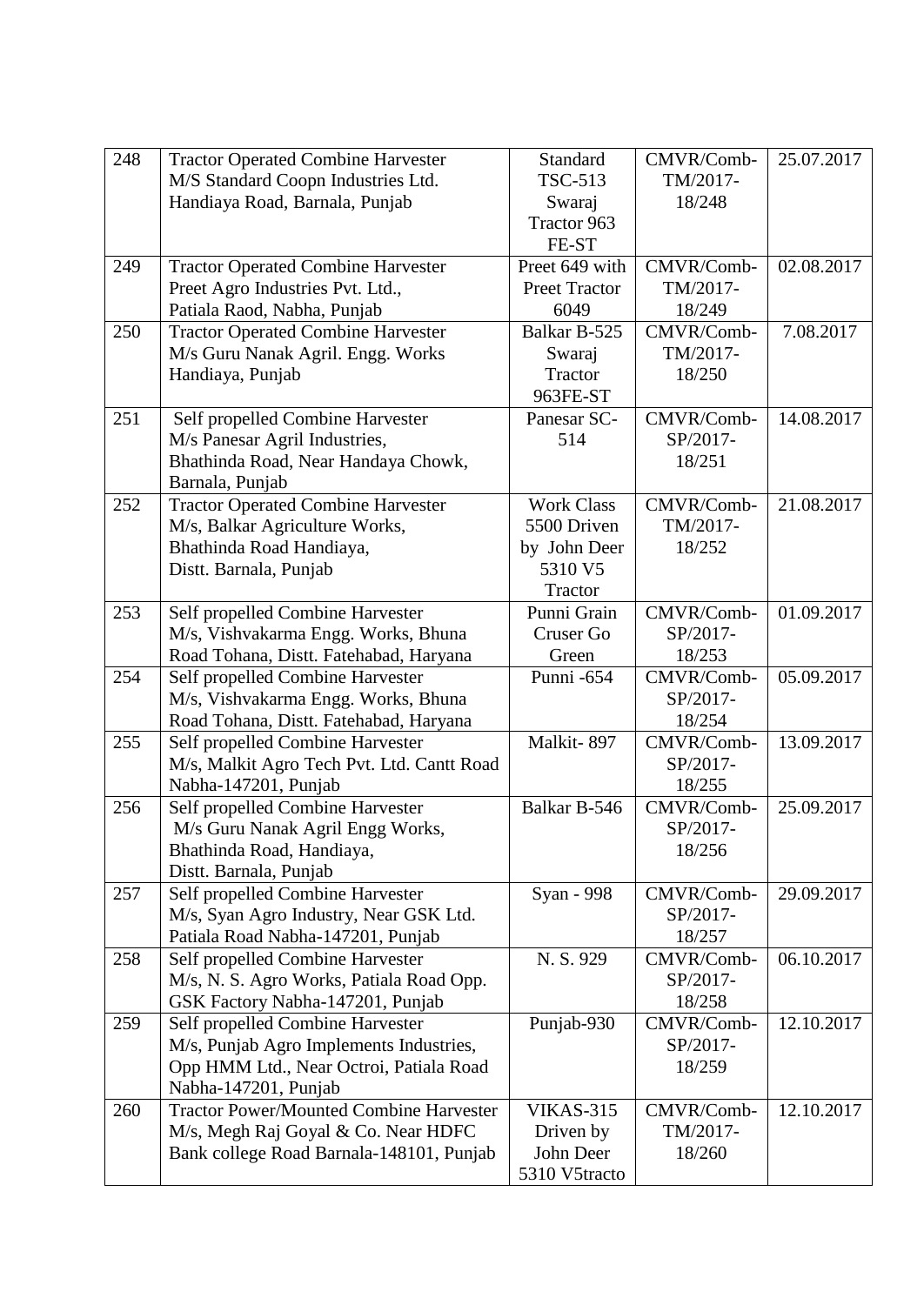| 261 | <b>Tractor Mounted Combine Harvester</b>   | Balkar B-525   | CMVR/Comb- | 30.10.2017 |
|-----|--------------------------------------------|----------------|------------|------------|
|     | M/s Guru Nanak Agril Engg Works,           | Driven by      | TM/2017-   |            |
|     | Bhathinda Road, Handiaya,                  | Farmtrac       | 18/261     |            |
|     | Distt. Barnaala, 148101                    | 6055F9         |            |            |
|     |                                            | Tractor        |            |            |
| 262 | <b>Tractor Drine Combine Harvester</b>     | Preet-649      | CMVR/Comb- | 06.11.2017 |
|     | M/S Preet Agro Industries Pvt. Ltd.,       | Driven by      | TM/2017-   |            |
|     | P.O.-29 Patiala Road,                      | John Deer      | 18/262     |            |
|     | Nabha-147201, 148101                       | 5310 V3        |            |            |
|     |                                            | Tractor        |            |            |
| 263 | Tafe MF-9500 2WD Tractor Driven            | Panesar        | CMVR/Comb- | 20.11.2017 |
|     | Combine Harvester M/s Panesar Agriculture  | TDC-513        | TM/2017-   |            |
|     | Industries Bathinda Road, Opp. Power       | Driven by      | 18/263     |            |
|     | House Near Handiaya Chowk, Barnala         | Tafe MF 9500   |            |            |
|     | Distt. Barnala-148101, Punjab              | 2WD Tractor    |            |            |
|     |                                            |                |            |            |
| 264 | New Holland 6010 12+12 Tractor Driven      | Panesar        | CMVR/Comb- | 21.11.2017 |
|     | Combine Harvester M/s Panesar Agriculture  | <b>TDC-513</b> | TM/2017-   |            |
|     | Industries Bathinda Road, Opp. Power       | Driven by      | 18/264     |            |
|     | House Near Handiaya Chowk, Barnala         | New Holland    |            |            |
|     | Distt. Barnala-148101, Punjab              | $601012+12$    |            |            |
|     |                                            | Tractor        |            |            |
| 265 | Tractor Powered Combine Harvester. with    | Standard S-    | CMVR/Comb- | 05.12.2017 |
|     | Sonalika DI-60 RX Tractor of M/s, Standard | 390 driven by  | TM/2017-   |            |
|     | Agriculturre works, Standard Chowk         | Sonalika DI    | 18/265     |            |
|     | Bhathinda Road, Barnala-148101, Punjab     | 60Rx Tractor   |            |            |
| 266 | John Deere 5310 V5 Tractor Driven          | Panesar        | CMVR/Comb- | 18.12.2017 |
|     | Combine Harvester M/s Panesar Agriculture  | <b>TDC-513</b> | TM/2017-   |            |
|     | Industries Bathinda Road, Opp. Power       | Driven by      | 18/266     |            |
|     | House Near Handiaya Chowk,                 | John Deere     |            |            |
|     | Distt. Barnala-148101, Punjab              | 5310 V5        |            |            |
|     |                                            | Tractor        |            |            |
| 267 | Self Propelled Combine Harvester M/s,      | Bakhsish -     | CMVR/Comb- | 26.12.2017 |
|     | Gill Agriculture Works Patiala road        | 930            | SP/2017-   |            |
|     | Ghagga-147102, Punjab                      |                | 18/267     |            |
|     |                                            |                |            |            |
| 268 | <b>Tractor Mounted Combine Harvester.</b>  | National TD-   | CMVR/Comb- | 08.01.2018 |
|     | (Tractor Model John Deere) M/s, P.B.       | 513 Driven by  | TM/2017-   |            |
|     | National Agriculture works,                | John Deere     | 18/268     |            |
|     | Muktsar Road Jaitu-15120, Punjab           | 5310 V3        |            |            |
|     |                                            | Tractor        |            |            |
| 269 | Tafe MF-9500 4WD Tractor Driven            | Panesar        | CMVR/Comb- | 19.01.2018 |
|     | Combine Harvester M/s Panesar Agriculture  | <b>TDC-513</b> | TM/2017-   |            |
|     | Industries Bathinda Road, Opp. Power       | Driven by      | 18/269     |            |
|     | House Near Handiaya Chowk,                 | Tafe MF 9500   |            |            |
|     | Distt. Barnala-148101, Punjab              | 4WD Tractor    |            |            |
| 270 | Deutz Fahr Agrolux-70 Tractor Mounted      | Greengold      | CMVR/Comb- | 24.01.2018 |
|     | Combine Harvester M/s, K.S. Agrotech       | Driven by      | TM/2017-   |            |
|     | Pvt. Ltd. Raikot Road Malerkotla           | Deutz Fahr     | 18/270     |            |
|     | Distt. Sangrur-148023, Punjab              | Agroluxe 70    |            |            |
|     |                                            | Tractor        |            |            |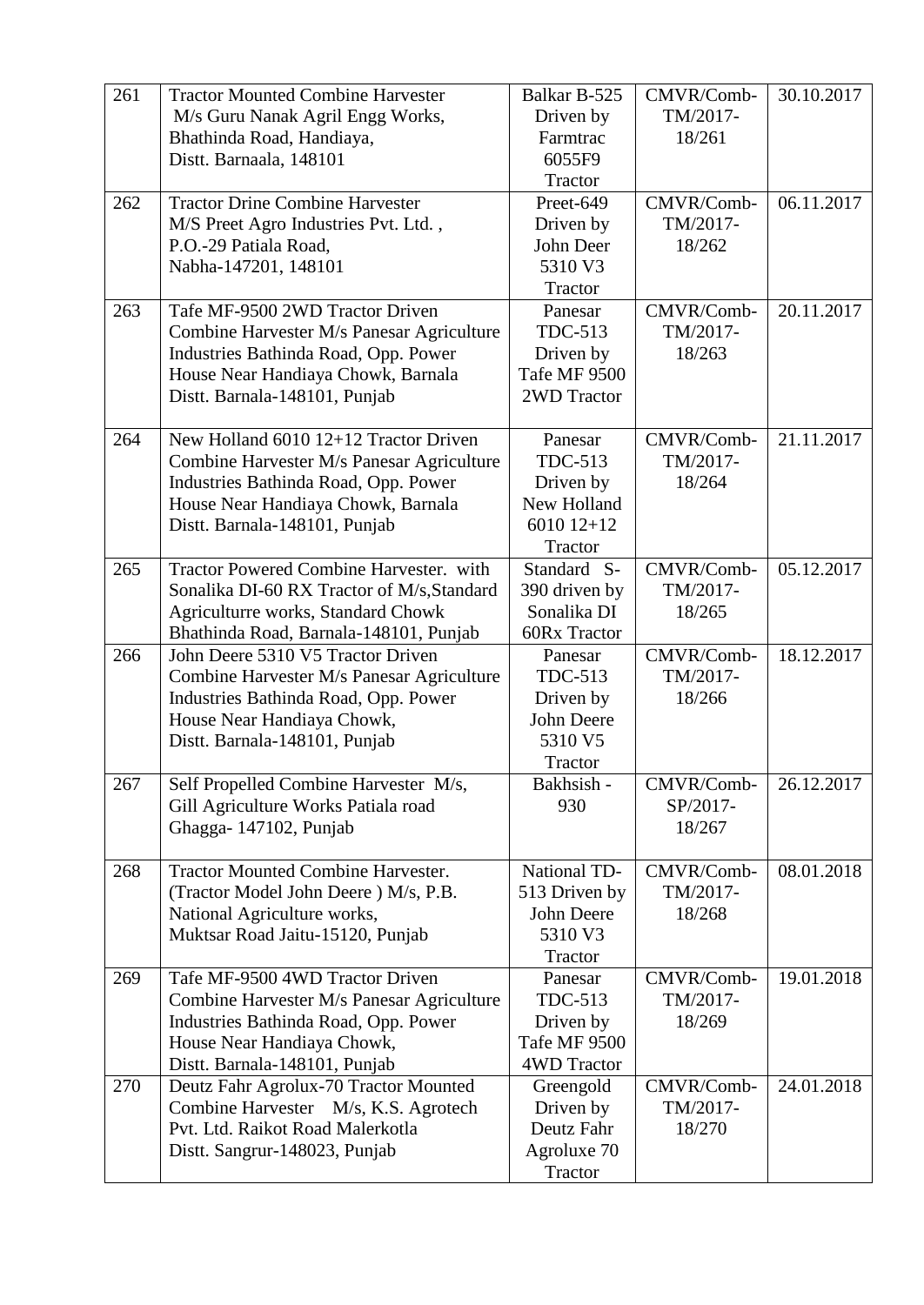| 271 | Self Propelled Combine Harvester M/s,                                                | SPLENZO-75     | CMVR/Comb-         | 05.02.2018 |
|-----|--------------------------------------------------------------------------------------|----------------|--------------------|------------|
|     | Gahir Agro Industries Ltd., Sunam Road,                                              |                | SP/2017-           |            |
|     | Near Bus Stop, Vill- Kular Khurad,                                                   |                | 18/271             |            |
|     | Distt. Sangrur-148001, Punjab                                                        |                |                    |            |
| 272 | Self Propelled Combine Harvester M/s,                                                | Balraj-1313    | CMVR/Comb-         | 08.02.2018 |
|     | B.R. Industries, Plot No.-4, Killa No.-27,                                           |                | SP/2017-           |            |
|     | Near Shree Shyam Dharam Kanta, village-                                              |                | 18/272             |            |
|     | Nangla Gujran, Sohna Road,                                                           |                |                    |            |
|     | Faridabad-121004, Haryana                                                            |                |                    |            |
| 273 | Self Propelled Combine Harvester M/s,                                                | Hira-785       | CMVR/Comb-         | 13.02.2018 |
|     | Hira Agro Industries, Cantt. Road, Nabha,                                            |                | SP/2017-           |            |
|     | Distt. Patiala, 147201, Punjab                                                       |                | 18/273             |            |
| 274 | Self Propelled Combine Harvester M/s                                                 | Gahir-941      | CMVR/Comb-         | 19.02.2018 |
|     | New Gahir Agro Industries, Near Hira                                                 |                | SP/2017-           |            |
|     | Palace, Patiala Road, Nabha,                                                         |                | 18/274             |            |
|     | Distt. Patiala-147201, Punjab                                                        |                |                    |            |
| 275 | Eicher 557 Tractor Mounted Combine                                                   | Panesar TDC-   | CMVR/Comb-         | 23.02.2018 |
|     | Harvester M/s Panesar Agriculture                                                    | 513 Driven by  | TM/2017-           |            |
|     | Industries, Bathinda Road, Opp. Power                                                | Eicher 557     | 18/275             |            |
|     | House, Near Handiaya Chowk, Barnala,<br>Distt. Barnala-148101, Punjab                | Tractor        |                    |            |
| 276 | John Deere 5310 V5 2WD Tractor Driven                                                | Balkar B-525   | CMVR/Comb-         | 20.03.2018 |
|     | Combine Harvester M/s Guru Nanak                                                     | Driven by      | TM/2017-           |            |
|     | Agriculture Engineering Works, Bathinda                                              | John Deere     | 18/276             |            |
|     | Road, Handiaya - 148107,                                                             | 5310 V5        |                    |            |
|     | Distt. Barnala, Punjab                                                               | Tractor        |                    |            |
|     |                                                                                      |                |                    |            |
| 277 | Self Propelled Combine Harvester M/s                                                 | MS-985         | CMVR/Comb-         | 21.03.2018 |
|     | M.S. Agro Industries (Regd) Near Hari                                                |                | SP/2017-           |            |
|     | Dass Colony Patiala Road, Nabha-147201,                                              |                | 18/277             |            |
|     | Distt. Patiala, Punjab                                                               |                |                    |            |
| 278 | CMVR testing of Eicher 557 Tractor Driven                                            | Balkar B-525   | CMVR/Comb-         | 28.03.2018 |
|     | Combine Harvester M/s Guru Nanak                                                     | Driven by      | TM/2017-           |            |
|     | Agriculture Engineering Works,                                                       | Eicher 557     | 18/278             |            |
|     | Handiaya-148107, Distt. Barnala, Punjab                                              | Tractor        |                    |            |
| 279 | CMVR of Mahindra 605 DI i DX Deluxe                                                  | . Mahindra     | CMVR/Comb-         | 11.04.2018 |
|     | Tractor Driven Combine Harvester M/s                                                 | M46512         | TM/2018-           |            |
|     | Gromax Agri Equipment Limited, Near                                                  |                | 19/279             |            |
|     | Vishwamitri Railway Over Bridge,                                                     |                |                    |            |
|     | Vishwamitri, Vadodara-390011, Gujrat                                                 |                |                    |            |
| 280 | CMVR of John Deere 5310 V6 Tractor                                                   | <b>DASMESH</b> | CMVR/Comb-         | 13.04.2018 |
|     | Driven Combine Harvester M/s Dasmesh                                                 | 912 4X4        | TM/2018-<br>19/280 |            |
|     | Mechanical Works Pvt. Ltd, Raikot Road,<br>Malerkotla, Distt. Sangrur-148023, Punjab |                |                    |            |
|     |                                                                                      |                |                    |            |
| 281 | CMVR of Mahindra Yuvo 575 DI Tractor                                                 | Sudharshan-    | CMVR/Comb-         | 19.04.2018 |
|     | Driven Combine Harvester M/s, Lakshmi                                                | 945            | TM/2018-           |            |
|     | Agro Industries Sry No. 819/ee Opp                                                   |                | 19/281             |            |
|     | Saibaba Temple, Kalipak Jabranpally                                                  |                |                    |            |
|     | Nnizamabad-503175, Telangana                                                         |                |                    |            |
|     |                                                                                      |                |                    |            |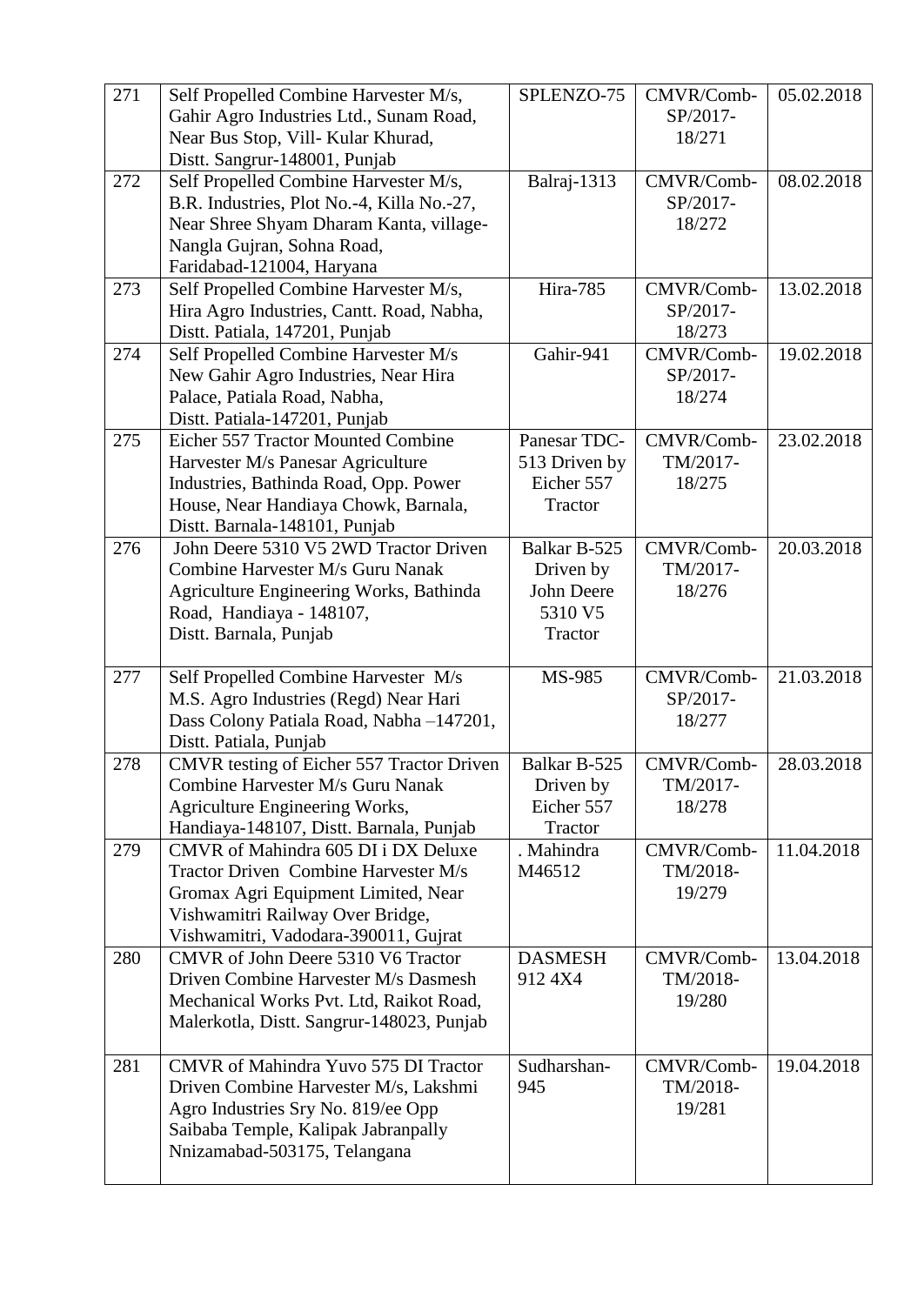| 282 | <b>CMVR</b> of Self Propelled Combine                       | <b>PAL-977</b> | CMVR/Comb- | 20.04.2018 |
|-----|-------------------------------------------------------------|----------------|------------|------------|
|     | Harvester M/s, Pardeep Agro Industries                      |                | SP/2018-   |            |
|     | (Regd) Vill. Assarpur (Near Sanour), PO.                    |                | 19/282     |            |
|     | Jogipur, Distt. Patiala-147001, Punjab                      |                |            |            |
| 283 | <b>CMVRof Self Propelled Combine</b>                        | JASSE-998      | CMVR/Comb- | 18.05.2018 |
|     | Harvester, M/s A.D. Agro Works Satsang                      |                | SP/2018-   |            |
|     | Nabha Road, Distt. Patiala-147201, Punjab                   |                | 19/283     |            |
| 284 | CMVR of Tractor Driven by john Deere                        | Standard       | CMVR/Comb- | 21.05.2018 |
|     | 5310 V6 Combine Harvester                                   | <b>TSC-513</b> | TM/2018-   |            |
|     | M/s Standard Corporation India Ltd.,                        |                | 19/284     |            |
|     | Standard Chowk (Handiaya Chowk),                            |                |            |            |
|     | Bathinda Road, Barnala-148101, Punjab                       |                |            |            |
| 285 | CMVR of Self Propelled combine harvester,                   | Ram-985        | CMVR/Comb- | 28.05.2018 |
|     | M/s Ram Agro Industries, Near Alohran                       |                | SP/2018-   |            |
|     | Chungi, Cantt Road Nabha,                                   |                | 19/285     |            |
|     | Distt-Patiala-147201, Punjab                                |                |            |            |
| 286 | <b>CMVR</b> testing of Self Propelled combine               | Nazar-930      | CMVR/Comb- | 07.06.2018 |
|     | harvester M/s Nazar Singh & Sons, Patiala                   |                | SP/2018-   |            |
|     | Road Nabha, Distt-Patiala-147201, Punjab                    |                | 19/286     |            |
| 287 | CMVR testing of Self Propelled combine                      | $AS-$          | CMVR/Comb- | 13.06.2018 |
|     | harvester M/s Shaktiman AgroIndustries                      | Shaktiman-     | SP/2018-   |            |
|     | (Regd.) Bouran Gate, Near Shiv Mandir                       | 930            | 19/287     |            |
|     | Nabha, Distt-Patiala-147201, Punjab                         |                |            |            |
| 288 | Self Propelled combine harvester M/s                        | HARMEET-       | CMVR/Comb- | 20.06.2018 |
|     | Harmeet Agriculture Works, Cantt. Road,                     | 985            | SP/2018-   |            |
|     | Near 66, K.V. Grid, Nabha,<br>Distt. Patiala-147201, Punjab |                | 19/288     |            |
| 289 | Self Propelled Combine Harvester, M/s                       | Hind 999       | CMVR/Comb- | 25.06.2018 |
|     | Hind Agro Industries, Outside Alhoran                       |                | SP/2018-   |            |
|     | Gate, Nabha, Distt. Patiala, Punjab                         |                | 19/289     |            |
| 290 | Self Propelled Combine Harvester, M/s                       | Punni Grain    | CMVR/Comb- | 27.06.2018 |
|     | Vishavkarma Engineering Works, Bhuna                        | Cruiser        | SP/2018-   |            |
|     | Road, Tohana, Fatehabad, Haryana                            |                | 19/290     |            |
|     | 125001                                                      |                |            |            |
| 291 | Self Propelled Combine Harvester M/s                        | Harvinder-     | CMVR/Comb- | 03.07.2018 |
|     | Vashan Agriculture Works, Patran Road,                      | 986            | SP/2018-   |            |
|     | Mavi Kalan (Samana) Distt- Patiala                          |                | 19/291     |            |
|     | (Punjab) 147201                                             |                |            |            |
| 292 | Tractor Mounted (Swaraj 969 FEST)                           | Dasmesh-912    | CMVR/Comb- | 06.07.2018 |
|     | Combine Harvester M/s, Dasmesh                              |                | TM/2018-   |            |
|     | Mechanical Works Pvt. Ltd. Raikot Road                      |                | 19/292     |            |
|     | Malerkotla, Distt. Sangrur (Punjab)                         |                |            |            |
|     | 148023                                                      |                |            |            |
| 293 | Tractor Powered (Swaraj 963                                 | Greengold      | CMVR/Comb- | 09.07.2018 |
|     | FEST)Combine Harvester M/s, K.S.                            |                | TM/2018-   |            |
|     | Agrotech Pvt. Ltd., Raikot Road,                            |                | 19/293     |            |
|     | Malerkotla, Distt. Sangrur (Punjab)-                        |                |            |            |
|     | 148023                                                      |                |            |            |
| 294 | Tractor Driven (Mahindra 655 DI)                            | <b>B-525</b>   | CMVR/Comb- | 13.07.2018 |
|     | Combine Harvester, M/s, Guru Nanqak                         | (Balkar)       | TM/2018-   |            |
|     | Agriculture Engineering Works,                              |                | 19/294     |            |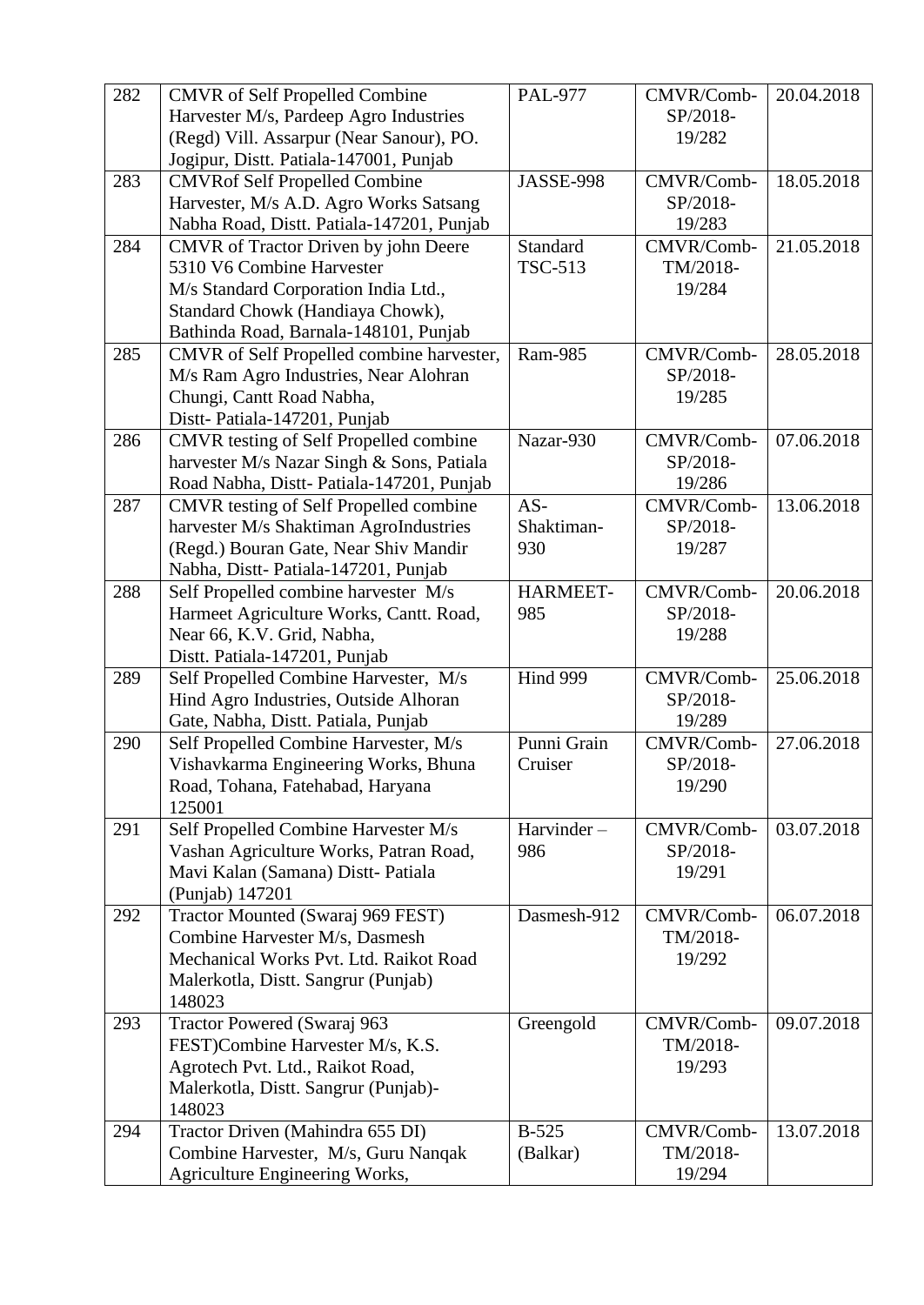|     | Handiaya, Distt. Barnala (Punjab)-148107                                                              |                  |            |            |
|-----|-------------------------------------------------------------------------------------------------------|------------------|------------|------------|
| 295 | <b>Self Propelled Combine Harvester</b>                                                               | $SIMRAN - 676$   | CMVR/Comb- | 16.07.2018 |
|     | M/s Munde Mechanical Works, Patiala Road, Nabha,                                                      |                  | SP/2018-   |            |
|     | Distt. Patiala (Punjab)-147201                                                                        |                  | 19/295     |            |
| 296 | Self Propelled Combine Harvester M/s Dev Agro                                                         | <b>DARSHAN-</b>  | CMVR/Comb- | 23.07.2018 |
|     | Industries (Regd.) Opp. Reliance Petrol Pump P.O.                                                     | 9000             | SP/2018-   |            |
|     | Rphta, Patiala Road, Nabha, Distt. Patiala (Punjab)-<br>147201                                        |                  | 19/296     |            |
| 297 | Ttractor Driven (John Deere 5310 V6) Combine                                                          | <b>GREENGOLD</b> | CMVR/Comb- | 25.07.2018 |
|     | Harvester M/s K.S. Agrotech Pvt.Ltd. Raikot Road                                                      |                  | TM/2018-   |            |
|     | Malerkotla Distt-Sangrur (Punjab)-148023                                                              |                  | 19/297     |            |
| 298 | Ttractor driven combine harvester John Deere 530V5                                                    | TDC-3900F5       | CMVR/Comb- | 01.08.2018 |
|     | M/s. Ishwar Farmline Equipment Pvt. Ltd., Chaunda                                                     |                  | TM/2018-   |            |
|     | Road, Amargarh, Distt. Sangrur (Punjab)-148022                                                        |                  | 19/298     |            |
| 299 | Ttractor Driven (Tafe MF 9500) Combine Harvester,                                                     | Tafe MF 9500     | CMVR/Comb- | 08.08.2018 |
|     | M/s Tractor and Farm Equipment Ltd. Huzur                                                             | <b>TDCH</b>      | TM/2018-   |            |
|     | Garden, Sembiam Estate Chennai - 600011                                                               |                  | 19/299     |            |
| 300 | Tractor Driven (Deutz Fahr Agrolux-70 4WD)                                                            | Dasmesh-912      | CMVR/Comb- | 14.08.2018 |
|     | Combine Harvester, M/s Dasmesh Mechanical<br>Works Pvt. Ltd. Raikot Road, Malerkotla, Distt-          | 4x4              | TM/2018-   |            |
|     | Sangrur (Punjab) 148023                                                                               |                  | 19/300     |            |
| 301 | Tractor Driven (Mahindra-605 DII 4WD) Combine                                                         | <b>GREENGOLD</b> | CMVR/Comb- | 14.08.2018 |
|     | Harvester, M/s K.S. Agrotech Pvt.Ltd. Raikot Road                                                     |                  | TM/2018-   |            |
|     | Malerkotla Distt-Sangrur (Punjab)-148023                                                              |                  | 19/301     |            |
| 302 | Tractor Driven (Mahindra 755 DI Brand                                                                 | <b>Balkar</b>    | CMVR/Comb- | 24.08.2018 |
|     | Name Novo) Combine Harvester M/s, Guru                                                                | $B-525$          | TM/2018-   |            |
|     | Nanqak Agriculture Engineering Works,                                                                 |                  | 19/302     |            |
|     | Handiaya, Distt. Barnala (Punjab)-148107                                                              |                  |            |            |
| 303 | Ttractor Driven (Eicher-557) Combine                                                                  | <b>GREENGOLD</b> | CMVR/Comb- | 29.08.2018 |
|     | Harvester, M/s K.S. Agrotech Pvt.Ltd.                                                                 |                  | TM/2018-   |            |
|     | Raikot Road Malerkotla Distt-Sangrur                                                                  |                  | 19/303     |            |
|     | (Punjab)-148023                                                                                       |                  |            |            |
| 304 | Tractor Driven (Deutz Fahr Agrolux-55 2WD)<br>Combine Harvester, M/s Dasmesh Mechanical               | Dasmesh-912      | CMVR/Comb- | 07.09.2018 |
|     | Works Pvt. Ltd. Raikot Road, Malerkotla, Distt-                                                       |                  | TM/2018-   |            |
|     | Sangrur (Punjab) 148023                                                                               |                  | 19/304     |            |
| 305 | John Deere 5310 V6 Tractor Driven                                                                     | <b>Balkar</b>    | CMVR/Comb- | 14.09.2018 |
|     | Combine Harvester M/s, Guru Nanqak                                                                    | $B-525$          | TM/2018-   |            |
|     | Agriculture Engineering Works, Handiaya,                                                              |                  | 19/305     |            |
|     | Distt. Barnala (Punjab)-148107                                                                        |                  |            |            |
| 306 | Sonalika Worldtrac 60 RX 4WD Tractor                                                                  | Standard         | CMVR/Comb- | 20.09.2018 |
|     | Driven Combine Harvester M/s Standard                                                                 | S-390            | TM/2018-   |            |
|     | Corporation India Ltd., Standard Chowk                                                                |                  | 19/306     |            |
|     | (Handiaya Chowk), Bathinda                                                                            |                  |            |            |
|     | Road, Barnala (Punjab) - 148101                                                                       | 8100 HEX         |            |            |
| 307 | <b>Sself Propelled Combine Harvester</b><br>$M/s$ ,<br>Mahindra & Mahindra Ltd. Swaraj Division (R&D) | (Swaraj)         | CMVR/Comb- | 01.10.2018 |
|     | Centre, A-29, Phase-7, Industrial Area, SAS Nagar,                                                    |                  | SP/2018-   |            |
|     | Mohali (Punjab) 160055                                                                                |                  | 19/307     |            |
| 308 | Self Propelled Combine Harvester<br>$M/s$ ,                                                           | Manpreet-765     | CMVR/Comb- | 08.10.2018 |
|     | Manpreet Agro Industries (Regd.) Near                                                                 |                  | SP/2018-   |            |
|     | Rohit Pull, Patiala Road Nabha (Punjab)                                                               |                  | 19/308     |            |
|     | 147201                                                                                                |                  |            |            |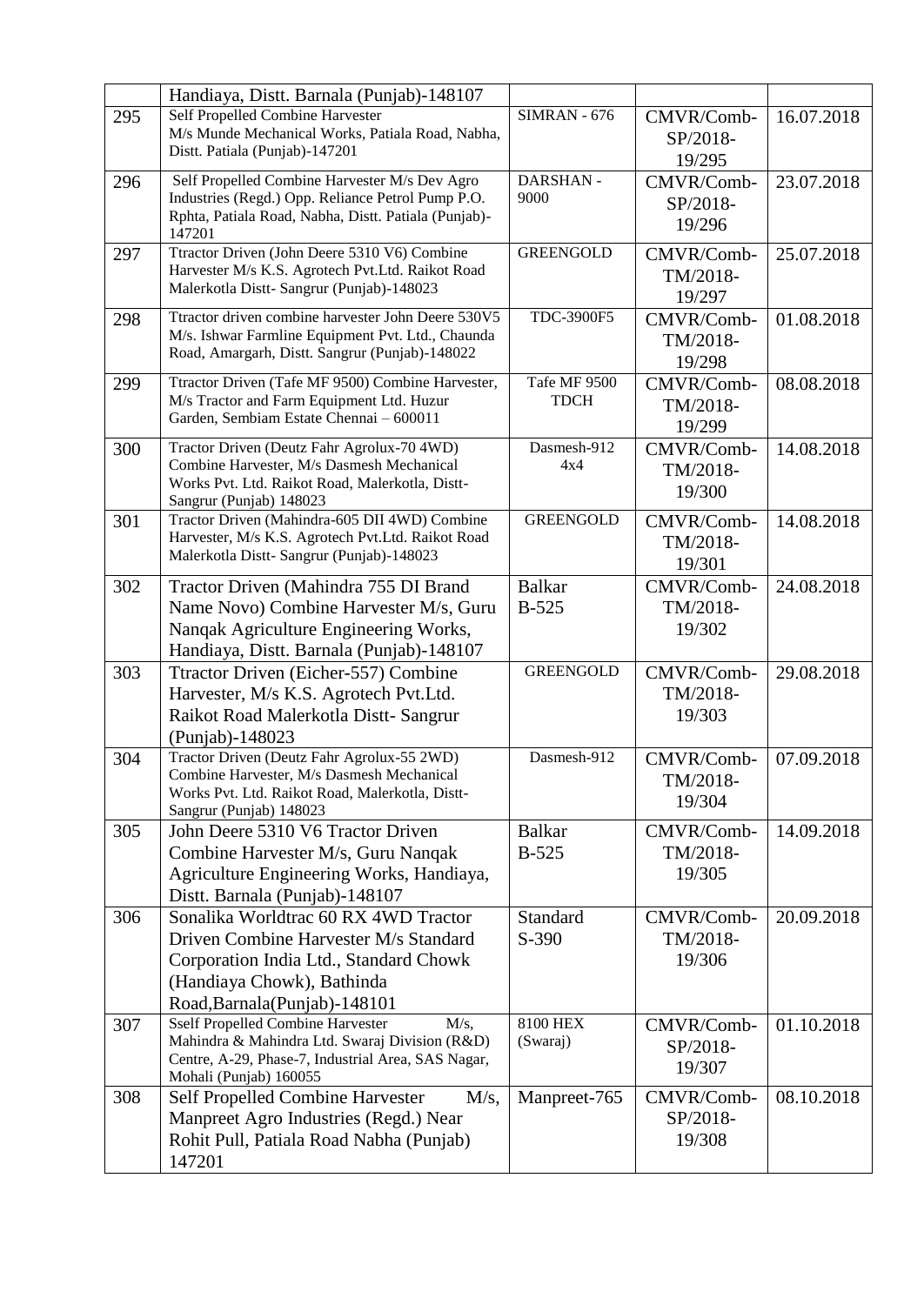| 309 | Ttractor Driven (New Holland 6010 4WD)                          | <b>GREENGOLD</b>    | CMVR/Comb-            | 11.10.2018 |
|-----|-----------------------------------------------------------------|---------------------|-----------------------|------------|
|     | Combine Harvester, M/s K.S. Agrotech                            |                     | TM/2018-              |            |
|     | Pvt.Ltd. Raikot Road Malerkotla Distt-                          |                     | 19/309                |            |
|     | Sangrur (Punjab)-148023                                         |                     |                       |            |
| 310 | Tractor Driven (MF 9500 4WD V4)                                 | Tafe MF-9500        | CMVR/Comb-            | 30.10.2018 |
|     | Combine Harvester, M/s, Tractor and Farm                        | <b>4WD TDCH</b>     | TM/2018-              |            |
|     | Equipment Ltd. Huzur Garden, Sembiam                            |                     | 19/310                |            |
|     | Estate, Chennai 600011                                          |                     |                       |            |
| 311 | Tractor Driven by (Kubota MU5501)                               | Standard<br>S-390   | CMVR/Comb-            | 02.11.2018 |
|     | Combine Harvester, M/s, Standard                                |                     | TM/2018-              |            |
|     | Agriculture Works Standard Chowk,                               |                     | 19/311                |            |
|     | Bathinda Road, Barnala (Punjab) 148101                          |                     |                       |            |
| 312 | Self Propelled Combine Harvester, M/s                           | Punni Grain         | CMVR/Comb-            | 16.11.2018 |
|     | Vishavkarma Engineering Works, Bhuna                            | <b>Cruiser Plus</b> | SP/2018-              |            |
|     | Road, Tohana, Distt-Fatehabad, (Haryana)<br>125120              |                     | 19/312                |            |
| 313 | Mahindra 605Di Deluxe(Arjun Novo)                               | Preet 649 M         | CMVR/comb-            | 26/12/2018 |
|     | Tractor Driven Combine Harvester M/s                            |                     | TM/2018-              |            |
|     | Preet Agro ind Pvt Ltd Patiala Road Nabha,                      |                     | 19/313                |            |
|     | Punjab 147201                                                   |                     |                       |            |
| 314 | Self Propelled Combine Harvester M/s K.S                        | KS 9300,            | CMVR/Comb-            | 27-12-2018 |
|     | Agriculture Industries Pvt ltd Raikot Road,                     |                     | $sp/2018-$            |            |
|     | Maletkotla Dist-Sangur 148023                                   |                     | 19/314                |            |
| 315 | self propelled combine harvester M/s                            | <b>SURINDERA</b>    | <b>CMVR/COMB</b>      | 07-01-2019 |
|     | Suindra Agro Industries, Jorepull Road,                         | $-930$              | $-SP/2018-$           |            |
|     | Near Rohti Bridge, Vill Rohti Channa,                           |                     | 19/315                |            |
|     | Nabha 147201                                                    |                     |                       |            |
| 316 | Tractor driven combine harvester M/s                            | Mahindra B-         | <b>CMVR/COMB</b>      | 15-01-2019 |
|     | Mahindera and Mahindera Mahinder nager,                         | 525M                | $-TM/2018-$           |            |
|     | Medak dist zaheerabad-502220                                    |                     | 19/316                |            |
| 317 | Self propelled Combine Harvester M/s Guru                       | <b>BALKAR</b>       | <b>CMVR/COMB</b>      | 24-01-2019 |
|     | Nanak Agri. Engg works, Handiaya (Distt-                        | 654                 | $-SP/2018-$<br>19/317 |            |
| 318 | Barnala)-148107(Punjab)<br>Self propelled Combine Harvester M/s | <b>GURDEEP</b>      | <b>CMVR/COMB</b>      | 01-02-2019 |
|     | Gurdeep engineering works, Nabha Road                           | 527                 | $-SP/2018-$           |            |
|     | Chaswal Village Tehsil Nabha Dist Patiala-                      |                     | 19/318                |            |
|     | 147202                                                          |                     |                       |            |
| 319 | Self Propelled Wheat Combine Harvester                          | <b>PUNNI</b>        | <b>CMVR/COMB</b>      | 06.02.2019 |
|     | M/s Vishavkarma Engineering Works,                              | <b>GRAIN</b>        | $-SP/2018-$           |            |
|     | Bhuna Road, Tohana, Fatehabad, Haryana-                         | CRUISER(W           | 19/319                |            |
|     | 125120.                                                         | HEAT)               |                       |            |
| 320 | Self Propelled combine Harvester M/s                            | <b>MATHARU</b>      | <b>CMVR/COMB</b>      | 15.02.2019 |
|     | Matharu Engineering works. V.P.O Bhari                          | 8500                | $-SP/2018-$           |            |
|     | Panechan. Tehsil Nabha-174202.                                  |                     | 19/320                |            |
|     | Patiala(Pb.).                                                   |                     |                       |            |
| 321 | Mahindra 605 DI i 4WD Dx Deluxe (Brand                          | Mahindra B-         | <b>CMVR/COMB</b>      | 22.2.2019  |
|     | Name - Arjun Novo) M/s Mahindra &                               | 525M 4WD            | $-TM/2018-$           |            |
|     | Mahindra Ltd., Tractor Plant, Near Bidar T                      |                     | 19/321                |            |
|     | junction, Mahindra Nagar, Zaheerabad-                           |                     |                       |            |
|     | 502220.                                                         |                     |                       |            |
| 322 | Tractor Driven Combine Harvester M/s                            | Panesar TDC         | <b>CMVR/COMB</b>      | 06.3.2019  |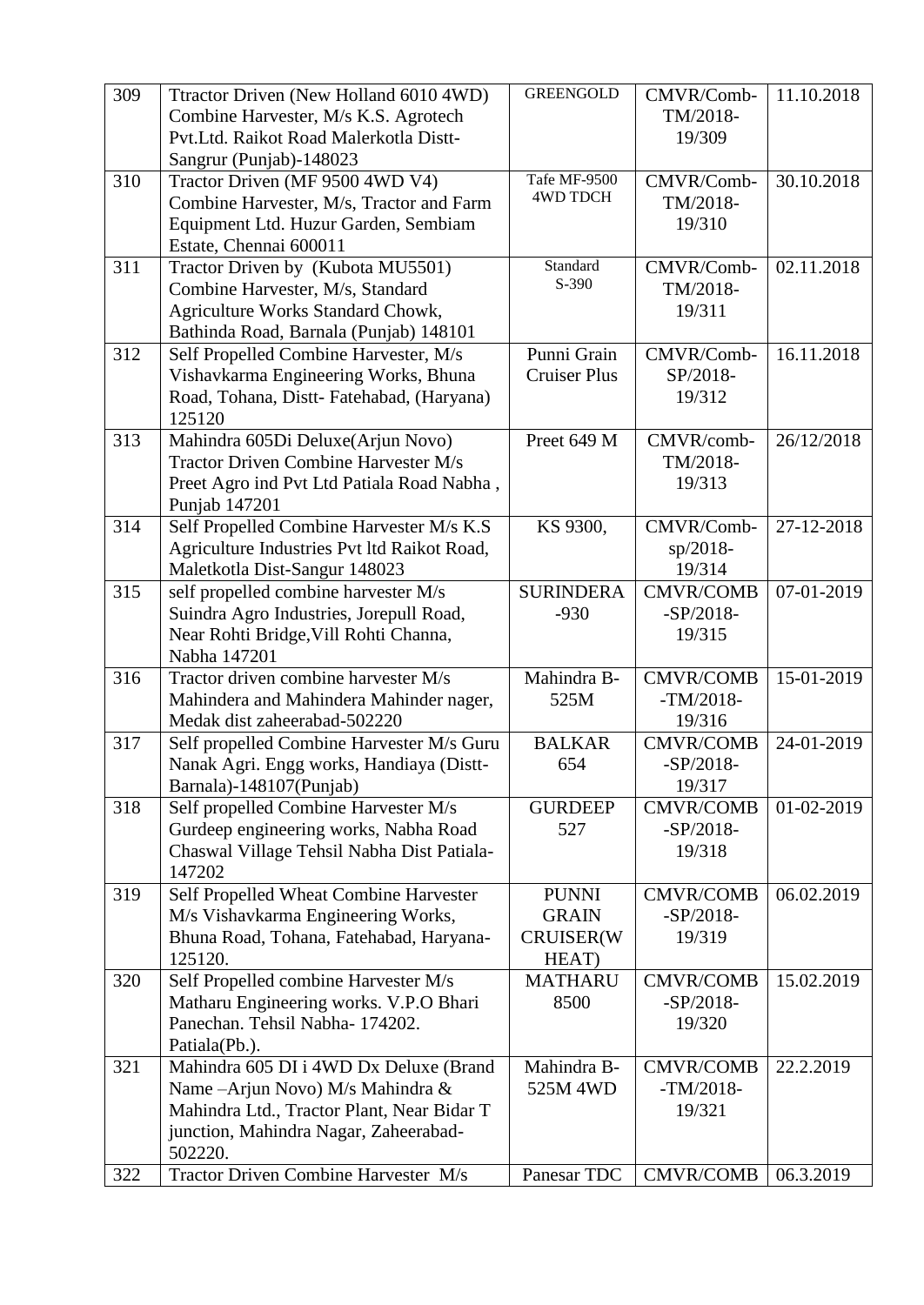|     | Panesar Agriculture Industries, Bathinda                                       | 513            | $-TM/2018-$            |                         |
|-----|--------------------------------------------------------------------------------|----------------|------------------------|-------------------------|
|     | Road, Opp Power House, Distt.                                                  |                | 19/322                 |                         |
|     | Barnala(Pb.).                                                                  |                |                        |                         |
| 323 | Self propelled Combine Harvester M/s                                           | Ramgarhia      |                        | 29.03.2019              |
|     | Ramgarhia Engineering works Nabha Road,                                        | 8500           | CMVR/COMB-             |                         |
|     | Bhadson, Tehsil Nabha-147202.                                                  |                | SP/2018-19/323         |                         |
| 324 | Swaraj 963 FE ST Tractor driven Combine                                        | SWARAJ-        | CMVR/Comb-             | 01.05.2019              |
|     | Harvester M/s Mahindra and Mahindra                                            | 912S           | TM/2019-               |                         |
|     | limited, Tractor plant near Bidar T-Junction,                                  |                | 20/324                 |                         |
|     | Mahindra nagarm Medak Zaherabad-50220.                                         |                |                        |                         |
| 325 | Mahindra 605 DI iDx Deluxe 4wd Tractor                                         | Preet 649M     | CMVR/Comb-             | $\overline{07.05.2019}$ |
|     | Driven combine harvester M/s Preet Agro                                        |                | TM/2019-               |                         |
|     | Industries Pvt. Ltd., Patiala road, Nabha-                                     |                | 20/325                 |                         |
|     | 147201(Pb.).                                                                   |                |                        |                         |
|     |                                                                                |                |                        |                         |
|     |                                                                                |                |                        |                         |
| 326 | Kubota MU5501 4WD Tractor Driven                                               | Green Gold     | CMVR/Comb-             | 24.05.2019              |
|     | combine harvester M/s K.S. Agrotech Pvt                                        |                | TM/2019-               |                         |
|     | Ltd., Raikot road, Malerkotla, Distt.                                          |                | 20/326                 |                         |
|     | Sangrur(Pb.)-148023                                                            | Dasmesh 912    |                        |                         |
| 327 | Mahindra 605DI iDx Deluxe 4WD (Brand                                           | 4x4            | CMVR/Comb-<br>TM/2019- | 31.05.2019              |
|     | name- Arjun Nova) Combine Harvester M/s<br>Dasmesh Mechanical works pvt. Ltd., |                | 20/327                 |                         |
|     | Raikot road, Malerkotla -148023,                                               |                |                        |                         |
|     | Distt.Sangrur(Pb.)                                                             |                |                        |                         |
| 328 | John Deere 5310 V3 Tractor Driven                                              | Punni 546      | CMVR/Comb-             | 17.06.2019              |
|     | Combine Harvester, M/s Vishavkarma                                             |                | TM/2019-               |                         |
|     | Engineering Works, Bhuna Road, Tohana,                                         |                | 20/328                 |                         |
|     | Fatehabad, Haryana 125001                                                      |                |                        |                         |
| 329 | Self Propelled combine harvester of M/s                                        | Vishal 408     | CMVR/Comb-             | 19.06.2019              |
|     | Vishal Agricultural works, Bhawani garh                                        | Supreme        | SP/2019-               |                         |
|     | road, Near New Grain market Samana Distt.                                      |                | 20/329                 |                         |
|     | Patiala-147101(Punjab)                                                         |                |                        |                         |
| 330 | Self Propelled Combine harvester of M/s                                        | Satnam 952     | CMVR/Comb-             | 01.07.2019              |
|     | Satnam Engineering works, Nabha road,                                          |                | SP/2019-               |                         |
|     | Chaswal(Bhadson), Tehsil-Nabha,                                                |                | 20/330                 |                         |
|     | Distt.Patiala-147202                                                           |                |                        |                         |
| 331 | Swaraj 963FE ST 4x4 Tractor driven                                             | Balkar B-525   | CMVR/Comb-             | 04.07.2019              |
|     | combine harvester of M/s Guru Nanak Agri                                       |                | TM/2019-               |                         |
|     | Engg. Works, Bathindar road, Handiaya,                                         |                | 20/331                 |                         |
|     | Distt. Barnala-148107                                                          |                |                        |                         |
| 332 | Self Propelled Combine harvester M/s                                           | <b>HSR 987</b> | CMVR/Comb-             | 26.07.2019              |
|     | Rupal Agro Industries Rohti Pull Patiala                                       |                | SP/2019-               |                         |
|     | Road, Tehsil Nabha Distt. Patiala                                              |                | 20/332                 |                         |
|     | 147201(Punjab).<br>New Holland 6010 2WD Tractor Driven                         | Dasmesh 912    |                        |                         |
| 333 | Combine Harvester M/s Dasmesh                                                  |                | CMVR/Comb-<br>TM/2019- | 01.08.2019              |
|     | mechanical works Pvt. Ltd., Raikot road,                                       |                | 20/333                 |                         |
|     | Malerkotla-148023, Distt. Sangrur(Punjab.)                                     |                |                        |                         |
| 334 | Self Propelled Combine Harvester M/s                                           | Rooprai 930    | CMVR/Comb-             | 02.08.2019              |
|     | Rooprai Agro Industries, Patiala road,                                         |                | SP/2019-               |                         |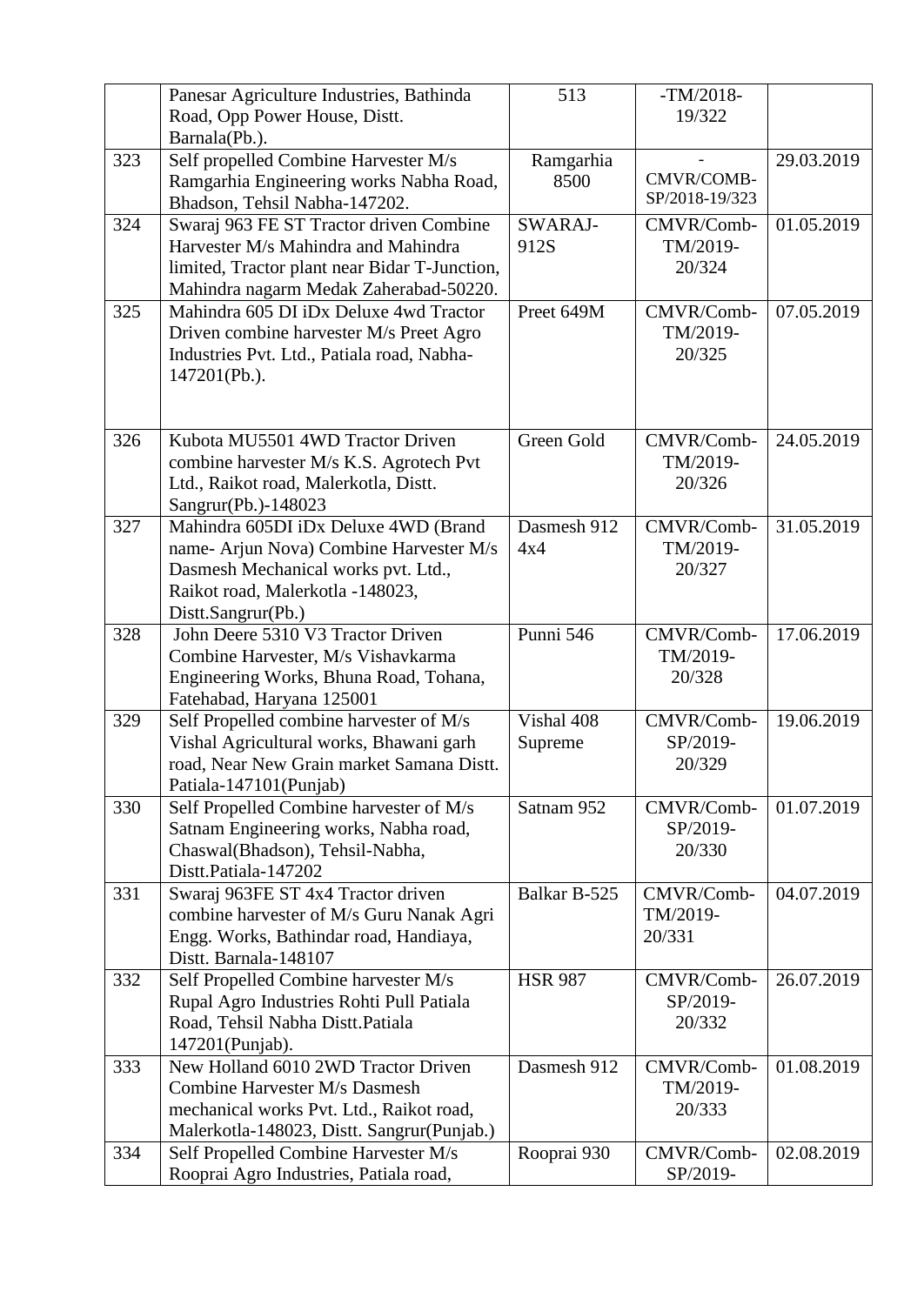|     | Nabha, Distt. Patiala-147201(Punjab.)           |                 | 20/334      |            |
|-----|-------------------------------------------------|-----------------|-------------|------------|
| 335 | Mahindra 605DI I Dx Deluxe 4WD Tractor          | Gahir-800       | CMVR/Comb-  | 14.08.2019 |
|     | Driven Combine Harvester M/s Gahir Agro         |                 | TM/2019-    |            |
|     | Industries Limited, Sangrur Sunam road,         |                 | 20/335      |            |
|     | Vill. Kular khurd, Distt. Sangrur-              |                 |             |            |
|     | 148001(Punjab).                                 |                 |             |            |
| 336 | Self Propelled Combine harvester M/s Lal        | $LAL-930$       | CMVR/Comb-  | 22.08.2019 |
|     | Agro Industries, Behind Octroi post, Patiala    |                 | SP/2019-    |            |
|     | Road, NAbha, Distt. Patiala-147201              |                 | 20/336      |            |
|     | (Punjab)                                        |                 |             |            |
| 337 | Mahindra 605 DI I (Brand name - Arjun           | Mahindra        | CMVR/Comb-  | 03.09.2019 |
|     | Novo) Tractor Driven Combine Harvester          | Harvest         | TM/2019-    |            |
|     | M/s Mahindra & Mahinra limited,                 | Master H12      | 20/337      |            |
|     | Tractor plant, Near Bidar T Junction            | 2 WD            |             |            |
|     | Mahindra Nagar Medak, Zaherabad-                |                 |             |            |
|     | 502228(A.P).                                    |                 |             |            |
| 338 | Self Propelled Combine Harvester M/s            | Punjab 5136     | CMVR/Comb-  | 06.09.2019 |
|     | Punjab Hi-Tech Industries, Opp. GSK Ltd.,       |                 | SP/2019-    |            |
|     | Patiala Road, Nabha Distt. Patiala-             |                 | 20/338      |            |
|     | 147201(Punjab).                                 |                 |             |            |
| 339 | Agrolux 55 2WD Tractor Driven Combine           | Balkar B 525    | CMVR/Comb-  | 12.09.2019 |
|     | Harvester M/s Guru Nanak Agri. Engg.            |                 | TM/2019-    |            |
|     | Works., Bhathinda road, Handiaya, Distt.        |                 | 20/339      |            |
|     | Barnala-148107(Pb.)                             |                 |             |            |
| 340 | Self propelled Combine Harvester M/s            | Punni           | CMVR/Comb-  | 25.09.2019 |
|     | Vishavkarma Engineering Works, Bhuna            | <b>GRANO</b>    | SP/2019-    |            |
|     | Road, Tohana, Distt-Fatehabad, (Haryana)        |                 | 20/340      |            |
|     | 125120                                          |                 |             |            |
| 341 | New Holland $6010 \quad 12 + 12$ Tractor Driven | Dasmesh 912     | CMVR/Comb-  | 30.09.2019 |
|     | Combine Harvester M/s, Dasmesh                  | 4x4             | TM/2019-    |            |
|     | Mechanical Works Pvt. Ltd. Raikot Road          |                 | 20/341      |            |
|     | Malerkotla, Distt. Sangrur (Punjab) 148023      |                 |             |            |
| 342 | Self propelled Combine Harvester Panesar        | Panesar SC      | CMVR/Comb-  | 11.10.2019 |
|     | Agro Tech, Bathinda road, Opp. Power            | 9500            | SP/2019-20/ |            |
|     | House, Near Handiaya chowk, Barnala-            |                 | 342         |            |
|     | 148101(Pb.).                                    |                 |             |            |
| 343 | John Deere 5075E 4WD V4 Tractor Driven          | Standard        | CMVR/Comb-  | 18.10.2019 |
|     | Combine Harvester M/s Standard                  | <b>TSC-513</b>  | TM/2019-    |            |
|     | Corporation India Ltd., Standard Chowk,         |                 | 20/343      |            |
|     | Barnala-148101(Punjab).                         |                 |             |            |
| 344 | John Deere 5405 4WD V14 Tractor Driven          | Standard        | CMVR/Comb-  | 7.11.2019  |
|     | Combine Harvester M/s Standard                  | <b>TSC-513</b>  | TM/2019-    |            |
|     | Corporation India Ltd., Standard Chowk,         |                 | 20/344      |            |
|     | Barnala-148101(Punjab).                         |                 |             |            |
| 345 | John Deere 5310 V5 Tractor Driven               | <b>STANDARD</b> | CMVR/Comb-  | 4.12.2019  |
|     | Combine Harvester M/s Standard                  | TSC-513 S       | TM/2019-    |            |
|     | Corporation India Ltd., Standard Chowk,         |                 | 20/345      |            |
|     | Barnala-148101(Punjab).                         |                 |             |            |
| 346 | Self Propelled Combine Harvester M/s K.S        | <b>TAGETTO</b>  | CMVR/Comb-  | 06.12.2019 |
|     | Agrotech Pvt. Ltd., Raikot road, Malerkotla,    | 220W            | SP/2019-    |            |
|     | Distt. Sangrur-148023(Pb.)                      |                 | 20/346      |            |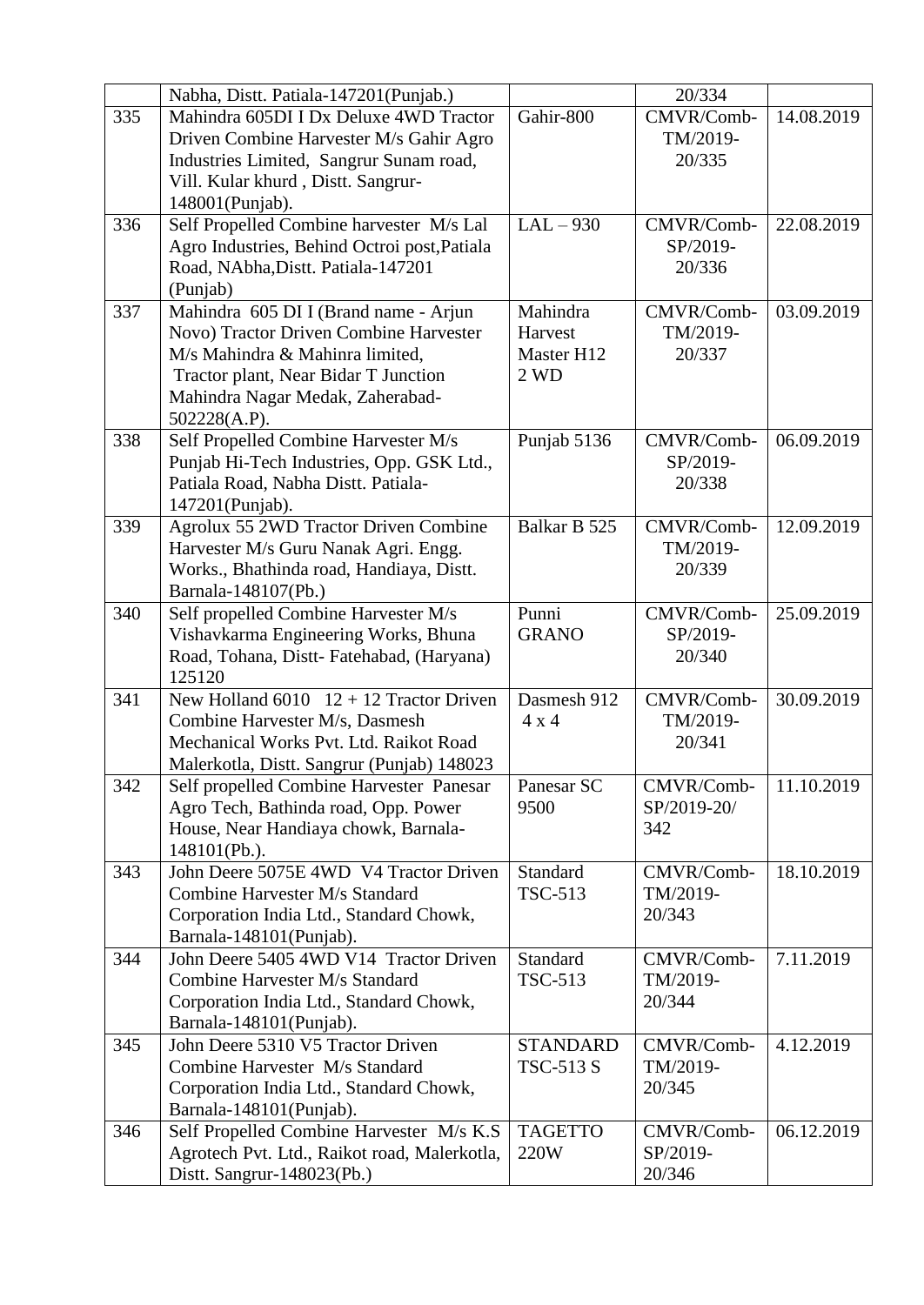| 347 | Sonalika World Trac-60 RX 4WD Tractor                       | Dasmesh               | CMVR/Comb-             | 13.12.2019 |
|-----|-------------------------------------------------------------|-----------------------|------------------------|------------|
|     | Driven Combine Harvester M/s Dasmesh                        | 912                   | TM/2019-               |            |
|     | Mechanical works Pvt. Ltd., Raikot road,                    | $4 \times 4$          | 20/347                 |            |
|     | Malerkotla, Distt. Sangrur(Pb.)-148023                      |                       |                        |            |
| 348 | John Deere 5405 V14 Tractor Driven                          | <b>STANDARD</b>       | CMVR/Comb-             | 20.12.2019 |
|     | Combine Harvester M/s Standard                              | <b>TSC-513</b>        | TM/2019-               |            |
|     | Corporation India Ltd., Standard Chowk,                     |                       | 20/348                 |            |
|     | Barnala-148101(Punjab).                                     |                       |                        |            |
| 349 | John Deere 5405 4WD V14 Tractor Driven                      | Greengold             | CMVR/Comb-             | 24.12.2019 |
|     | Combine Harvester M/s K.S Agrotech Pvt.                     |                       | TM/2019-               |            |
|     | Ltd., Raikot road, Malerkotla,<br>Distt.                    |                       | 20/349                 |            |
|     | Sangrur-148023(Pb.).                                        |                       |                        |            |
| 350 | Self Propelled Combine Harvester M/s N.S                    | Mini NS-29            | CMVR/Comb-             | 27.12.2019 |
|     | Agro works, Opp. GSK Factory Ltd.,                          |                       | SP/2019-               |            |
|     | Nabha,<br>Distt.<br>Patiala-<br>Patiala<br>road,            |                       | 20/350                 |            |
|     | 147201(Pb.)<br>John Deere 5405 4WD V14 Tractor Driven       | Dasmesh               |                        |            |
| 351 | <b>Combine Harvester M/s Dasmesh</b>                        | 912 4 x 4             | CMVR/Comb-<br>TM/2019- | 27.12.2019 |
|     | Mechanical works Pvt. Ltd., Raikot road,                    |                       | 20/351                 |            |
|     | Malerkotla, Distt. Sangrur(Pb.)-148023                      |                       |                        |            |
| 352 | John Deere 5405 V14 Tractor Driven                          | Dasmesh               | CMVR/Comb-             | 03.01.2020 |
|     | Combine Harvester M/s Dasmesh                               | 912                   | TM/2019-               |            |
|     | Mechanical works Pvt. Ltd., Raikot road,                    |                       | 20/352                 |            |
|     | Malerkotla, Distt. Sangrur(Pb.)-148023                      |                       |                        |            |
| 353 | John Deere 5405 V14 Tractor Driven                          | <b>Balkar</b>         | CMVR/Comb-             | 07.01.2020 |
|     | combine Harvester M/s Guru Nanak Agri                       | <b>B</b> 525          | TM/2019-               |            |
|     | Engg Works, Bathinda road, Handiaya,                        |                       | 20/353                 |            |
|     | Distt. Barnala-148107(Punjab)                               |                       |                        |            |
| 354 | John Deere 5405 V14 Tractor Driven                          | <b>GREEN</b>          | CMVR/Comb-             | 20.01.2020 |
|     | Combine Harvester M/s K.S Agrotech                          | <b>GOLD</b>           | TM/2019-               |            |
|     | Pvt. Ltd., Raikot road, Malerkotla, Distt.                  |                       | 20/353                 |            |
|     | Sangrur-148023(Pb.)                                         |                       |                        |            |
| 355 | Self Propelled Combine Harvester M/s                        | Gautam-949            | CMVR/Comb-             | 05.03.2020 |
|     | Gautam Agro Industries, By pass Radha                       |                       | SP/2019-               |            |
|     | Swami satsang road, Nabha, Distt.                           |                       | 20/355                 |            |
| 356 | Patiala(Pb.)-147201<br>Self Propelled Combine Harvester M/s | Avtar <sub>6500</sub> | CMVR/Comb-             | 06.03.2020 |
|     | Avtar Engineering Works, Nabha road,                        |                       | SP/2019-               |            |
|     | Bhadson, Tehsil- Nabha, Distt. Patiala-                     |                       | 20/356                 |            |
|     | 147202(Pb.)                                                 |                       |                        |            |
| 357 | TAFE MF 9500Tractor Driven Combine                          | Green Gold            | CMVR/Comb-             | 13.03.2020 |
|     | Harvester M/s K.S Agrotech Privated                         |                       | TM/2019-               |            |
|     | Limited, Raikot Road, Malerkotla Distt.                     |                       | 20/357                 |            |
|     | Sangrur-148023(Punjab).                                     |                       |                        |            |
| 358 | John Deere 5075E 4WD V4 Tractor Driven                      | Panesar TDC           | CMVR/Comb-             | 17.3.2020  |
|     | Combine Harvester M/s Panesar Agro Tech                     | 513                   | TM/2019-               |            |
|     | Bathinda road, Opp. Power House, Near                       |                       | 20/358                 |            |
|     | Handiaya chowk, Barnala-148101(Pb.).                        |                       |                        |            |
| 359 | Self Propelled Combine Harvester M/s M.H                    | Virat 982             | CMVR/Comb-             | 23.03.2020 |
|     | Agriculture Works, Bhawanigarh road,                        |                       | TM/2019-               |            |
|     | Samana, Distt. Patiala(Pb.)-147101                          |                       | 20/359                 |            |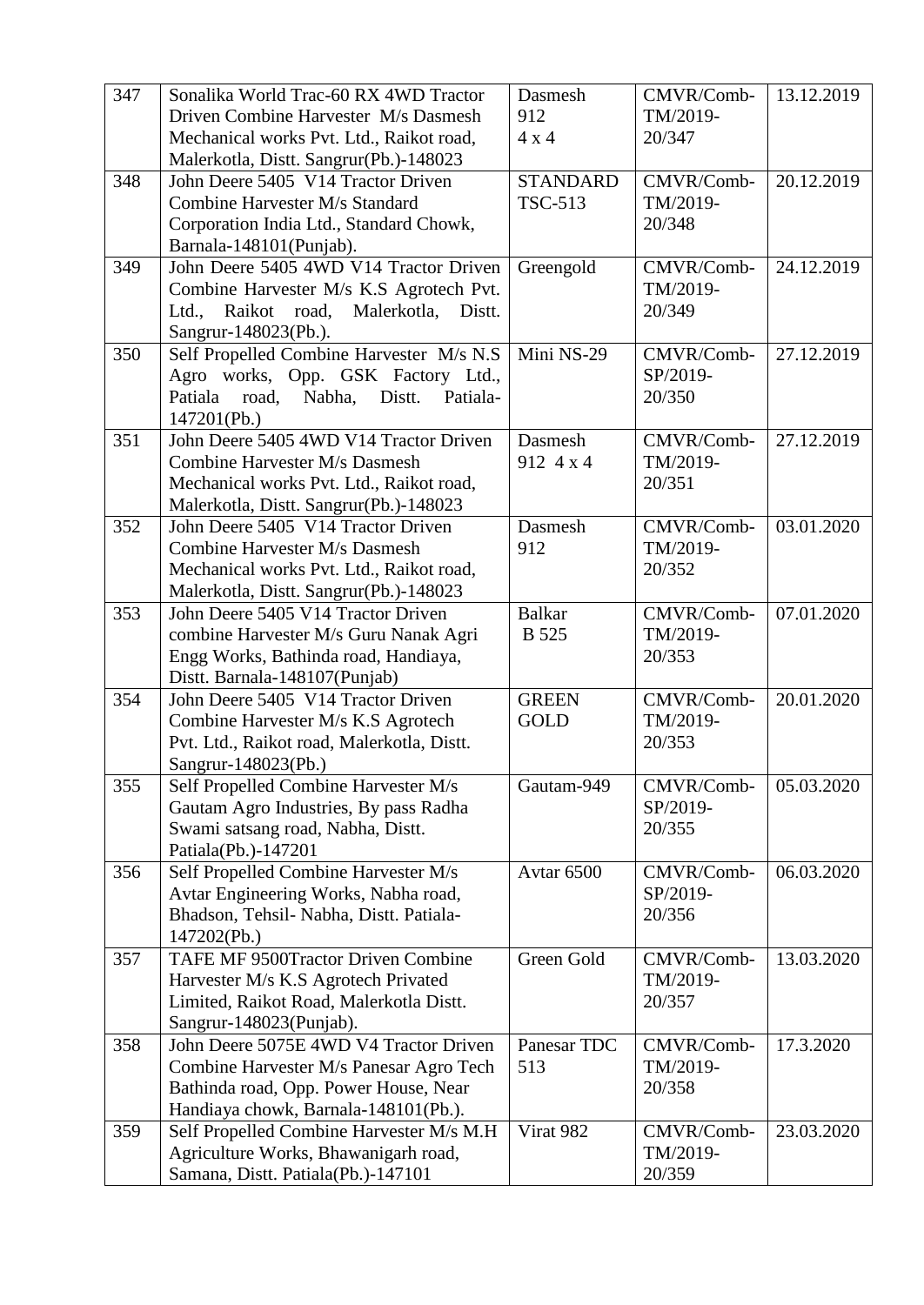| 360 | Farmtrac 6055 F9 Tractor - Driven Combine<br>Harvester of M/s Guru nanak AGri Engg.                                                                                    | <b>BALKAR B-</b><br>525                             | CMVR/Comb-<br>TM/2020-           | 03.06.2020 |
|-----|------------------------------------------------------------------------------------------------------------------------------------------------------------------------|-----------------------------------------------------|----------------------------------|------------|
|     | Works, Bathinda road, Handiaya,<br>Distt. Barnala-148107(Punjab.)                                                                                                      |                                                     | 21/360                           |            |
| 361 | Kubota MU5501 Tractor - Driven Combine<br>Harvester of M/s P.B National Agriuclture<br>Works, Mukstar road, Jaitu, Distt. Faridkot-<br>151202(Pb.)                     | <b>NATIONAL</b><br>TD 513                           | CMVR/Comb-<br>TM/2020-<br>21/361 | 10.06.2020 |
| 362 | Mahindra 755 DI (Brand Name-Novo)<br>Tractor-Driven Combine Harvester of<br>M/s, K.S. Agrotech Pvt. Ltd., Raikot Road,<br>Malerkotla, Distt. Sangrur (Punjab)-148023   | <b>GREEN</b><br><b>GOLD</b>                         | CMVR/Comb-<br>TM/2020-<br>21/362 | 12.06.2020 |
| 363 | Self Propelled Combine Harvester of<br>M/s. Ishwar Farmline Equipment Pvt. Ltd.,<br>Chaunda Road, Amargarh, Distt. Sangrur<br>(Punjab)-148022                          | <b>FARMLINE</b><br><b>SUPER</b><br><b>MAXX 4900</b> | CMVR/Comb-<br>SP/2020-<br>21/363 | 16.06.2020 |
| 364 | John Deere 5075E 4WD V4 Tractor<br>Driven Combine Harvester of M/s Guru<br>Nanak Agri. Engg. Works., Bhathinda road,<br>Handiaya, Distt. Barnala-148107(Pb.)           | <b>BALKAR B-</b><br>525                             | CMVR/Comb-<br>TM/2020-<br>21/364 | 19.06.2020 |
| 365 | Self Propelled Combine Harvester of<br>M/s Gill Preet Agro Industries<br>Patiala Road Ghagga<br>Tehsil Patran, Patiala-147102(PB)                                      | <b>GILL</b><br>PREET-962                            | CMVR/Comb-<br>SP/2020-<br>21/365 | 04.08.2020 |
| 366 | Self Propelled Combine Harvester of<br>M/s Dasmesh Agriculture works,<br>Amloh road, Chehal,<br>Distt. Patiala-147202(Punjab)                                          | DAW 931                                             | CMVR/Comb-<br>SP/2020-<br>21/366 | 13.08.2020 |
| 367 | Self Propelled Combine Harvester of<br>M/s Ramji Agro Industries<br>Nabha Road, Chaswal,<br>Bhadson, Distt. Patiala-147202(PB).                                        | <b>RAMJI 5100</b>                                   | CMVR/Comb-<br>SP/2020-<br>21/367 | 21.08.2020 |
| 368 | Self Propelled Combine Harvester of<br>M/s Malkit Engg. Works,<br>Patiala road, Ghagga,<br>Distt. Patiala-147102(PB.)                                                  | <b>GURU</b><br>KIRPA 930                            | CMVR/Comb-<br>SP/2020-<br>21/368 | 24.08.2020 |
| 369 | John Deere 5310 V6 Tractor Driven<br>Combine Harvester of M/s Standard<br><b>Agriculture Works, Standard Chowk</b><br>Bathinda Road, Distt-Barnala (Punjab)-<br>148101 | <b>STANDARD</b><br>$S-390$                          | CMVR/Comb-<br>TM/2020-<br>21/369 | 01.09.2020 |
| 370 | Self Propelled Combine Harvester<br>of M/s Jiwan Agricultural Implements<br>Workshop, C.I.S Ltd, Sanur road, Distt.<br>Patiala(Punjab)-147001.                         | <b>BHARAT</b><br>730 DELUXE                         | CMVR/Comb-<br>SP/2020-<br>21/370 | 04.09.2020 |
| 371 | Self Propelled Combine Harvester of M/s.<br>Ishwar Farmline Equipment Pvt. Ltd.,<br>Chaunda Road, Amargarh, Distt. Sangrur<br>(Punjab)-148022                          | <b>FARMLINE</b><br><b>MAXX</b><br>4900M             | CMVR/Comb-<br>SP/2020-<br>21/371 | 07.09.2020 |
| 372 | John Deere 5310 V3 Tractor Driven                                                                                                                                      | <b>AGROTIS</b>                                      | CMVR/Comb-                       | 10.09.2020 |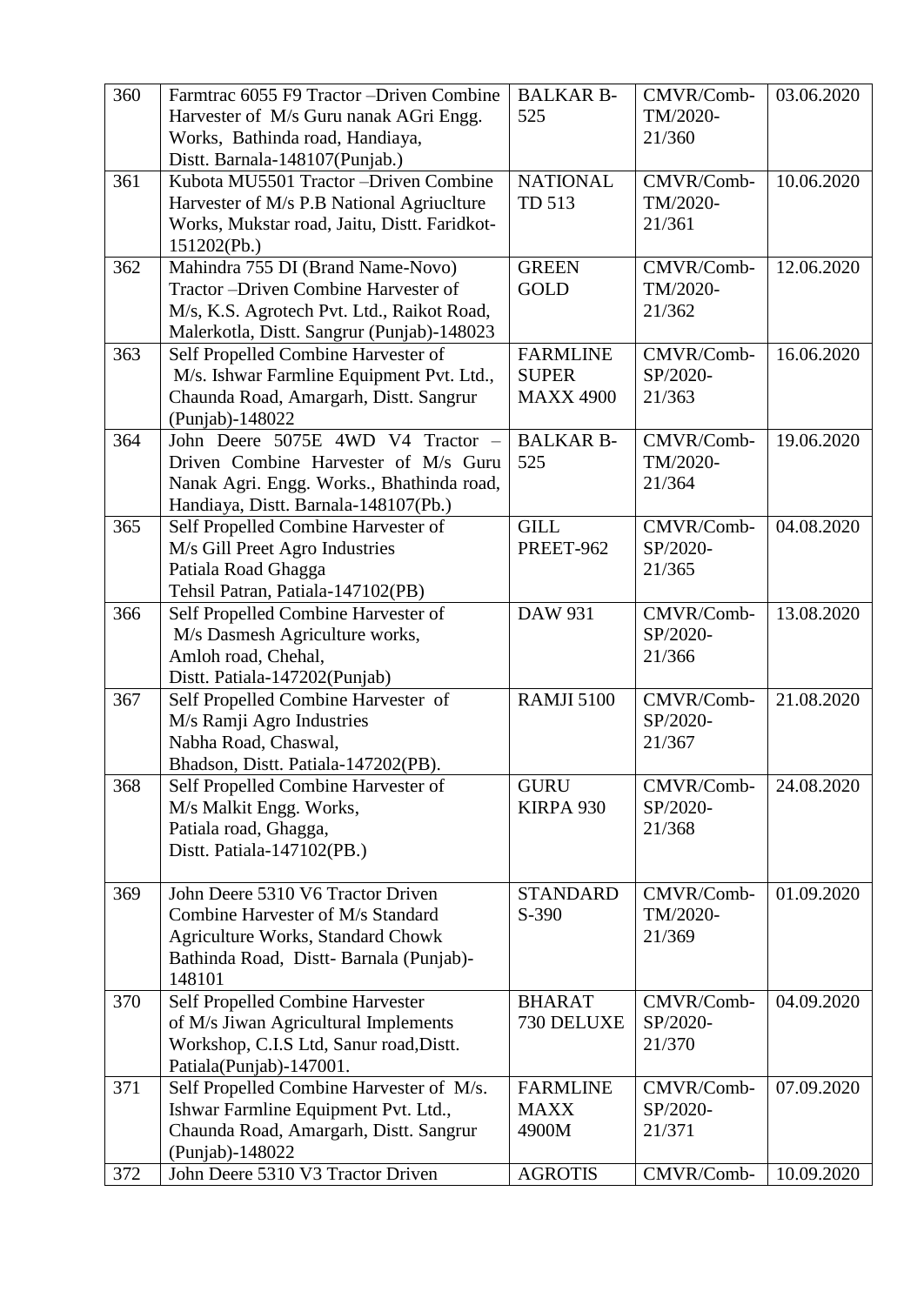|     | Combine Harvester of M/s Agrotis India,    | 545              | TM/2020-   |            |
|-----|--------------------------------------------|------------------|------------|------------|
|     | Back side Petrol Pump, Near Gurudwara,     |                  | 21/372     |            |
|     | Bathinda Bye pass T Point, Distt. Barnala- |                  |            |            |
|     | 148101.                                    |                  |            |            |
| 373 | Self Propelled Combine Harvester of        | <b>NEW HIRA-</b> | CMVR/Comb- | 11.09.2020 |
|     | M/s Ram Chand & sons, Patiala road,        | 985              | SP/2020-   |            |
|     | Nabha, Distt. Patiala (Punjab) 147201.     |                  | 21/373     |            |
| 374 | Self Propelled Combine Harvester of        | <b>HIRA 985</b>  | CMVR/Comb- | 18.09.2020 |
|     | M/s Hira Agro Industries, Cantt. Road,     |                  | SP/2020-   |            |
|     | Nabha, Distt. Patiala(Pb.) 147201.         |                  | 21/374     |            |
| 375 | Self Propelled Combine Harvester of        | <b>MATHARU</b>   | CMVR/Comb- | 23.09.2020 |
|     | M/s Matharu Engineering Agri Works,        | 4600             | SP/2020-   |            |
|     | Satiya Wala Chowk, Zira road, Ferozepur    |                  | 21/375     |            |
|     | Cantt, Distt. Ferozepur(Punjab) 152001     |                  |            |            |

| 376 | Self Propelled Combine Harvester of         | <b>NEW</b>           | CMVR/Comb- | 25.09.2020 |
|-----|---------------------------------------------|----------------------|------------|------------|
|     | M/s Guru Nanak Agri Works, Samana road,     | PRINCE 930           | SP/2020-   |            |
|     | Ghagga, Distt. Patiala (Punjab) 147102      |                      | 21/376     |            |
| 377 | Self Propelled Combine Harvester of M/s     | DALIP <sub>951</sub> | CMVR/Comb- | 29.09.2020 |
|     | Amarjeet Harvester Industry, Patiala road,  |                      | SP/2020-   |            |
|     | Nabha, Distt. Patiala (Punjab)-147201       |                      | 21/377     |            |
| 378 | Self Propelled Combine Harvester of M/s     | <b>DHIMAN</b>        | CMVR/Comb- | 30.09.2020 |
|     | Dhiman Agriculture, Patiala road, Balbehra, | 730                  | SP/2020-   |            |
|     | Distt. Patiala(Punjab)-147101               |                      | 21/378     |            |
| 379 | John Deere 5310 V5 Tractor Driven           | SAGGU <sub>630</sub> | CMVR/Comb- | 06.10.2020 |
|     | Combine Harvester of M/s Saggu Agro         |                      | TM/2020-   |            |
|     | Industries (Regd) Vill. Akalgarh            |                      | 21/379     |            |
|     | (Bishanpura) Patiala road, Sunam(Pb.)       |                      |            |            |
|     |                                             |                      |            |            |
| 380 | John Deere 5405 4WD V14 Tractor Driven      | <b>GAHIR 800</b>     | CMVR/Comb- | 15.10.2020 |
|     | Combine Harvester of M/s Gahir Agro         |                      | TM/2020-   |            |
|     | Industries Limited., Near Bus stop, Village |                      | 21/380     |            |
|     | Kular Khurd, Distt.Sangrur-148001.          |                      |            |            |
| 381 | Self Propelled Combine Harvester of M/s     | <b>GURDIAL</b>       | CMVR/Comb- | 23.10.2020 |
|     | New Gurdial Agro Industries Pvt. Ltd.,      | 651                  | SP/2020-   |            |
|     | Near Rohti Bridge, Distt. Patiala(Punjab)   |                      | 21/381     |            |
| 382 | Self Propelled Combine Harvester of M/s     | <b>HARDEV</b>        | CMVR/Comb- | 26.10.2020 |
|     | <b>B.S.M.S Agriculture Workshop</b>         | 950                  | SP/2020-   |            |
|     | Bhadson road, Near Rohtipul,                |                      | 21/382     |            |
|     | Nabha Distt. Patiala-147201(Punjab)         |                      |            |            |
| 383 | Self Propelled Combine Harvester of         | PRINCE 930           | CMVR/Comb- | 29.10.2020 |
|     | M/s Prince Agro Works, Patran road, Near    |                      | SP/2020-   |            |
|     | Budhabal Public school, Samana, Distt,      |                      | 21/383     |            |
|     | Patiala-147101(Pb.)                         |                      |            |            |
| 384 | Self Propelled Combine Harvester            | <b>SUPER 930</b>     | CMVR/Comb- | 06.11.2020 |
|     | Of M/s Dhiman Brothers, Sehajpura road,     |                      | SP/2020-   |            |
|     | Samana, Distt. Patiala(Pb.) 147101          |                      | 21/384     |            |
| 385 | Self Propelled Combine Harvester            | <b>STANDARD</b>      | CMVR/Comb- | 25.11.2020 |
|     | Of M/s Standard Corporation India Ltd.,     | $C-514$              | SP/2020-   |            |
|     | Standard Chowk, Barnala -148101(Pb.)        |                      | 21/385     |            |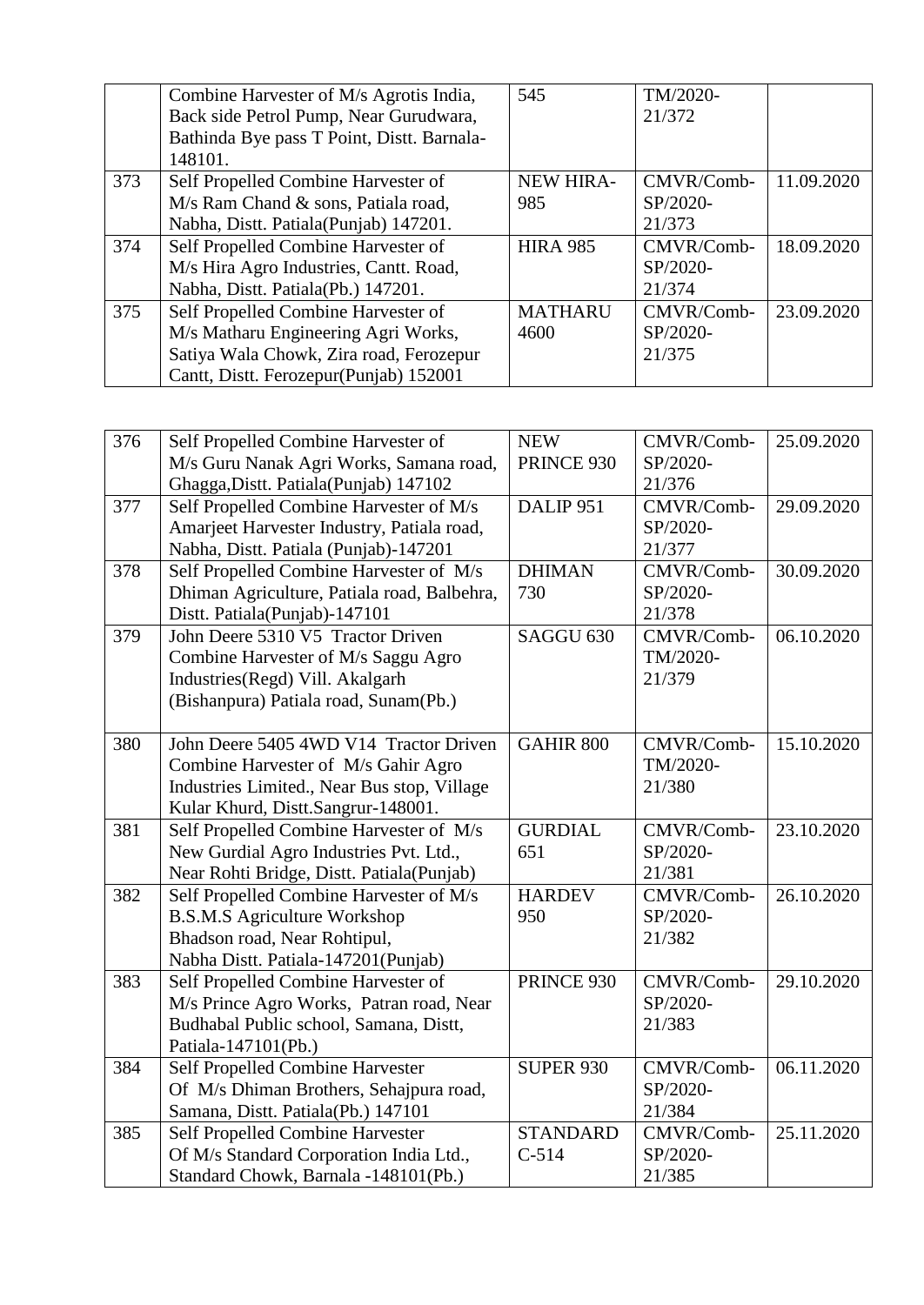| 386 | Self Propelled Combine Harvester of      | JAGDISH-        | CMVR/Comb- | 01.12.2020 |
|-----|------------------------------------------|-----------------|------------|------------|
|     | M/s J.K Agro Industries,                 | 947             | SP/2020-   |            |
|     | Vill. Kaidupur, Nabha Bhadson road,      |                 | 21/386     |            |
|     | Distt. Patiala-147201(Pb.)               |                 |            |            |
| 387 | Eicher 5574 4WD Tractor Driven           | <b>DASMESH</b>  | CMVR/Comb- | 21.12.2020 |
|     | Combine Harvester of M/s Dasmesh         | 912 4X4         | TM/2020-   |            |
|     | Mechanical works Pvt. Ltd., Raikot road, |                 | 21/387     |            |
|     | Malerkotla, Distt. Sangrur-148023(Pb.)   |                 |            |            |
| 388 | Self Propelled Combine Harvester of      | <b>JAGATJIT</b> | CMVR/Comb- | 24.12.2020 |
|     | M/s Jagatjit Agri India Pvt. Ltd.,       | 752             | SP/2020-   |            |
|     | Byepass, Ludhiana road, Vill Dohlon      |                 | 21/388     |            |
|     | Distt.Ludhiana-141180(Punjab)            |                 |            |            |

| 389 | JOHNDEERE 5210 GEAR PRO Tractor              | <b>STANDARD</b>   | CMVR/Comb- | 06.01.2021 |
|-----|----------------------------------------------|-------------------|------------|------------|
|     | Driven Combine of M/s Standard               | <b>TSC-513</b>    | TM/2020-   |            |
|     | Corporation India Ltd., Standard Chowk       |                   | 21/389     |            |
|     | (Handiaya Chowk), Bathinda Road, Barnala     |                   |            |            |
|     | (Punjab)-148101                              |                   |            |            |
| 390 | Self Propelled Combine Harvester of          | BALBIR-713        | CMVR/Comb- | 08.01.2021 |
|     | M/s Balbir Industries, Khatima road,         |                   | SP/2020-   |            |
|     | Nanakmatta Sahib(U.S nagar) Uttarakhand-     |                   | 21/390     |            |
|     | 262311                                       |                   |            |            |
| 391 | SWARAJ 963FE ST 4X4 Tractor Driven           | <b>SWARAJ</b>     | CMVR/Comb- | 12.01.2021 |
|     | Combine of M/s Mhindra & Mahinra limited     | 912S 4X4          | TM/2020-   |            |
|     | tractor plant near Bidar T junction Mahindra |                   | 21/391     |            |
|     | Nagar Medak, Zaherabad-502228(A.P).          |                   |            |            |
| 392 | Self Propelled Combine Harvester of M/s      | <b>SOMPREET</b>   | CMVR/Comb- | 15.01.2021 |
|     | Goyal Agro Industries, Buta singhwala        | 568               | SP/2020-   |            |
|     | road,                                        |                   | 21/392     |            |
|     | Ghagga, Distt. Patiala-147102(Punjab)        |                   |            |            |
| 393 | Self Propelled Combine Harvester of          | <b>MANJIT 986</b> | CMVR/Comb- | 15.01.2021 |
|     | M/s Manjit Agro Works,                       |                   | SP/2020-   |            |
|     | Patiala road, Nabha Distt.Patiala            |                   | 21/393     |            |
|     | 147201(Punjab)                               |                   |            |            |
| 394 | Self Propelled Combine Harvester of          | VISHAL 435        | CMVR/Comb- | 20.01.2021 |
|     | M/s Manku Agro Tech Pvt. Ltd.,               | <b>BRISK PLUS</b> | SP/2020-   |            |
|     | Po Box No.04, Sehajpura rod,                 |                   | 21/394     |            |
|     | Samana-147101(Pb.).                          |                   |            |            |
| 395 | Self Propelled Combine Harvester of          | KULAR 995         | CMVR/Comb- | 21.01.2021 |
|     | M/s Kular Agro Works,                        |                   | SP/2020-   |            |
|     | Alhoran Road, Nabha,                         |                   | 21/395     |            |
|     | Distt. Patiala-147201(Punjab)                |                   |            |            |
| 396 | Self Propelled Combine Harvester of          | <b>NATIONAL</b>   | CMVR/Comb- | 25.01.2021 |
|     | M/s P.B National Agriuclture Works,          | 1295              | SP/2020-   |            |
|     | Mukstar road, Jaitu, Distt. Faridkot-        |                   | 21/396     |            |
|     | 151202(Pb.)                                  |                   |            |            |
| 397 | Self Propelled Combine Harvester of          | <b>DASMESH</b>    | CMVR/Comb- | 27.01.2021 |
|     | M/s, Dasmesh Agriculture Works Pvt. Ltd.     | 7100              | SP/2020-   |            |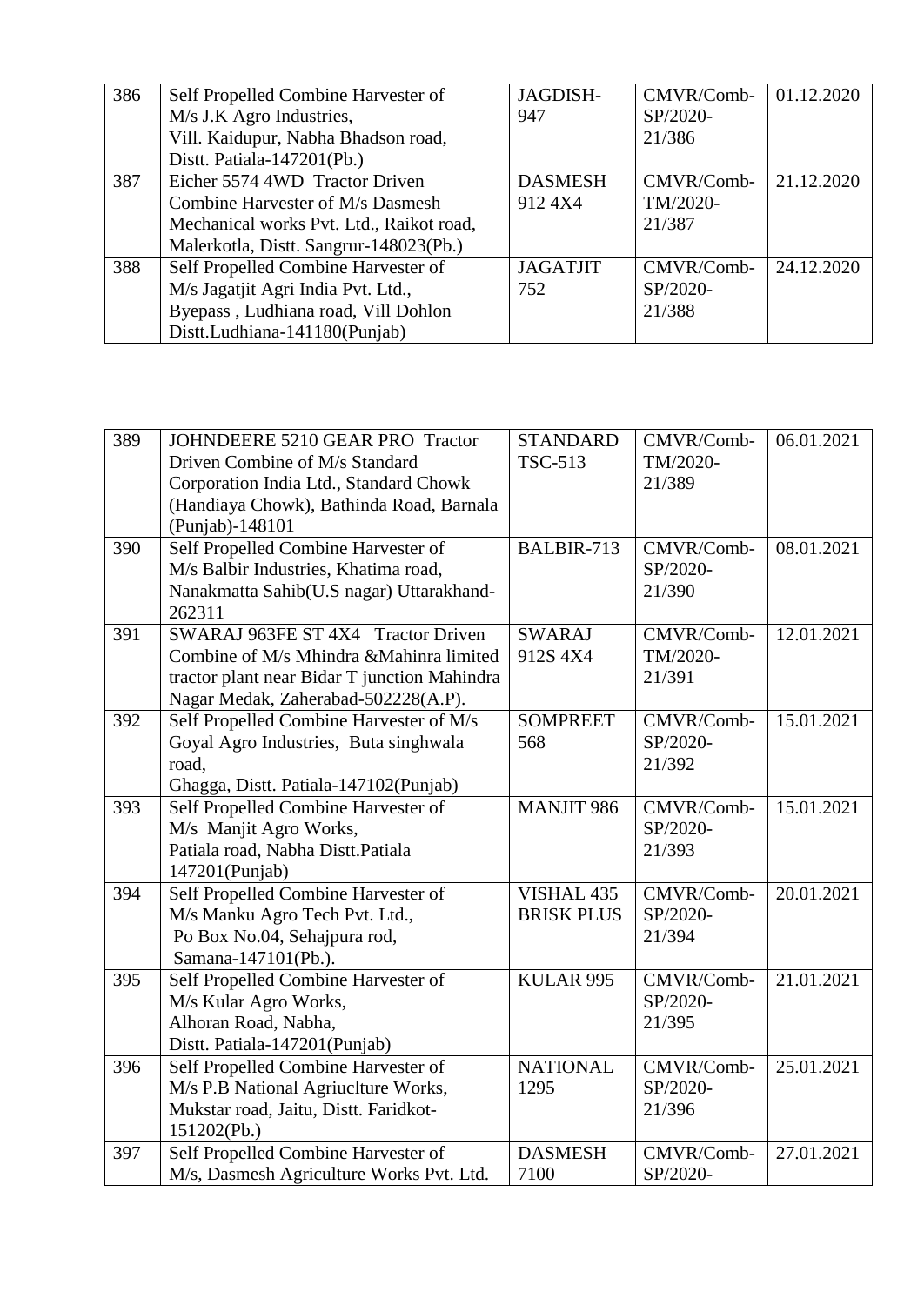|     | Raikot Road Malerkotla, Distt-Sangrur     |                  | 21/397     |            |
|-----|-------------------------------------------|------------------|------------|------------|
|     | (Punjab) 148023                           |                  |            |            |
| 398 | Self Propelled Combine Harvester of       | GOBIND-999       | CMVR/Comb- | 28.01.2021 |
|     | M/s Gobind Agro Industries,               |                  | SP/2020-   |            |
|     | Vill. Alhoran road, Nabha,                |                  | 21/398     |            |
|     | Distt. Patiala-147201(Punjab)             |                  |            |            |
| 399 | John Deere 5075E 4WD V4 Tractor Driven    | <b>VIKAS 315</b> | CMVR/Comb- | 02.02.2021 |
|     | Combine of M/s Megh Raj Goyal & co.,      |                  | TM/2020-   |            |
|     | Near Hdfc Bank, College road, Barnala-    |                  | 21/399     |            |
|     | 148101(Punjab)                            |                  |            |            |
| 400 | John Deere 5405 V14 Tractor Driven        | <b>AGRONEXT-</b> | CMVR/Comb- | 05.02.2021 |
|     | Combine of M/s Jindal Vidyut Product Pvt. | 515              | TM/2020-   |            |
|     | Ltd., NH-71, 6K.M Milestone Jaja Khana    |                  | 21/400     |            |
|     | road, Bistt. Barnala-148101(Punjab)       |                  |            |            |

| 401 | Eicher 650 4WD Tractor Driven Combine      | <b>DASMESH</b>       | CMVR/Comb- | 10.02.2021 |
|-----|--------------------------------------------|----------------------|------------|------------|
|     | of M/s Dasmesh Mechanical Works, Pvt.      | 912 4X4              | TM/2020-   |            |
|     | Ltd., Raikot road, Malerkotla, Sangrur-    |                      | 21/401     |            |
|     | 148023(Pb.)                                |                      |            |            |
| 402 | Deutz-Fahr Agrolux 70 Tractor Driven       | <b>VIKAS 315</b>     | CMVR/Comb- | 12.02.2021 |
|     | Combine M/s Megh Raj Goyal & co.,          |                      | TM/2020-   |            |
|     | Near Hdfc Bank, College road, Barnala-     |                      | 21/402     |            |
|     | 148101(Punjab)                             |                      |            |            |
| 403 | Self Propelled Combine Harvester of M/s.   | GRD-1534             | CMVR/Comb- | 16.02.2021 |
|     | Guru Ramdas Agro Tech, Nabha-Patiala       |                      | SP/2020-   |            |
|     | road, Rakhar-147201(Punjab)                |                      | 21/403     |            |
| 404 | Deutz-Fahr Agrolux 55E 2WD Tractor         | <b>SHAMSHER</b>      | CMVR/Comb- | 19.02.2021 |
|     | Driven Combine of M/s. Shamsher            | T.D.C 412            | TM/2020-   |            |
|     | Agriculture works, Baja Khana road, Jaitu, |                      | 21/404     |            |
|     | Distt. Faridkot -151202(Punjab)            |                      |            |            |
| 405 | John Deere 5405 4WD V14 Tractor Driven     | <b>VIKAS 315</b>     | CMVR/Comb- | 23.02.2021 |
|     | Combine of M/s Megh Raj Goyal & co.,       |                      | TM/2020-   |            |
|     | Near Hdfc Bank, College road, Barnala-     |                      | 21/405     |            |
|     | 148101(Punjab)                             |                      |            |            |
| 406 | Self Propelled Combine Harvester of        | <b>CHANAKYA</b>      | CMVR/Comb- | 24.02.2021 |
|     | M/s Narendra Industries, 670 Inderlok      | 996                  | SP/2020-   |            |
|     | Nagar, Agankuan, Patna 800007(Bihar)       |                      | 21/406     |            |
| 407 | Self Propelled Combine Harvester of        | <b>KARBRO</b>        | CMVR/Comb- | 01.03.2021 |
|     | M/s Karbro Agro Tech, Patiala road,        | 5000                 | SP/2020-   |            |
|     | Nabha, Distt. Patiala-147201               |                      | 21/407.    |            |
| 408 | John Deere 5075E 4WD V4 Tractor-Driven     | SAGGU <sub>630</sub> | CMVR/Comb- | 04.03.2021 |
|     | Combine Harvester M/s Saggu Agro           | 4X4                  | TM/2020-   |            |
|     | Industries (Regd) Vill. Akalgarh           |                      | 21/408     |            |
|     | (Bishanpura)                               |                      |            |            |
|     | Patiala road, Sunam(Pb.)                   |                      |            |            |
| 409 | New Holland 6010 12+12 Tractor-Driven      | <b>VIKAS 315</b>     | CMVR/Comb- | 11.03.2021 |
|     | Combine Harvester M/s, Meghraj Goyal &     |                      | TM/2020-   |            |
|     | Company College Road, Near HDFC Bank,      |                      | 21/409     |            |
|     | Barnala (Punjab) 148101.                   |                      |            |            |
| 410 | Kubota MU 5501 Tractor-Driven Combine      | <b>AGROTIS</b>       | CMVR/Comb- | 12.03.2021 |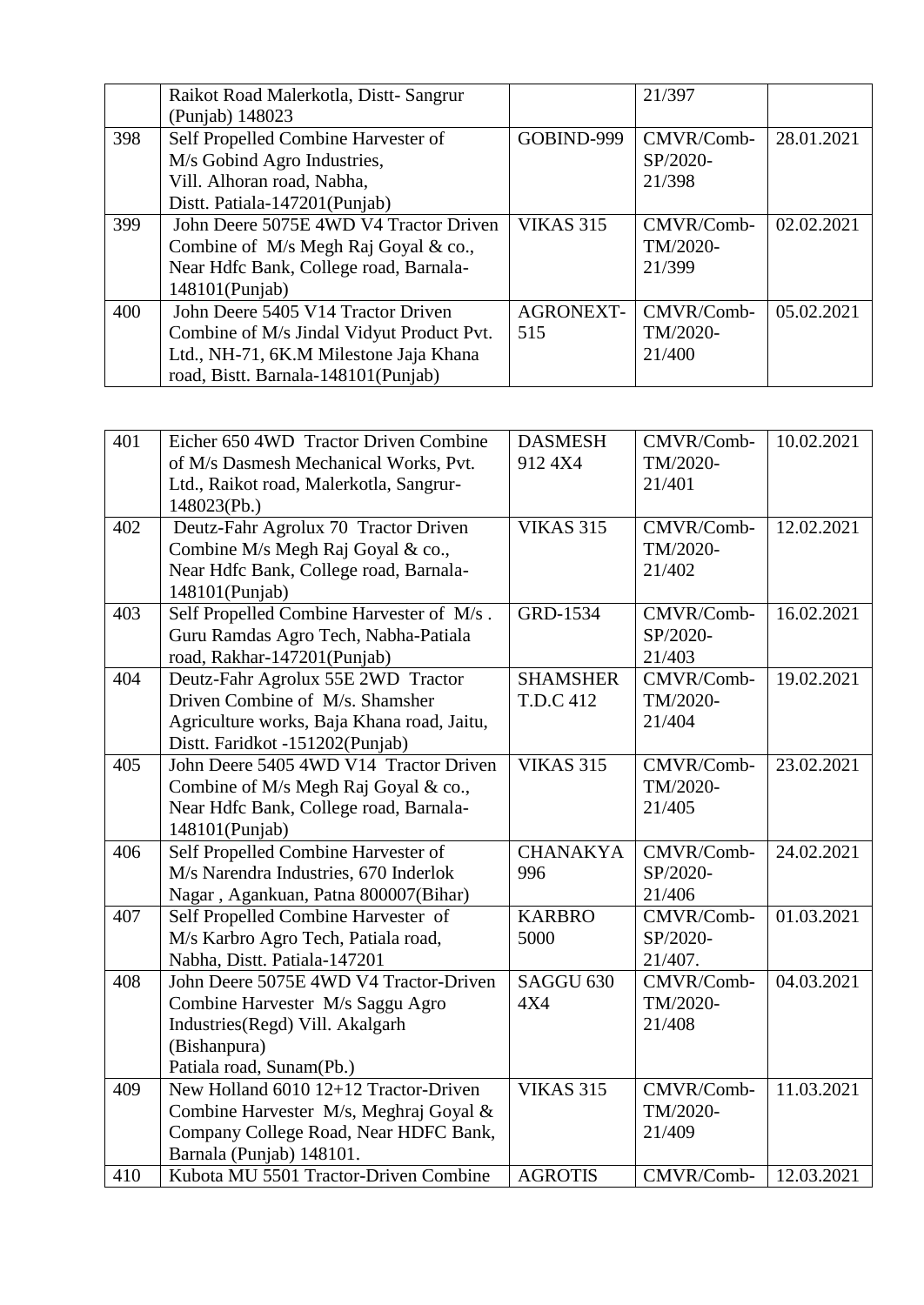|     | Harvester M/s Agrotis India, Back side                                                                                                                                                                                                                                                                                                        | <b>TMCH-545</b>               | TM/2020-                                   |            |
|-----|-----------------------------------------------------------------------------------------------------------------------------------------------------------------------------------------------------------------------------------------------------------------------------------------------------------------------------------------------|-------------------------------|--------------------------------------------|------------|
|     | Petrol Pump, Near Gurudwara, Bathinda                                                                                                                                                                                                                                                                                                         |                               | 21/410                                     |            |
|     | Bye pass                                                                                                                                                                                                                                                                                                                                      |                               |                                            |            |
|     | T Point, Distt. Barnala-148101.                                                                                                                                                                                                                                                                                                               |                               |                                            |            |
| 411 | Eicher 557 4WD Tractor-Driven Combine                                                                                                                                                                                                                                                                                                         | <b>BALKAR B</b>               | CMVR/Comb-                                 | 15.03.2021 |
|     | Harvester of M/s Guru Nanak Agri. Engg.                                                                                                                                                                                                                                                                                                       | 525                           | TM/2020-                                   |            |
|     | Works., Bhathinda road, Handiaya, Distt.                                                                                                                                                                                                                                                                                                      |                               | 21/411                                     |            |
|     | Barnala-148107(Pb.)                                                                                                                                                                                                                                                                                                                           |                               |                                            |            |
| 412 | Self Propelled combine Harvester of M/s                                                                                                                                                                                                                                                                                                       | <b>NARINDER</b>               | CMVR/Comb-                                 | 17.03.2021 |
|     | Narindera Agro Industries, Bhawanigarh                                                                                                                                                                                                                                                                                                        | A-930                         | SP/2020-                                   |            |
|     | road, Near Gas Plant, Nabha-147201                                                                                                                                                                                                                                                                                                            |                               | 21/412 dated.                              |            |
|     | (Punjab)                                                                                                                                                                                                                                                                                                                                      |                               |                                            |            |
| 413 | Self Propelled combine Harvester of M/s                                                                                                                                                                                                                                                                                                       | <b>SUPER</b>                  | CMVR/Comb-                                 | 17.03.2021 |
|     | Super Standard Agro Combine, Bathinda                                                                                                                                                                                                                                                                                                         | STANDARD-                     | SP/2020-                                   |            |
|     | road, Handiaya, Distt. Barnala, Punjab-                                                                                                                                                                                                                                                                                                       | 985                           | 21/413                                     |            |
|     | 148107                                                                                                                                                                                                                                                                                                                                        |                               |                                            |            |
| 414 | Self Propelled combine Harvester of M/s                                                                                                                                                                                                                                                                                                       | <b>GURU</b>                   | CMVR/Comb-                                 | 19.03.2021 |
|     | Guru Nanak Agro Industries (Regd.) Patiala                                                                                                                                                                                                                                                                                                    | NANAK 985                     | SP/2020-                                   |            |
|     | road, Nabha, Punjab-147202                                                                                                                                                                                                                                                                                                                    |                               | 21/414                                     |            |
| 415 | Self Propelled Combine Harvester of M/s                                                                                                                                                                                                                                                                                                       | VARINDRA-                     | CMVR/Comb-                                 | 22.03.2021 |
|     | Vikas Agro Industries, Patiala road, Near                                                                                                                                                                                                                                                                                                     | 510                           | SP/2020-                                   |            |
|     | Rohti Bridge, Nabha, Distt. Patiala, Punjab-                                                                                                                                                                                                                                                                                                  |                               | 21/415                                     |            |
|     | 147201                                                                                                                                                                                                                                                                                                                                        |                               |                                            |            |
| 416 | New Holland 6010 2WD Tractor-Driven                                                                                                                                                                                                                                                                                                           | <b>VIKAS 315</b>              | CMVR/Comb-                                 | 23.03.2021 |
|     | Combine Harvester of M/s Megh raj Goyal                                                                                                                                                                                                                                                                                                       |                               | TM/2020-                                   |            |
|     | & Co., Near hdfc bank, College road,                                                                                                                                                                                                                                                                                                          |                               | 21/416                                     |            |
|     | Barnala, Punjab-148101                                                                                                                                                                                                                                                                                                                        |                               |                                            |            |
| 417 | Self Propelled Combine Harvester of M/s                                                                                                                                                                                                                                                                                                       | JAI                           | CMVR/Comb-                                 | 26.03.2021 |
|     | S.S Agro Tech, Devigarh road, Near Bharat                                                                                                                                                                                                                                                                                                     | <b>BHARAT-</b>                | SP/2020-                                   |            |
|     | computer kanda, Chotta raie majra, Patiala,                                                                                                                                                                                                                                                                                                   | 730                           | 21/417                                     |            |
|     | Punjab-147001                                                                                                                                                                                                                                                                                                                                 |                               |                                            |            |
| 418 |                                                                                                                                                                                                                                                                                                                                               | <b>GURM 962</b>               | CMVR/Comb-                                 | 26.03.2021 |
|     | Gurm Agriculture Works, Nabha road,                                                                                                                                                                                                                                                                                                           |                               | SP/2020-                                   |            |
|     |                                                                                                                                                                                                                                                                                                                                               |                               |                                            |            |
|     |                                                                                                                                                                                                                                                                                                                                               |                               |                                            |            |
| 419 |                                                                                                                                                                                                                                                                                                                                               | <b>AGROTIS</b>                | CMVR/Comb-                                 | 27.03.2021 |
|     |                                                                                                                                                                                                                                                                                                                                               |                               | TM/2020-                                   |            |
|     |                                                                                                                                                                                                                                                                                                                                               |                               |                                            |            |
|     |                                                                                                                                                                                                                                                                                                                                               |                               |                                            |            |
|     |                                                                                                                                                                                                                                                                                                                                               |                               |                                            |            |
|     |                                                                                                                                                                                                                                                                                                                                               |                               |                                            |            |
| 420 | Self Propelled Combine Harvester of M/s<br>Chehal, Bhadson, Distt. Patiala, Punjab-<br>147202<br>Mahindra 755 DI (Brand Name-NOVO)<br>TRACTOR - DRIVEN Combine Harvester of<br>Agrotis India, Pharwahi Road, Distt.- Barnala,<br>(Punjab) - 148101<br>Self Propelled Combine Harvester of Yuvraj<br>Agriculture Works, Vill. Kakrala, Bhaika, | <b>TMCH-545</b><br>Yuvraj-531 | 21/418<br>21/419<br>CMVR/Comb-<br>SP/2020- | 30.03.2021 |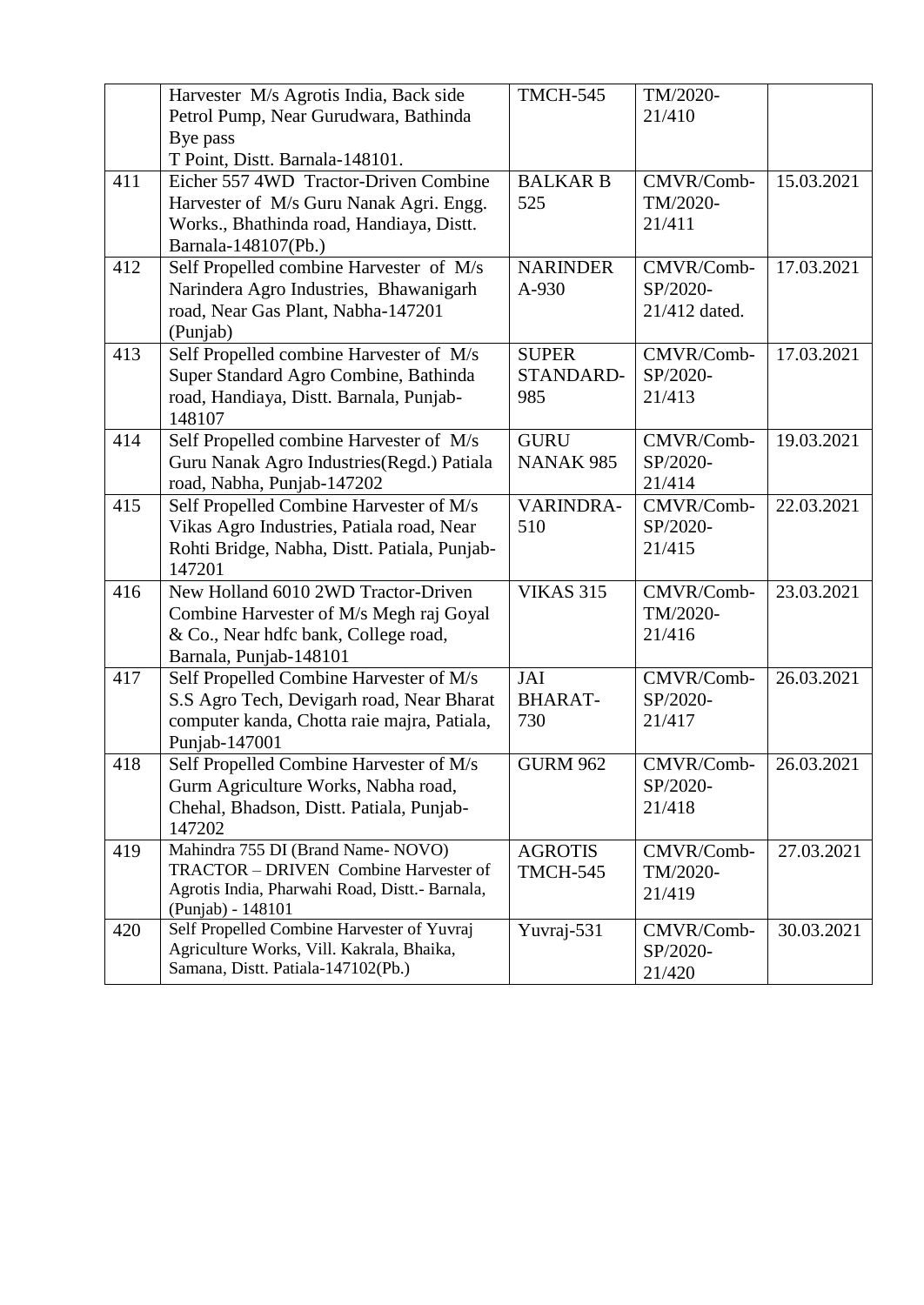| 421 | Self Propelled combine Harvester of                                                 | <b>NARINDER</b>   | CMVR/Comb-             | 05.04.2021 |
|-----|-------------------------------------------------------------------------------------|-------------------|------------------------|------------|
|     | M/s Narindera Agro Works,                                                           | A-930             | SP/2021-               |            |
|     | Bhawanigarh road, Near Gas Plant, Nabha-                                            |                   | 22/421                 |            |
|     | 147201 (Punjab)                                                                     |                   |                        |            |
|     | [In supersession of CMVR certificate No. CMVR/Comb-SP/2020-21/412 dated 17.03.2021] |                   |                        |            |
| 422 | JOHN DEERE 5210 4WD GEAR PRO                                                        | <b>VIKAS 315</b>  | CMVR/Comb-             | 19.04.2021 |
|     | Tractor Driven Combine Harvester of M/s,                                            |                   | TM/2021-               |            |
|     | Meghraj Goyal & Co. College Road, Near                                              |                   | 22/422                 |            |
|     | HDFC Bank, Barnala (Punjab) 148101                                                  |                   |                        |            |
| 423 | Mahindra 755 DI                                                                     | <b>PANESAR</b>    | CMVR/Comb-             | 20.04.2021 |
|     | (Brand Name Novo) Tractor Driven                                                    | <b>TDC 513</b>    | TM/2021-               |            |
|     | Combine Harvester of M/s Panesar                                                    |                   | 22/423                 |            |
|     | Agriculture Industries, Opp. Power House,                                           |                   |                        |            |
|     | Bathinda road,                                                                      |                   |                        |            |
|     | Handiaya, Barnala-148101                                                            |                   |                        |            |
| 424 | Mahindra 605 DI i DX Deluxe(Brand                                                   | <b>SUPER</b>      | CMVR/Comb-             | 30.04.2021 |
|     | Name- Arjun Novo) Tractor Driven                                                    | <b>STANDARD</b>   | TM/2021-               |            |
|     | Combine Harvester of M/s Super Standard                                             | TSC-5113          | 22/424                 |            |
|     | Agro Combine, Bathinda road, Handiaya,                                              |                   |                        |            |
|     | Distt. Barnala, Punjab-148107                                                       |                   |                        |            |
| 425 | Mahindra 755 DI                                                                     | <b>GREEN</b>      | CMVR/Comb-             | 30.04.2021 |
|     | (Brand name Novo) Tractor Driven                                                    | TECK-77           | TM/2021-               |            |
|     | Combine Harvester of M/s P.B National                                               |                   | 22/425                 |            |
|     | Agriculture works Mukstar road, Jaitu,                                              |                   |                        |            |
|     | Distt. Faridkot, Punjab-151202                                                      |                   |                        |            |
| 426 | Self Propelled Combine Harvester of M/s                                             | <b>AKAL-1699</b>  | CMVR/Comb-             | 03.06.2021 |
|     | Akal Agro Industry, Opp. Hira Palace,                                               |                   | SP/2021-               |            |
|     | Patiala road, Nabha(Punjab) 147201                                                  |                   | 22/426                 |            |
| 427 | Self Propelled Combine Harvester of                                                 | VISHAL 495        | CMVR/Comb-             | 04.06.2021 |
|     | M/s Manku Agro Tech Pvt. Ltd.,                                                      | <b>PRESIDENT</b>  | SP/2021-               |            |
|     | Post box No. 04, Sehajpura road, Samana,                                            |                   | 22/427                 |            |
|     | Distt. Patiala-147101(Pb.)                                                          |                   |                        |            |
| 428 | Self Propelled Combine Harvester of Rama                                            | <b>P RAMA 998</b> | CMVR/Comb-             | 18.06.2021 |
|     | Engineering works, Sidhsar road, Vill,                                              |                   | SP/2021-               |            |
|     | Allhoran khurd, Nabha 147201(Pb.)                                                   |                   | 22/428                 |            |
| 429 | Eicher 557 4WD Tractor Powered combine                                              | <b>GREENGOLD</b>  | CMVR/Comb-             | 18.06.2021 |
|     | Harvester of M/s K.S Agrotech Pvt. Ltd.,                                            |                   | TM/2021-               |            |
|     | Raikot road, Malerkotla, Distt. Sangrur-                                            |                   | 22/429                 |            |
|     | 148023(Pb.)                                                                         |                   |                        |            |
| 430 | Self Propelled Combine Harvester of                                                 | <b>SUKH-921</b>   | CMVR/Comb-             | 23.06.2021 |
|     | M/s Sukhdev Agro Industries, Nabha-                                                 |                   | SP/2021-               |            |
|     | Bhadson road, Sahauli, Nabha-147202(Pb                                              |                   | 22/430                 |            |
| 431 | Self Propelled Combine Harvester of                                                 | <b>AKHTIAR-</b>   | CMVR/Comb-             | 23.06.2021 |
|     | M/s Madho Agro Industry, Plot No B-03,                                              | 106               | SP/2021-               |            |
|     | Focal point, National Highway 95, Moga-                                             |                   | 22/431                 |            |
|     | 142001(Pb.)                                                                         |                   |                        |            |
| 432 | Self Propelled Combine Harvester                                                    | SOKHAL 996        | CMVR/Comb-<br>SP/2021- | 01.07.2021 |
|     | M/s Sat Kartar Agro Works, Sidhsar road,                                            |                   |                        |            |
|     | Vill. Allohran Kalan,                                                               |                   | 22/432                 |            |
|     | Nabha-147201(Pb.)                                                                   |                   |                        |            |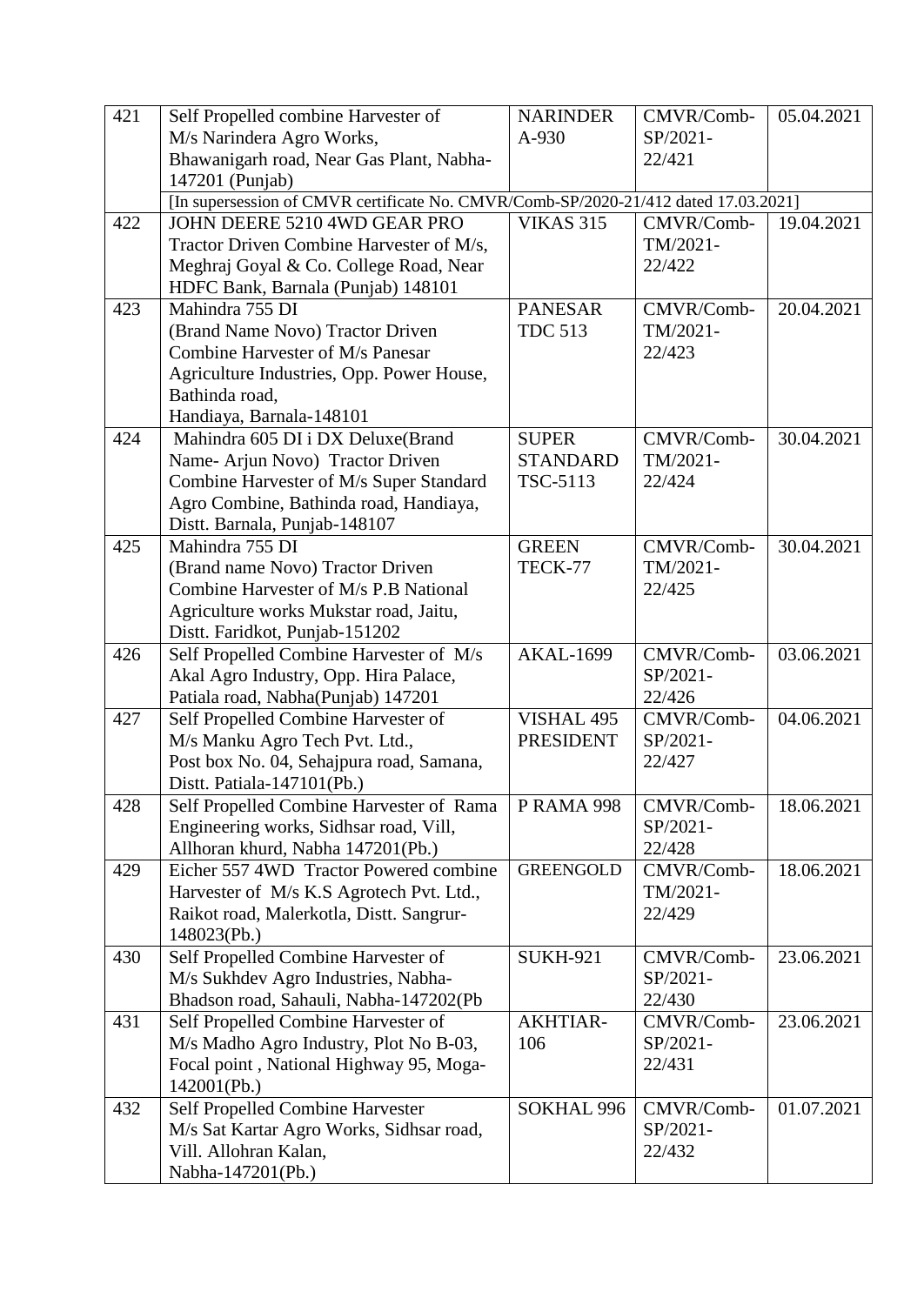| 433 | Self Propelled Combine Harvester           | <b>HARDEV</b>     | CMVR/Comb-   | 05.07.2021 |
|-----|--------------------------------------------|-------------------|--------------|------------|
|     | M/s Hardev Agro Tech.                      | 930               | SP/2021-     |            |
|     | Nabha road, Vill.                          |                   | 22/433       |            |
|     | Chaswal Bhadson-147201(Pb.)                |                   |              |            |
| 434 | Self Propelled Combine Harvester           | <b>GURTEJ 930</b> | CMVR/Comb-   | 05.07.2021 |
|     | M/s Gill Mechanical Works,                 |                   | SP/2021-     |            |
|     | VPO. Kakrala(Ghagga)                       |                   | 22/434       |            |
|     | The. Samana, Distt. Patiala-147102(Pb.)    |                   |              |            |
| 435 | Self Propelled Combine Harvester           | <b>GIAN 725</b>   | CMVR/Comb-   | 07.07.2021 |
|     | M/s Glan Agro Industries,                  |                   | SP/2021-     |            |
|     | Bhawanigarh road, Vill. Bouran Kalan,      |                   | 22/435       |            |
|     | Nabha-147201, Distt. Patiala(Pb.)          |                   |              |            |
| 436 | Self Propelled Combine Harvester           | <b>VIKAS 3150</b> | CMVR/Comb-   | 07.07.2021 |
|     | M/s Megh Raj Goyal & Company,              |                   | SP/2021-     |            |
|     | Near HDFC Bank, College road,              |                   | 22/436       |            |
|     | Barnala 148101(Pb.)                        |                   |              |            |
| 437 | Self Propelled Combine Harvester           | DALILP-930        | CMVR/Comb-   | 07.07.2021 |
|     | $M/s$ Dalip Singh & Sons,                  |                   | SP/2021-     |            |
|     | Patiala road, Nabha 147201,                |                   | 22/437       |            |
|     | Distt. Patiala(Punjab)                     |                   |              |            |
| 438 | Self Propelled Combine Harvester           | <b>JEET-555</b>   | CMVR/Comb-   | 09.07.2021 |
|     | M/s Jeet Agro Industries,                  |                   | SP/2021-     |            |
|     | Vill. Chaudhry Majra,                      |                   | 22/438       |            |
|     | Nabha-147201, Distt. Patiala(Punjab)       |                   |              |            |
| 439 | Self Propelled Combine Harvester           | DEWAN 930         | CMVR/Comb-   | 15.07.2021 |
|     | M/s Dewan Agriculture works,               |                   | SP/2021-     |            |
|     | GT road, Srhind-140406,                    |                   | 22/439       |            |
|     | Distt. Fatehgarh sahib(Punjab)             |                   |              |            |
| 440 | Self Propelled Combine Harvester           | <b>SAROOP</b>     | CMVR/Comb-   | 15.07.2021 |
|     | M/s Saroop Agro Industries,                | 1300              | SP/2021-     |            |
|     | Circular road, Opp.                        |                   | 22/440       |            |
|     | LIC office, Nabha-147201(Pb.)              |                   |              |            |
| 441 | John Deere 5310 4WD V16 Tractor            | <b>JAGATJIT</b>   | CMVR/        | 15.07.2021 |
|     | Mounted Combine Harvester M/s Jagatjit     | 1446              | Comb-TM/     |            |
|     | Agri india private limited,                |                   | 2021-22/441  |            |
|     | Office 2374, ST No. 12                     |                   |              |            |
|     | Janta nagar, Ludhiana-141118(Pb.)          |                   |              |            |
|     |                                            |                   |              |            |
| 442 | Self Propelled Combine Harvester           | AKASH 930         | CMVR/        | 22.07.2021 |
|     | M/s Akash Krishi Yantra, Khutar road,      |                   | $Comb$ -SP/  |            |
|     | Powayan, Shahjahanpuri-242401(UP)          |                   | 2021-22/442  |            |
| 443 | Self Propelled Combine Harvester           | <b>GILL 961</b>   | CMVR/        | 22.07.2021 |
|     | M/s Gill Agrotech, Rohti bridge, near pear |                   | Comb-SP/     |            |
|     | khanna, Bhadson road, Nabha-147201(Pb.)    |                   | 2021-22/443. |            |
| 444 | Self Propelled Combine Harvester           | <b>MADHAN</b>     | CMVR/        | 23.07.2021 |
|     | M/s MB Agro Industries, Vill. Alohran      | 971               | Comb-SP/     |            |
|     | Khurd, Nabha-147201, Distt. Patiala(Pb.)   |                   | 2021-22/444  |            |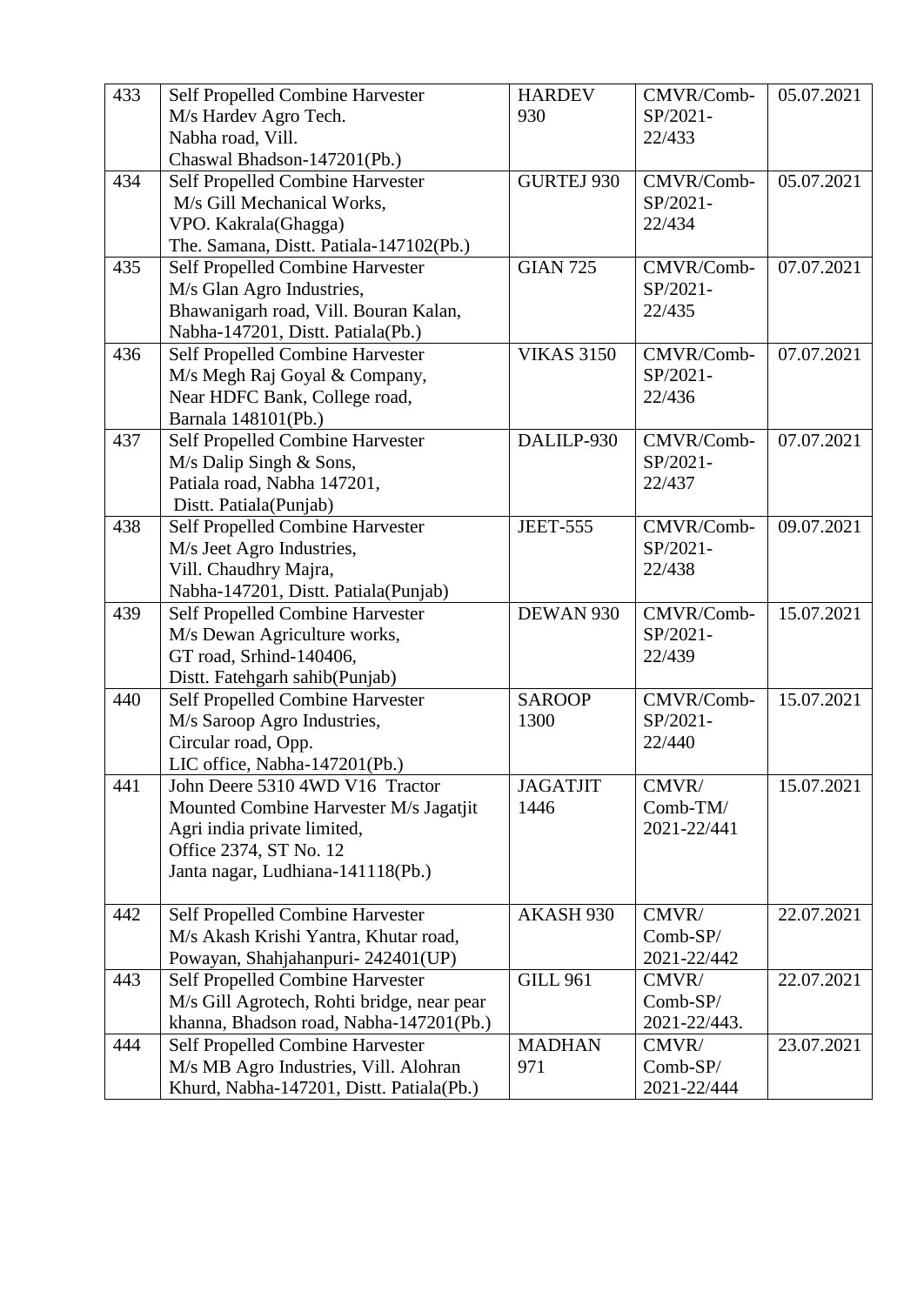| 445 | DEUTZ-FAHR AGROLUX 55E (12+3)                          | <b>NATIONAL</b>          | CMVR/              | 23.07.2021 |
|-----|--------------------------------------------------------|--------------------------|--------------------|------------|
|     | (2WD) Tractor Mounted Combine                          | TD 513                   | Comb-TM/           |            |
|     | Harvester M/s. PB National Agriculture                 |                          | 2021-22/445        |            |
|     | Works, Muktsar road, Gangsar Jaitu                     |                          |                    |            |
|     | 151202, Distt. Faridkot(Pb.)                           |                          |                    |            |
| 446 | Self propelled combine Harvester                       | SAMRAT-                  | CMVR/              | 30.07.2021 |
|     | M/s.Sansar Combines, Patiala road, Nabha-              | 510                      | Comb-SP/           |            |
|     | 147201, Distt-Patiala (Pb.)                            |                          | 2021-22/446        |            |
| 447 | JOHN DEERE 5310 V16 Tractor Mounted                    | <b>JAGATJIT</b>          | CMVR/              | 30.07.2021 |
|     | Combine Harvester M/s. Jagatjit Agri india             | 1441                     | Comb-TM/           |            |
|     | private limited,                                       |                          | 2021-22/447        |            |
|     | Office 2374, ST No. 12 Janta nagar,                    |                          |                    |            |
|     | Ludhiana-141118(Pb.)                                   |                          |                    |            |
| 448 | JOHN DEERE 5310 V16 Tractor Mounted                    | <b>JAGATJIT</b>          | CMVR/              | 30.07.2021 |
|     | Combine Harvester M/s. Jagatjit Agri india             | 1246                     | Comb-TM/           |            |
|     | private limited,                                       |                          | 2021-22/448        |            |
|     | Office 2374, ST No. 12 Janta nagar,                    |                          |                    |            |
|     | Ludhiana-141118(Pb.)                                   |                          |                    |            |
| 449 | Self Propelled Combine Harvester M/s                   | KARMA 930                | CMVR/Comb-         | 02.08.2021 |
|     | Karma Mechanical Works,                                |                          | SP/2021-           |            |
|     | Patiala road, Channo,                                  |                          | 22/449             |            |
|     | Sangrur-148026(Pb.)                                    |                          |                    |            |
| 450 | Self Propelled Combine Harvester M/s                   | <b>MALKIT 997</b>        | CMVR/Comb-         | 03.08.2021 |
|     | Malkit Agro Tech Pvt. Ltd.,                            |                          | SP/2021-           |            |
|     | Vill. Lubhana karmu, Nabha-Gobindgarh                  |                          | 22/450             |            |
|     | road, Nabha 147201(Pb.)                                |                          |                    |            |
| 451 | Self Propelled Combine Harvester M/s                   | <b>RAVINDRA</b>          | CMVR/Comb-         | 06.08.2021 |
|     | Ravindra Agro Works,                                   | 930                      | SP/2021-           |            |
|     | Near Over bridge, Sangrur road,                        |                          | 22/451             |            |
|     | Nabha 147201, Distt. Patiala(Punjab)                   |                          |                    |            |
| 452 | Self Propelled Combine Harvester M/s                   | <b>SUKHRAJ</b>           | CMVR/Comb-         | 06.08.2021 |
|     | Sukhraj & Sukhraj Industries,                          | 930                      | SP/2021-           |            |
|     | Khem karn road, VPO Algon Khurdm                       |                          | 22/452             |            |
|     | Patti, Tarn Tarn 143419(Punjab)                        |                          |                    |            |
| 453 | Self Propelled Combine Harvester M/s                   | <b>KARTAR</b><br>4000 LX | CMVR/Comb-         | 06.08.2021 |
|     | Kartar Agro Industries Private Limited,                |                          | SP/2021-<br>22/453 |            |
|     | Amloh road, Bhadson 147202,<br>Distt. Patiala (Punjab) |                          |                    |            |
| 454 | Self Propelled Combine Harvester M/s                   | <b>HR 985</b>            | CMVR/Comb-         | 11.08.2021 |
|     | H.R. Agro Industries,                                  |                          | SP/2021-           |            |
|     | Patiala road, Nabha-147201(Punjab)                     |                          | 22/454             |            |
| 455 | Self Propelled Combine Harvester M/s                   | <b>PREET</b>             | CMVR/Comb-         | 13.08.2021 |
|     | Preet Agro Industries Pvt, Ltd,                        | 7049M                    | SP/2021-           |            |
|     | PO Box. 28, Patiala road, Nabha-                       |                          | 22/455             |            |
|     | 147201(Punjab)                                         |                          |                    |            |
| 456 | Tractor Mounted Combine Harvester K.S                  | <b>GREEN</b>             | CMVR/Comb-         | 13.08.2021 |
|     | Agro Tech Pvt. Ltd.,                                   | <b>GOLD</b>              | TM/2021-           |            |
|     | Raikot road, Malekotla,                                |                          | 22/456             |            |
|     | Distt. Sangrur-148023(Pb.)                             |                          |                    |            |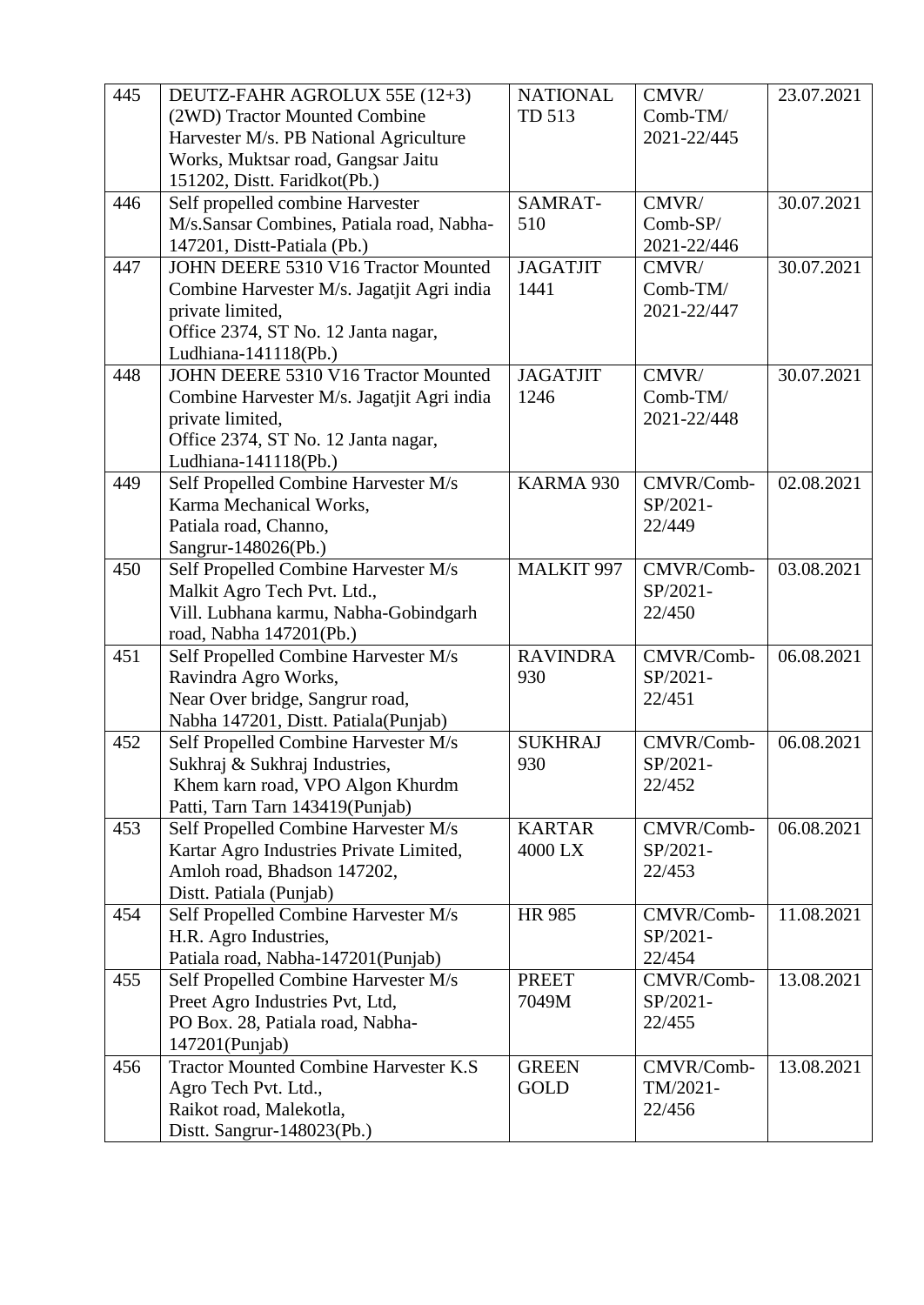| 457 | <b>Tractor Mounted Combine Harvester Ishwar</b>                                   | <b>TDC 3900</b>       | CMVR/Comb-             | 25.08.2021 |
|-----|-----------------------------------------------------------------------------------|-----------------------|------------------------|------------|
|     | Farmline Equipments Pvt Ltd., Chounda                                             | F14                   | TM/2021-               |            |
|     | road, Amargar, Distt. Sangrur-148022(Pb.0                                         |                       | 22/457                 |            |
| 458 | Self Propelled Combine Harvester M/s                                              | <b>SARDAR 824</b>     | CMVR/Comb-             | 23.08.2021 |
|     | Kissan Agro Industries,                                                           |                       | SP/2021-               |            |
|     | Near Harman factory,                                                              |                       | 22/458                 |            |
|     | Vill. Retgarh, Samana-147101                                                      |                       |                        |            |
|     | Distt. Patiala(Punjab)                                                            |                       |                        |            |
| 459 | <b>Tractor Mounted Combine Harvester M/s</b>                                      | <b>TDC 3900</b>       | CMVR/Comb-             | 25.08.2021 |
|     | Ishwar Farmline Equipments Pvt Ltd.,                                              | F <sub>16</sub>       | TM/2021-               |            |
|     | Chounda road, Amargar, Distt. Sangrur-                                            |                       | 22/459                 |            |
|     | 148022(Pb.)                                                                       |                       |                        |            |
| 460 | Self Propelled Combine Harvester M/s                                              | <b>PREET 849</b>      | CMVR/Comb-             | 26.08.2021 |
|     | Preet Agro Industries Pvt, Ltd,                                                   |                       | SP/2021-               |            |
|     | P.O. Box. 28, Patiala road, Nabha-                                                |                       | 22/460.                |            |
|     | 147201(Punjab)                                                                    |                       |                        |            |
| 461 | Self Propelled Combine Harvester M/s                                              | <b>BALKAR B-</b>      | CMVR/Comb-             | 27.08.2021 |
|     | Guru Nanak Agriculture Engineering                                                | 546                   | SP/2021-               |            |
|     | Works, Handiaya, Distt. Barnala-                                                  |                       | 22/461                 |            |
|     | 148107(Punjab)                                                                    |                       |                        |            |
| 462 | <b>Tractor Mounted Combine Harvester Guru</b>                                     | <b>BALKAR B-</b>      | CMVR/Comb-             | 27.08.2021 |
|     | Nanak Agriculture Engineering Works,                                              | 525                   | TM/2021-               |            |
|     | Handiaya, Distt. Barnala-148107(Punjab)                                           |                       | 22/462                 |            |
| 463 | Self Propelled Combine Harvester M/s                                              | <b>DASMESH</b>        | CMVR/Comb-             | 27.08.2021 |
|     | Dasmesh Mechnical Works Pvt. Ltd.,                                                | 3100                  | SP/2021-               |            |
|     | Raikot road, Malerkotla-148023,                                                   |                       | 22/463                 |            |
|     | Distt.Sangrur(Pb.)                                                                |                       |                        |            |
| 464 | Self Propelled Combine Harvester Amarr                                            | <b>AMARR 987</b>      | CMVR/Comb-             | 01.09.2021 |
|     | Agro Sales Vill. Rohti Channa, Nabha-                                             |                       | SP/2021-               |            |
|     | 147201, Distt. Patiala(Punjab)                                                    |                       | 22/464 dated           |            |
| 465 | Self Propelled Combine Harvester                                                  | <b>SURINDERA</b>      | CMVR/Comb-             | 06.09.2021 |
|     | Surindera Agro Industries, Jore pull road,                                        | 930                   | SP/2021-               |            |
|     | Near Rohti Bridge, vill. Rohti Channa,                                            | <b>LEOPARD</b>        | 22/465 dated           |            |
|     | Distt. Patiala-147201(Pb.)                                                        |                       |                        |            |
| 466 | Self Propelled Combine Harvester Chaany                                           | <b>CHAANY</b>         | CMVR/Comb-             | 06.09.2021 |
|     | Agro Industries,                                                                  | 900                   | SP/2021-               |            |
|     | Baja Khana-Barnala road, VPO Sirya                                                |                       | 22/466 dated           |            |
|     | Wala, Tehsil. Phul Distt. Bathinda-                                               |                       |                        |            |
|     | 151206(Pb.)                                                                       |                       |                        |            |
| 467 | Self Propelled Combine Harvester M/s                                              | <b>NABHKIRA</b>       | CMVR/Comb-             | 07.09.2021 |
|     | Nabhkiran Agro Industries, Malerkotla roa,                                        | N-1313                | SP/2021-               |            |
|     | Amargarh, Distt. Sangrur(Pb.)                                                     |                       | 22/467 dated.          |            |
| 468 | Self Propelled Combine Harvester M/s JS                                           | <b>KULDEEP</b><br>932 | CMVR/Comb-<br>SP/2021- | 13.09.2021 |
|     | Agro Industries, Nabha road, Chaswal,<br>147201, Distt. Patiala(Pb.)              |                       | 22/468 dated.          |            |
| 469 |                                                                                   | LOTEY 787             | CMVR/Comb-             | 13.09.2021 |
|     | Self Propelled Combine Harvester M/s<br>Lotey Agriculture works, Malerkotla road, |                       | SP/2021-               |            |
|     | Dulladi, Nabha-147201, Distt. Patiala(Pb.)                                        |                       | 22/469 dated.          |            |
|     |                                                                                   |                       |                        |            |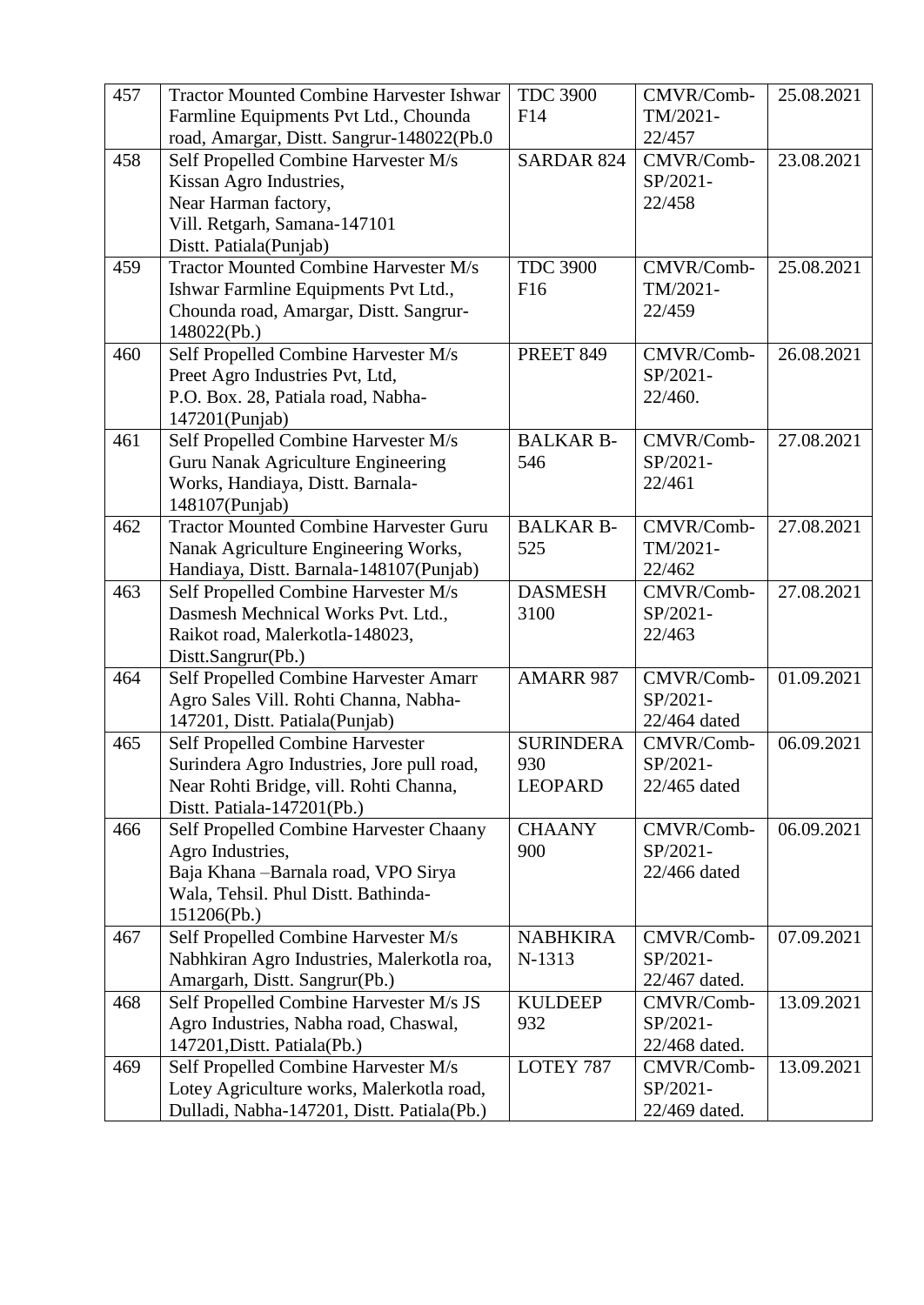| 470 | Self Propelled Combine Harvester M/s                | <b>RAMA 930</b>   | CMVR/Comb-             | 13.09.2021 |
|-----|-----------------------------------------------------|-------------------|------------------------|------------|
|     | Dhiman Agro Industries, Patiala road, Near          |                   | SP/2021-               |            |
|     | Octroi Post, Nabha-147201, Distt.                   |                   | 22/470 dated.          |            |
|     | Patiala(Pb.)                                        |                   |                        |            |
| 471 | Self Propelled Combine Harvester M/s                | <b>PUNNI 777</b>  | CMVR/Comb-             | 13.09.2021 |
|     | Vishavkarma Engineering Works, Bhuna                |                   | SP/2021-               |            |
|     | road, tohana, Distt. Fatehabad-125120(Pb.)          |                   | 22/471 dated.          |            |
| 472 | Self Propelled Combine Harvester M/s                | VISHAL 435        | CMVR/Comb-             | 14.09.2021 |
|     | Manku Agro Tech pvt. Ltd., PO Box No.               | <b>BRISK PLUS</b> | SP/2021-               |            |
|     | 04, Sehajpura road, Samana, Distt.Patiala-          |                   | 22/472 dated.          |            |
|     | 147101(Pb.)                                         |                   |                        |            |
| 473 | Self Propelled Combine Harvester M/s                | <b>BALJEET</b>    | CMVR/Comb-             | 17.09.2021 |
|     | Baljeet Engineering Works, Nabha road,              | 9500              | SP/2021-               |            |
|     | Bhadson-147201, Distt. Patiala(Pb.)                 |                   | 22/473 dated.          |            |
| 474 | Self Propelled Combine Harvester M/s                | <b>FARMTECH</b>   | CMVR/Comb-             | 17.09.2021 |
|     | Farmtech Agro industries, Amloh road,               | S <sub>60</sub>   | SP/2021-               |            |
|     | Bhadson, Distt. Patiala (Pb.)                       |                   | 22/474 dated.          |            |
| 475 | Self Propelled Combine Harvester M/s                | HE MAN 678        | CMVR/Comb-             | 17.09.2021 |
|     | Sandhu Agro Industries, Pliganj,                    |                   | SP/2021-               |            |
|     | Mojhola(US Nagar) Uttarakhand-                      |                   | 22/475 dated.          |            |
|     | 262308(Pb.)                                         |                   |                        |            |
| 476 | Self Propelled Combine Harvester M/s G.R.           | <b>NEO</b>        | CMVR/Comb-             | 17.09.2021 |
|     | Agro Industries, Building No.1Sanaur road,          | <b>BHARAT</b>     | SP/2021-               |            |
|     | Near Vill. Arai Majra, Patiala-147001(Pb.)          | S30               | 22/476 dated.          |            |
| 477 | Self Propelled Combine Harvester M/s                | NR 1355           | CMVR/Comb-             | 27.09.2021 |
|     | Vishwakarma Agro Industries, Nabha road,            |                   | SP/2021-               |            |
|     | Rakhra, Distt. Patiala-147001(Pb.)                  |                   | 22/477 dated.          |            |
| 478 | Self Propelled Combine Harvester M/s                | <b>MAXX 4900</b>  | CMVR/Comb-             | 28.09.2021 |
|     | Ishwar Farmline Equipments Pvt. Ltd.,               | S                 | SP/2021-               |            |
|     | Chounda road, Amargarh, Distt. Sangrur-             |                   | 22/478 dated.          |            |
|     | 148022(Pb.)                                         |                   |                        |            |
| 479 | Self Propelled Combine Harvester M/s                | <b>DELUXE</b>     | CMVR/Comb-<br>SP/2021- | 29.09.2021 |
|     | Lotay Agro Tech, Near Manav resorts, Vill           | LOTAY 987         |                        |            |
|     | Kularan, Malerkotla road, Nabha-                    |                   | 22/479 dated.          |            |
| 480 | 147201(Pb.)<br>Self Propelled Combine Harvester M/s | <b>PUNJAB JSB</b> | CMVR/Comb-             | 29.09.2021 |
|     | Punjab Agriculture works, Near Raunta               | 555               | SP/2021-               |            |
|     | road, Vill. Manuk Moga-142045(Pb.)                  |                   | 22/480                 |            |
| 481 | Self Propelled Combine Harvester M/s                | <b>DASMESH</b>    | CMVR/Comb-             | 29.09.2021 |
|     | Dasmesh Mechanical works pvt. Ltd.,                 | 9100              | SP/2021-               |            |
|     | Raikot road, Malerkotla-148023, Distt.              | <b>PLASMA</b>     | 22/481                 |            |
|     | Sangrur(Pb.)                                        | <b>PLUS</b>       |                        |            |
| 482 | <b>Tractor Mounted Combine Harvester</b>            | <b>BALKAR B-</b>  | CMVR/Comb-             | 01.10.2021 |
|     | Gurunanak Agriculture Engineering works,            | 525               | TM/2021-               |            |
|     | Handiaya, Distt. Barnala-148107(Pb.)                |                   | 22/482                 |            |
| 483 | Tractor Mounted Combine Harvester K.S.              | <b>GREENGOL</b>   | CMVR/Comb-             | 04.10.2021 |
|     | Agrotech Pvt. Ltd., Raikot road,                    | D                 | TM/2021-               |            |
|     | Malerkotla, Distt. Sangrur-148023(Pb.)              |                   | 22/483                 |            |
| 484 | Self propelled Combine Harvester                    | <b>MOHINDRA</b>   | CMVR/Comb-             | 04.10.2021 |
|     | Mohindra Engineering works,                         | 7700              | SP/2021-               |            |
|     | Nabha road, Bhadson,-147202,                        |                   | 22/484                 |            |